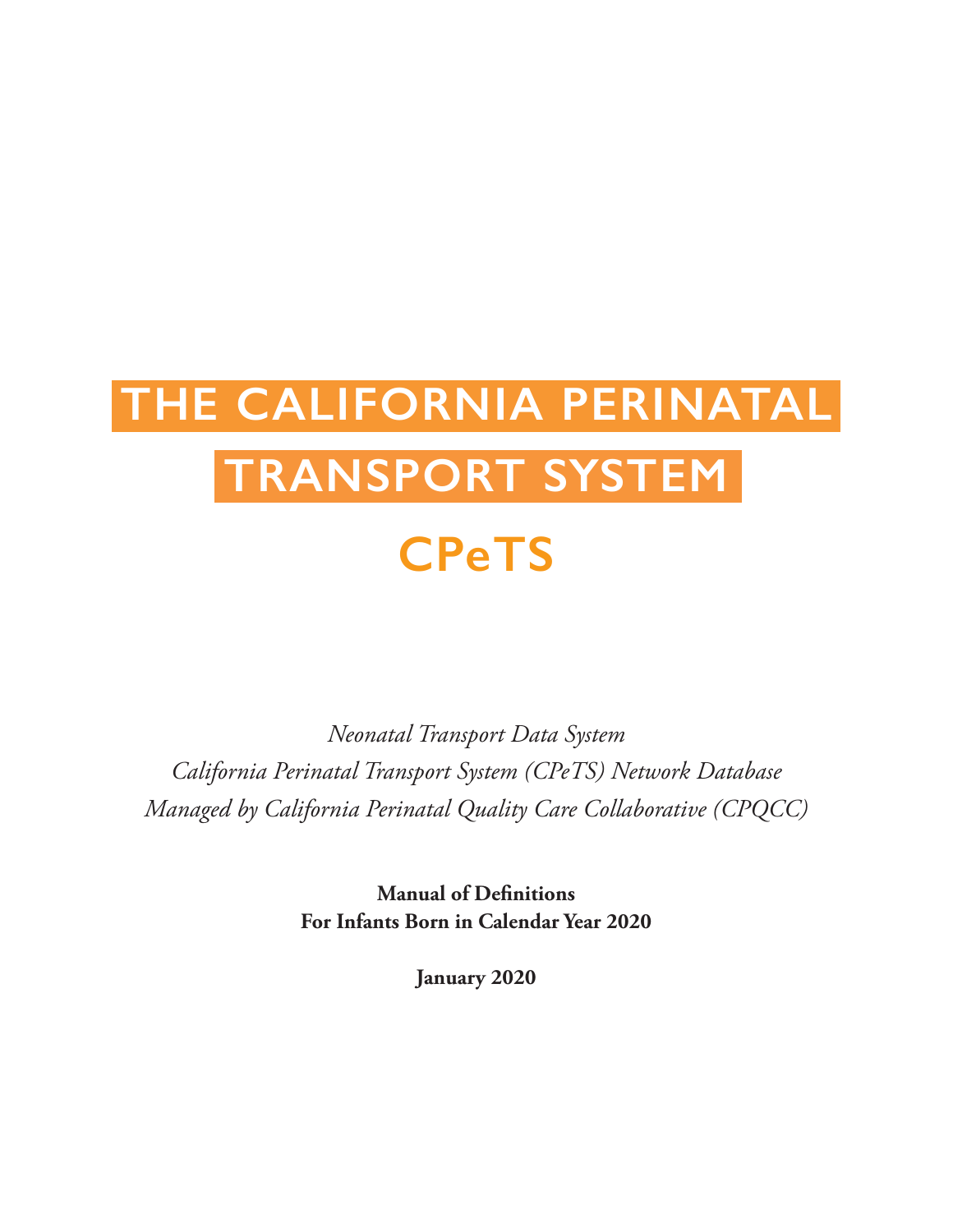## **Table of Contents**

| <b>CPeTS STAFF</b>                                                                                                                                                                                                                                                                                                                                                                                                                                                                                                                                                          | $\overline{4}$                                                           |
|-----------------------------------------------------------------------------------------------------------------------------------------------------------------------------------------------------------------------------------------------------------------------------------------------------------------------------------------------------------------------------------------------------------------------------------------------------------------------------------------------------------------------------------------------------------------------------|--------------------------------------------------------------------------|
| THE PERINATAL TRANSPORT SYSTEM                                                                                                                                                                                                                                                                                                                                                                                                                                                                                                                                              | 5                                                                        |
| <b>ACUTE TRANSPORT DECISION TREE</b>                                                                                                                                                                                                                                                                                                                                                                                                                                                                                                                                        | 7                                                                        |
| <b>EXPLANATION OF THE NEONATAL TRANSPORT FORM - 2020</b>                                                                                                                                                                                                                                                                                                                                                                                                                                                                                                                    | 8                                                                        |
| <b>PATIENT DIAGNOSIS</b><br><b>Special Situations (Situational Overrides)</b><br>C.1<br><b>Transport Type</b><br>C.2<br><b>Indication (for Transport)</b>                                                                                                                                                                                                                                                                                                                                                                                                                   | 8<br>8<br>8<br>9                                                         |
| <b>CRITICAL BACKGROUND INFORMATION/DEMOGRAPHICS</b>                                                                                                                                                                                                                                                                                                                                                                                                                                                                                                                         | 9                                                                        |
| C.3<br><b>Birth Weight</b><br>C.4<br><b>Gestational Age</b><br>C.5 Infant Sex<br>C.6 Prenatally-Diagnosed Congenital Anomalies<br>C.7 Maternal Date of Birth<br>C.8a Antenatal Steroids<br>C.8b Antenatal Magnesium Sulfate                                                                                                                                                                                                                                                                                                                                                 | 9<br>9<br>$\overline{10}$<br>$\overline{10}$<br>П<br>П<br>П              |
| <b>TIME SEQUENCE</b>                                                                                                                                                                                                                                                                                                                                                                                                                                                                                                                                                        | П                                                                        |
| C.10<br>Date and Time of Maternal Admission to Perinatal Unit or Labor<br>and Delivery<br>C.11 Infant Birth Date and Time<br>C.12 Maternal/Fetal Transport Consideration<br>C.9/13 Date and Time of First Dose Surfactant Administration<br>C.14 Referral (and Sending Hospital Evaluation Time)<br>C.15 Acceptance Date and Time<br>C.16 Date/Time Transport Team Departure from Transport Team<br><b>Office/NICU for Sending Hospital</b><br>C.17<br>Date/Time of Arrival of Team at Sending Hospital/Patient Bedside<br>C.18<br><b>Initial Transport Team Evaluation</b> | П<br>П<br>Ш<br>$\overline{2}$<br>12<br>12<br>12<br>$\overline{13}$<br> 3 |
| <b>INFANT CONDITION</b>                                                                                                                                                                                                                                                                                                                                                                                                                                                                                                                                                     | 13                                                                       |
| C.20<br>Responsiveness<br>C.21<br><b>Temperature</b><br>C.21.a Too Low to Register<br>C.21.b Infant Cooled for HIE<br>C.21.c Method of Cooling<br>C.22 Heart Rate (0 to 400)                                                                                                                                                                                                                                                                                                                                                                                                | $\overline{13}$<br>$\overline{13}$<br> 4<br>14<br>$\overline{14}$<br> 4  |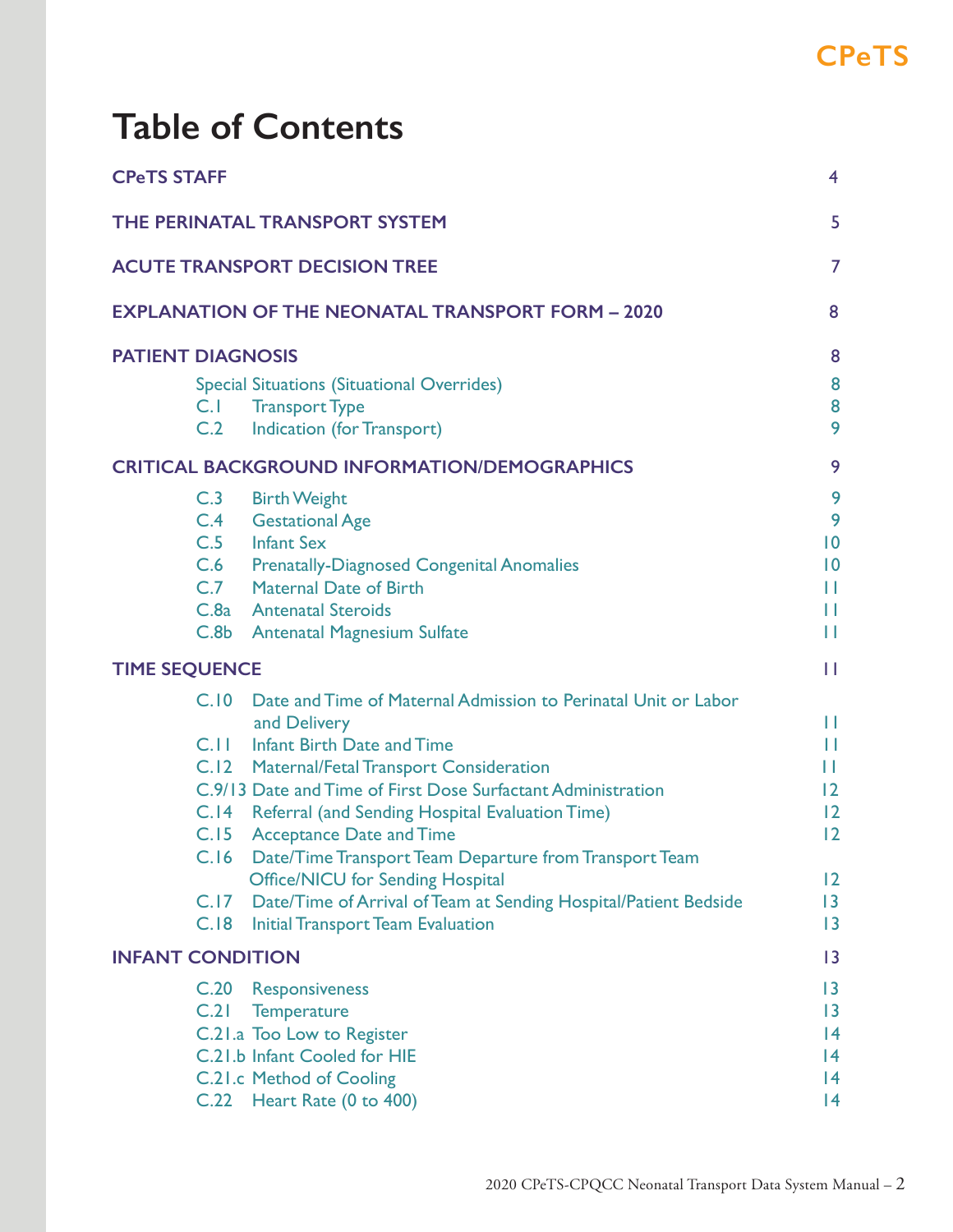| C.23 Respiratory Rate (0 to 400)                        | 4                                                                                                                                                                                                                                                                          |
|---------------------------------------------------------|----------------------------------------------------------------------------------------------------------------------------------------------------------------------------------------------------------------------------------------------------------------------------|
| C.24 Oxygen Saturation (SaO2) (0 to 100)                | 4                                                                                                                                                                                                                                                                          |
|                                                         | 4                                                                                                                                                                                                                                                                          |
|                                                         | 4                                                                                                                                                                                                                                                                          |
|                                                         | 4                                                                                                                                                                                                                                                                          |
|                                                         | 15                                                                                                                                                                                                                                                                         |
|                                                         | 15                                                                                                                                                                                                                                                                         |
| C.29 Use of Pressors                                    | 15                                                                                                                                                                                                                                                                         |
| <b>REFERRAL PROCESS</b>                                 | 15                                                                                                                                                                                                                                                                         |
| C.30 Sending Hospital Name                              | 15                                                                                                                                                                                                                                                                         |
| C.31a Was the Infant Previously Transported?            | 15                                                                                                                                                                                                                                                                         |
|                                                         | 15                                                                                                                                                                                                                                                                         |
| C.32 Location of Birth                                  | 15                                                                                                                                                                                                                                                                         |
|                                                         | 16                                                                                                                                                                                                                                                                         |
|                                                         | 16                                                                                                                                                                                                                                                                         |
| C.34b List of Contract Services                         | 16                                                                                                                                                                                                                                                                         |
| C.35 Mode of Transport                                  | 7                                                                                                                                                                                                                                                                          |
| <b>ADDITIONAL INFORMATION</b>                           | 17                                                                                                                                                                                                                                                                         |
| Additional Information for CPQCC A/D Form               | $\overline{17}$                                                                                                                                                                                                                                                            |
| <b>Transport Team Informant Names/Telephone Numbers</b> | 9                                                                                                                                                                                                                                                                          |
| <b>Comments</b>                                         | 19                                                                                                                                                                                                                                                                         |
| Death                                                   | 9                                                                                                                                                                                                                                                                          |
|                                                         | C.25 Respiratory Status<br>C.26 Inspired Oxygen Concentration<br><b>C.27</b> Respiratory Support<br>C.28 Blood Pressure<br>C.28.a Blood Pressure, too low to register<br>C.31b From (which hospital?)<br>C.33 Transport Team On-Site Leader<br>C.34a Transport Team "From" |

## **APPENDICES**

| Appendix A        | <b>CORE CPeTS Acute Inter-facility Neonatal Transport Form, 2020</b>               | 20  |
|-------------------|------------------------------------------------------------------------------------|-----|
| <b>Appendix B</b> | Birth Defects for Item C.6. (For Infants Born in 2020)                             | 22. |
| Appendix C        | OSHPD FACILITY CODES, Sorted by Hospital (Jan 2020)                                | 26  |
| <b>Appendix D</b> | <b>CPeTS/CPQCC Neonatal Transport Data Report Request 2020</b>                     | 39  |
|                   | Appendix E Modified Transport Risk Index of Physiologic Stability (TRIPS) Score 41 |     |
|                   | Appendix E-A CPeTS Neonatal TRIPS Score Calculations Form                          | 42  |
|                   | Appendix F-A Sample of a Transport IN Report                                       | 45  |
|                   | Appendix F-B Sample of a Transport OUT Report                                      | 52  |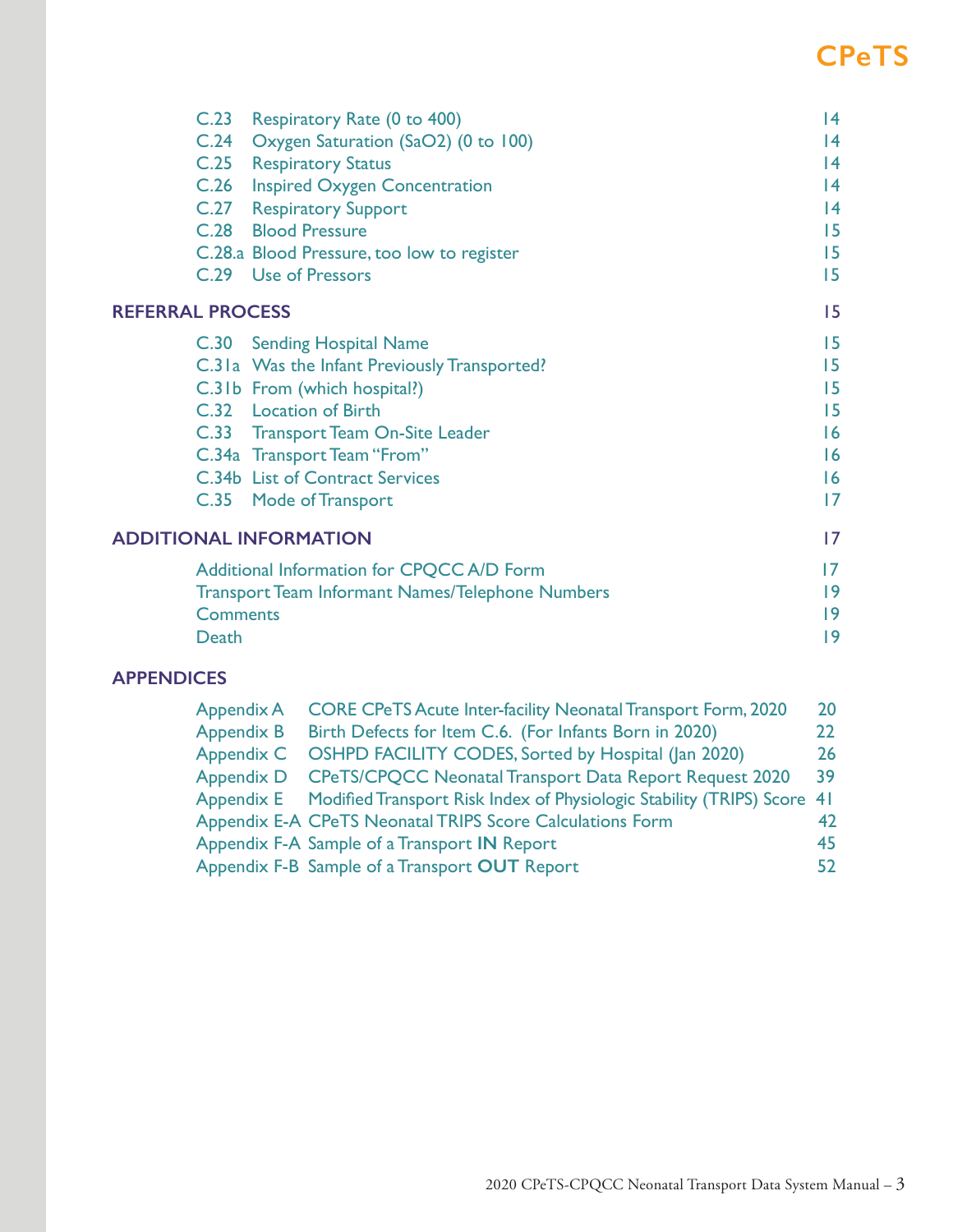## **CPeTS STAFF**

## **NORTHERN CALIFORNIA SOUTHERN CALIFORNIA**

**Ronald S. Cohen, MD** Medical Director Email: rscohen@stanford.edu **D. Lisa Bollman, RN, MSN, CPHQ** Director Email: lisa@perinatalnetwork.org

**Rebecca Robinson** Administrative Director Email: rrobinso@cpqcc.org **Kevin Van Otterloo, MPA** Program Manager Email: kevin@perinatalnetwork.org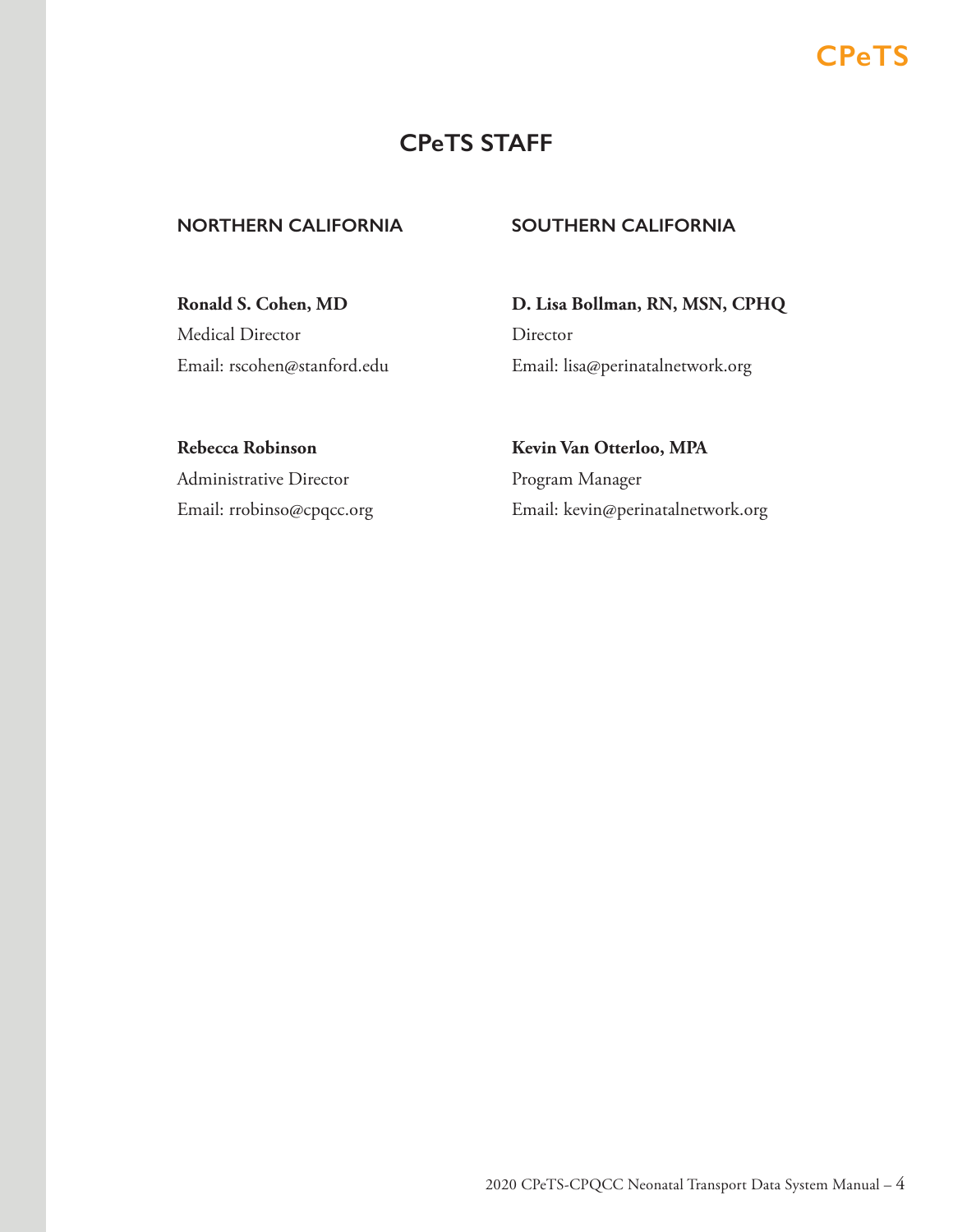## **THE PERINATAL TRANSPORT SYSTEM**

<span id="page-4-0"></span>The California Perinatal Transport System, or CPeTS, is the neonatal transport database for the State of California. The database tracks bed availability for neonatal transports throughout the State in order to increase quality improvement and system efficacy.

Neonatal transports are regulated by the California Children's Services Program, California Department of Health Care Services (http://www.dhcs.ca.gov/services/ccs/Pages/default.aspx), Title 22 of California Code of Regulations (http://www.nurseallianceca.org/files/2012/06/Title-22-Chapter-5.pdf), and the recommended guidelines found in "Perinatal Services Guideline for Care," developed by the Regional Perinatal Programs of California (http://mchlibrary.jhmi.edu/downloads/file-5412-1).

The neonatal transport data provides regions and hospitals with performance information to facilitate quality improvement (QI).

- A. Patient characteristics and outcomes are reported for (1) the entire state; (2) each perinatal region; (3) every facility that refers (request) neonatal transports to a higher level of care; and (4) all of those facilities that participate in the California Perinatal Quality Care Collaborative (CPQCC) that accept neonatal transports. Accepting facilities include all California Children's Servicesdesignated Neonatal Intensive Care Units (NICUs) in the State.
- B. Information is presented to provide comparative measures within the entire CPQCC Network of facilities, as well as by levels of care, as designated by California Children's Services (**CCS**).
- C. The Neonatal Transport Database was designed to inform quality improvement efforts in the following issue areas:
	- 1) Discernable underutilization of maternal transport;
	- 2) Discernable delays in the decision to transport infant;
	- 3) Difficulty in obtaining transport placement/acceptance;
	- 4) Delays in effecting transport following the decision *to* transport the infant; and
	- 5) Consistent referring facility competency regarding infant stabilization prior to the Transport Team's arrival, as well as Transport Team proficiency.
- D. Neonatal Transport Data Collection and Reporting
	- 1) Data collection is the joint responsibility of the sending (referring) facility staff, as well as the Transport Team.
	- 2) Data reporting into the CPQCC system is the responsibility of the receiving NICU.
	- 3) Data is collected at the time of transport on all infants meeting the CPQCC inclusion criteria, who are acutely transported by a Transport Team, into a CPQCC-participating facility.
	- 4) Go to www.cpqccreports.org for facility-specific transport reports. (See Appendix F for a sample report.)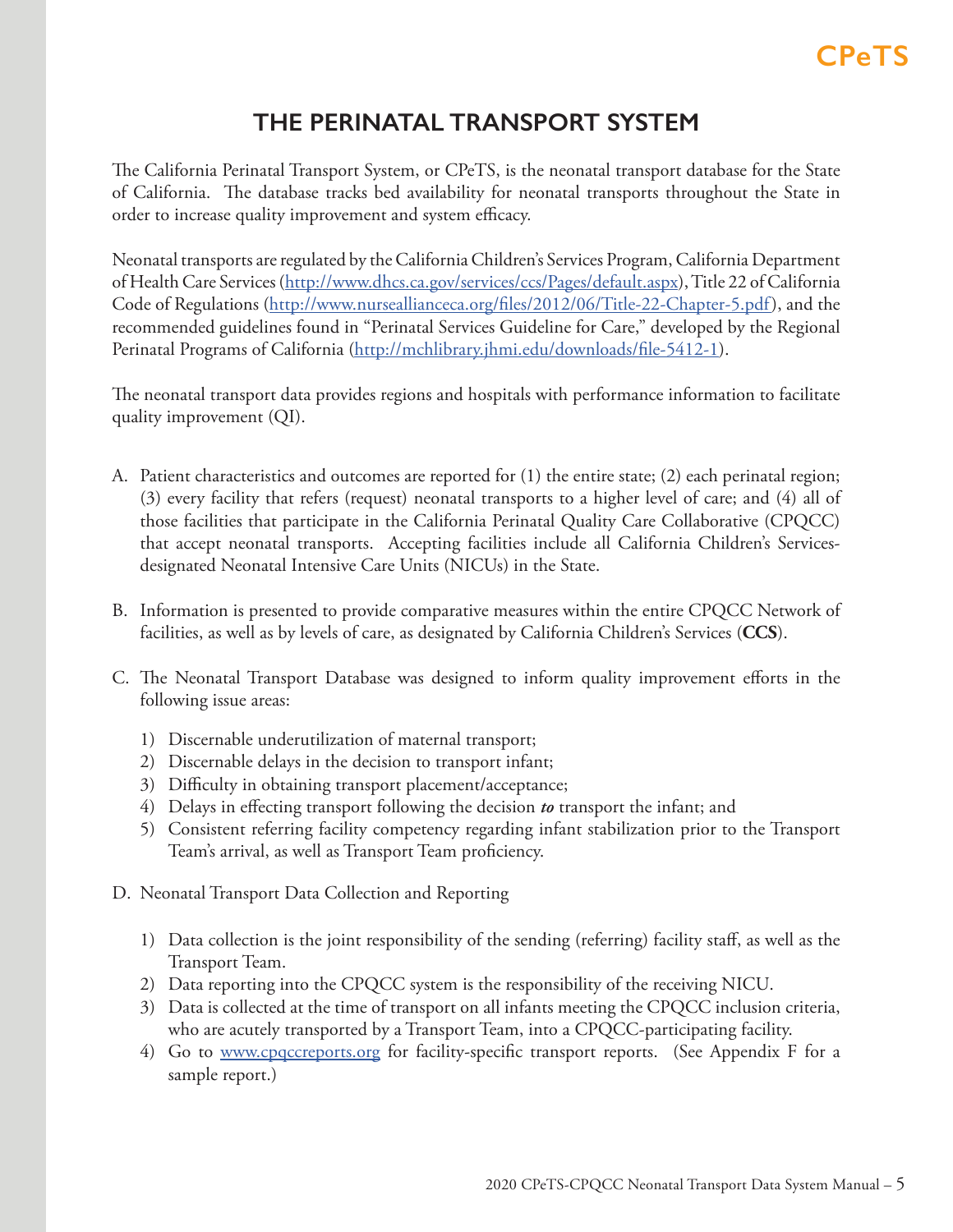- 5) Infants included in the neonatal transport data set must meet inclusion criteria for CPQCC, as well as CPeTS. The following decision tree is intended to provide the primary criteria, and assist you with identifying those infants requiring data submission. As unique situations arise, please do not hesitate to contact the Southern or Northern CPeTS offices for determination of CPeTS eligibility.
- E. Transport Form Use During A Declared Disaster

When the Governor of the State of California has declared a region a "Designated Disaster Area," infants being transported from or to a facility, in order to comply with evacuation orders, **do not need a completed CPeTS Neonatal Transport Form.**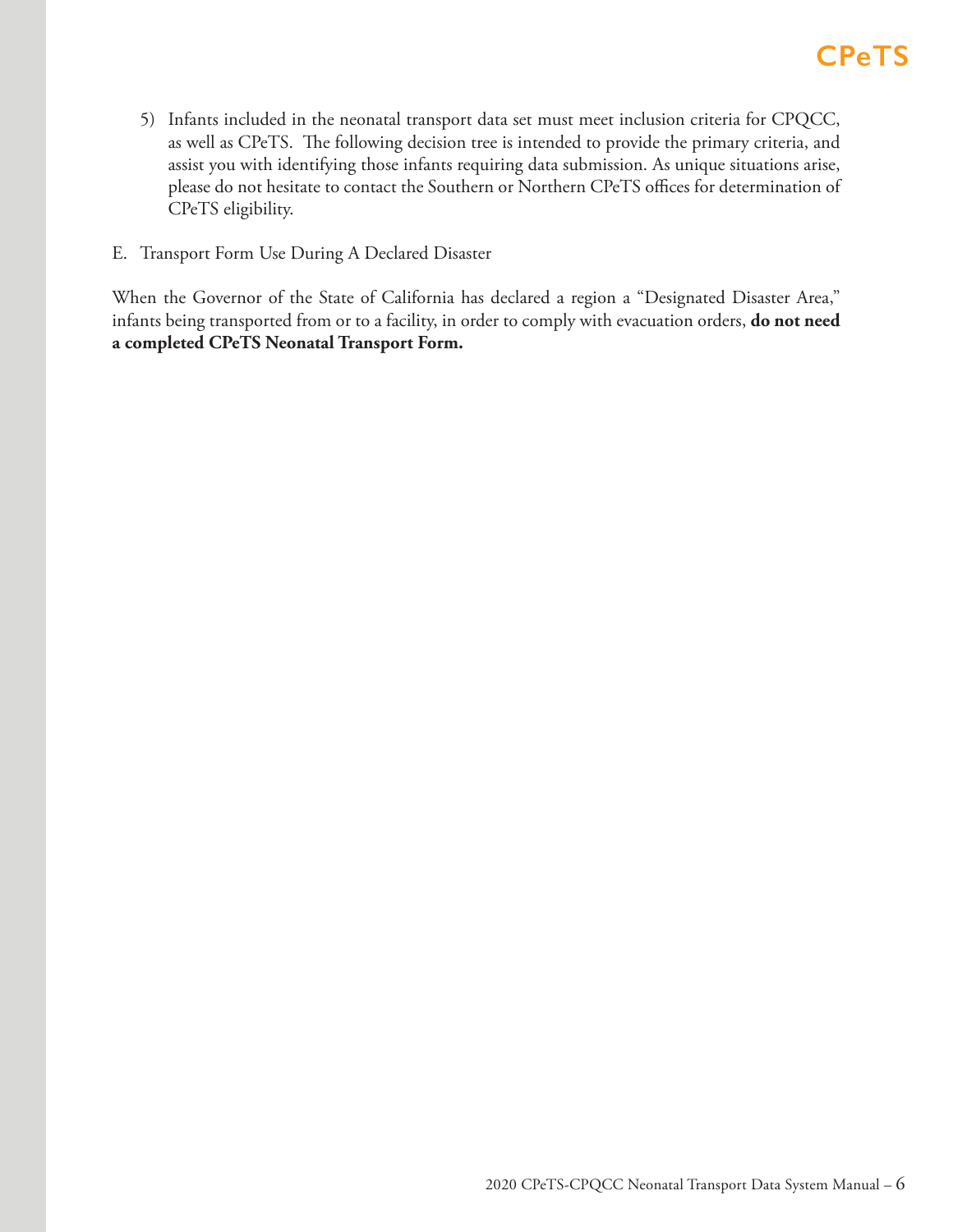## **ACUTE TRANSPORT DECISION TREE**

<span id="page-6-0"></span>If an infant is being transported to a CPQCC facility, and meets CPQCC inclusion criteria, answer the following preliminary questions to determine if a CPeTS Transport form is required:



## **DO NOT INCLUDE INFANTS WITH THE FOLLOWING CONDITIONS:**

- Transported solely for feeding and growing (convalescent) or hospice care.
- Transferred WITHIN a facility, such as ER or clinic to NICU in same building, or embedded NICU's (a facility that is owned and managed by one organization located within a delivery facility that is owned and managed by another hospital)
- Readmitted to the NICU directly from home or MD's office/clinic.
- Transport initiated solely at the request of the parents for reasons of convenience.
- Transported solely for insurance, bed availability, or staffing/census reasons.
- Not attended by a Transport Team
- Transported to a lower level of care
- Not admitted to the NICU service
- Transported after 28 days of life
- **\* For other unique situations, please contact the Southern or Northern CPeTS office.**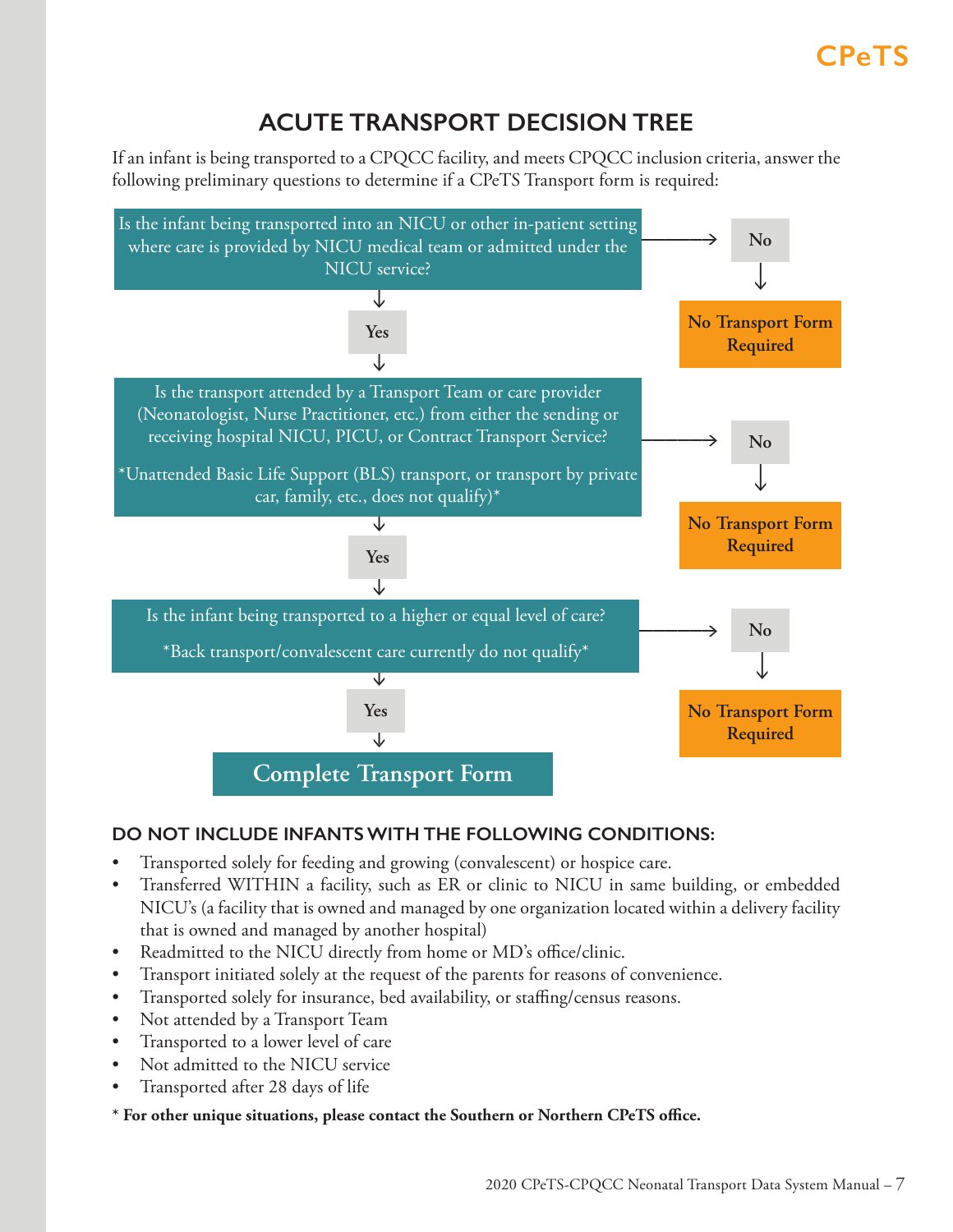## <span id="page-7-0"></span>**EXPLANATION OF THE NEONATAL TRANSPORT FORM - 2020**

## **I. PATIENT DIAGNOSIS**

### **Special Situations (Situational Overrides)**

Unique situations can complicate the data collection process required for **Acute Inter-Facility Neonatal Transports**. Several situations have been identified that will alter which data element to be collected (see below).

- **• Requested Delivery Attendance**: When the sending hospital requests that the identified receiving NICU Transport Team attend the delivery of a suspected high-risk infant then the sending hospital evaluation (TRIPS Score, Sections C.20a-30a) are not applicable. When this special situation is selected, this area of the form will gray-out so that not data may be entered.
- **• Transport by Sending Facility (Self-Transport)**: When the sending hospital's Transport Team will be used to transport the infant, several sections are grayed-out, as they are not applicable. These include: **C.16** Transport Team Departure from Transport Team Office/NICU for Sending Hospital, **C.17** Date/Time of Transport Team Arrival at Sending Hospital/Patient Bedside, **C.18**  Initial Transport Team Evaluation, and **C.20.b-29** Initial Transport Team Evaluation (TRIPS Score).
- **• Transport from Emergency Department (ER) or other non-perinatal setting**: When infants are transported from non-perinatal settings, some data may be not applicable or not available. In this case the following items will gray out: **C.6** Prenatally Diagnosed Congenital Anomalies, **C.8**  Antenatal Steroids, **C.10** Date/Time of Mother's admission to L&D, **C.12** Date/Time of Birth. Use the current weight for item **C.3**.
- **• Safe Surrender Infants**: Infants left at designated Safe Surrender sites frequently have little to no known information about their mother or delivery. In this case, the following areas are grayedout and no data can be entered: **C.10** Date/Time of Mother's admission to L&D, **C.6** Prenatally diagnosed congenital anomalies, **C.8** Antenatal Steroids, **C.9** Surfactant Administration, **C.10**  Maternal Admission to Perinatal Unit or Labor and Delivery, **C.33** Birth Hospital. Other information may need to be estimated such as: **C.3** Birth weight (use current weight if unknown), **C.4** Gestational Age, **C.12** Infant birth date and time.

## **C.1 Transport Type**

A CPeTS Acute Inter-facility Transport is defined as any infant that requires medical, diagnostic, or surgical interventions that are not provided at the sending hospital. A CPeTS Acute Inter-facility Transport **does not** include infants:

- Transported solely for feeding and growing (convalescent) or hospice care.
- Transferred WITHIN a facility, such as ER or clinic to NICU in same building, or embedded NICU's (Note: Infants admitted to embedded NICUs (e.g. an NICU owned and managed by one organization located within a delivery facility owned and managed by another hospital) are not considered an acute inter-facility transport for the purpose of the Transport Data System. No TRS form is required).
- Readmitted to the NICU directly from home or MD's office/clinic.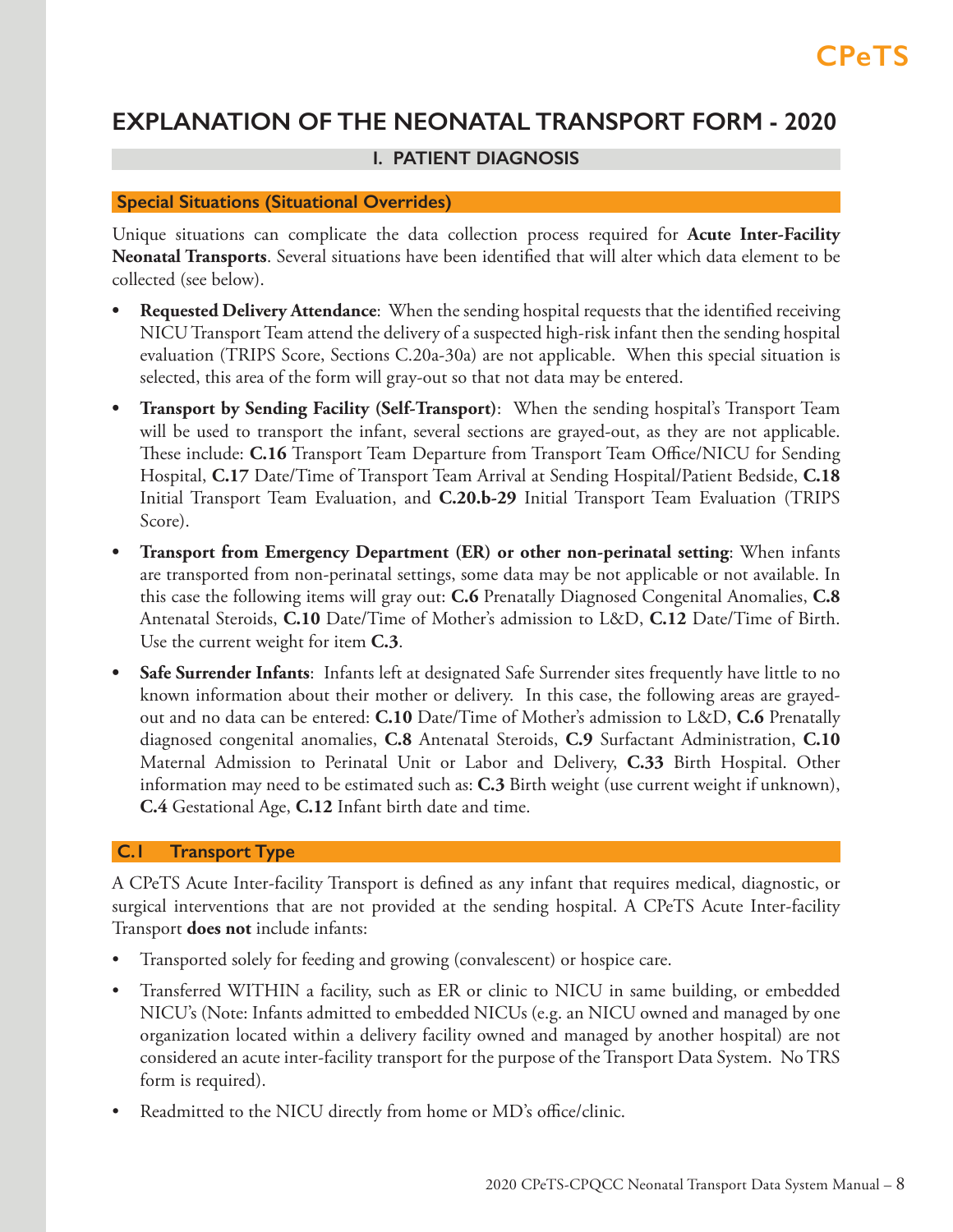- <span id="page-8-0"></span>• Transports initiated solely at the request of the parents for reasons of convenience. See Decision Tree above for basic inclusion criteria.
- Transports initiated solely for care that cannot be provided **due to temporary staffing/census issues**, or **due to insurance restrictions**. This is a change to the definition of an acute transport in 2020.

## **\*For other unique situations, please contact the Southern or Northern CPeTS office.**

Check type of transport requested.

**Requested Delivery Attendance**. Check if Neonatal Transport Team was initially requested to attend the delivery, regardless of whether the team arrived prior to the birth.

**Emergent**. Check if the infant was an emergent transport. Immediate response is requested.

**Urgent**. Check if response within 6 hours was needed.

**Scheduled Neonatal**. Check if the infant transport was planned or scheduled. A scheduled transport is selected for an infant whose initial medical/surgical needs have been met, whose condition has been stabilized and who is transferred to a facility in order to obtain planned diagnostic or surgical intervention. The medical needs may be extensive and extremely complex care (e.g., an infant with lethal anomalies).

## **C.2 Indication (for Transport)**

**Medical/Dx/Rx Services**. Check if the infant was transported for medical problems that require acute resolution or diagnostic evaluation.

**Surgery**. Check if the infant was transported primarily for major invasive surgery (requiring general anesthesia, or its equivalent).

**Bed Availability/Insurance**. Check if the infant was transported primarily due to bed availability or insurance issues at the sending facility. **This alone does not make the infant eligible for the CPeTS or CPQCC NICU database.**

## **II. CRITICAL BACKGROUND INFORMATION/DEMOGRAPHICS**

## **C.3 Birth Weight**

Record the birth weight in grams. Since many weights may be obtained for an infant shortly after birth, enter the weight from the Labor and Delivery record, if available and judged to be accurate. If unavailable, or judged to be inaccurate, use the weight on admission to the neonatal unit, or, lastly, the weight obtained at autopsy (if the infant expired within 24 hours of birth).

## **C.4 Gestational Age**

Record the best available estimate of gestational age in weeks and days. Where sources disagree, use the following hierarchy:

• Obstetric measures, based on last menstrual period, obstetrical parameters, or prenatal ultrasound as recorded in the maternal chart.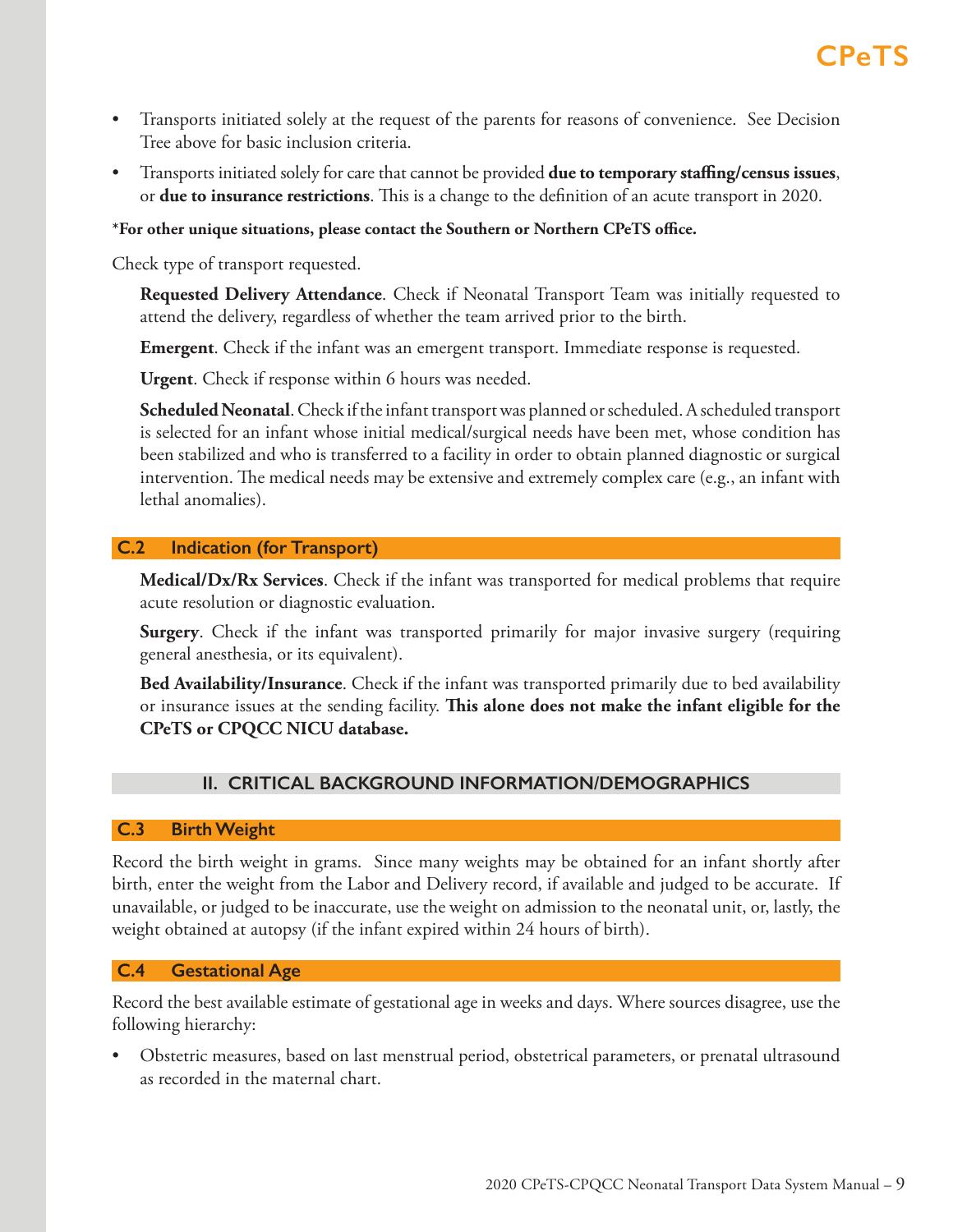<span id="page-9-0"></span>• Neonatologist's estimate, based on physical or neurologic examination, combined physical and gestational age exam (Ballard/Dubowitz), or examination of the lens.

In cases when the best estimate of gestational age is an exact number of weeks, enter the number of weeks in the space provided for weeks and enter 0 in the space provided for days.

## **C.5 Infant Sex**

Check **Male** or **Female**.

Check **Undetermined** when sex is not assigned as male or female by the time of discharge because it has been considered to be undetermined (or "ambiguous") by the clinical team. Check **Unk** if sex cannot be obtained.

## **C.6 Prenatally-Diagnosed Congenital Anomalies**

Check **Yes** if the infant had one or more clinically-significant birth defects that was diagnosed during the prenatal period. Do not check **Yes** if infant was identified to have congenital anomalies following delivery that were not diagnosed prenatally.

Check **No** if an infant was not prenatally-diagnosed as having one or more birth defects.

Check **Unk** if this information cannot be obtained.

## **Describe: Enter up to five Birth Defect Codes that were all diagnosed, prenatally.**

In the spaces provided, you may enter as many as five 3-digit code numbers of birth defects from the list in **APPENDIX B**. Do not use general descriptions such as "multiple congenital anomalies" or "complex congenital heart disease."

The following Birth Defect Codes require a detailed description in the space provided:

- Code 150 Other Central Nervous System Defects
- Code 200 Other Cardiac Defects
- Code 300 Other Gastro-Intestinal Defects
- Code 400 Other Genito-Urinary Defects
- Code 504 Other Chromosomal Anomaly
- Code 601 Skeletal Dysplasia
- Code 605 Inborn Error of Metabolism
- Code 800 Other Pulmonary Defects
- Code 900 Other Vascular or Lymphatic Defects

The following conditions should **NOT** be coded as Major Birth Defects:

- Extreme Prematurity
- Intrauterine Growth Retardation
- Small Size for Gestational Age
- Fetal Alcohol Syndrome
- Hypothyroidism
- Intrauterine Infection
- Cleft Lip without Cleft Palate
- Club Feet
- Congenital Dislocation of the Hips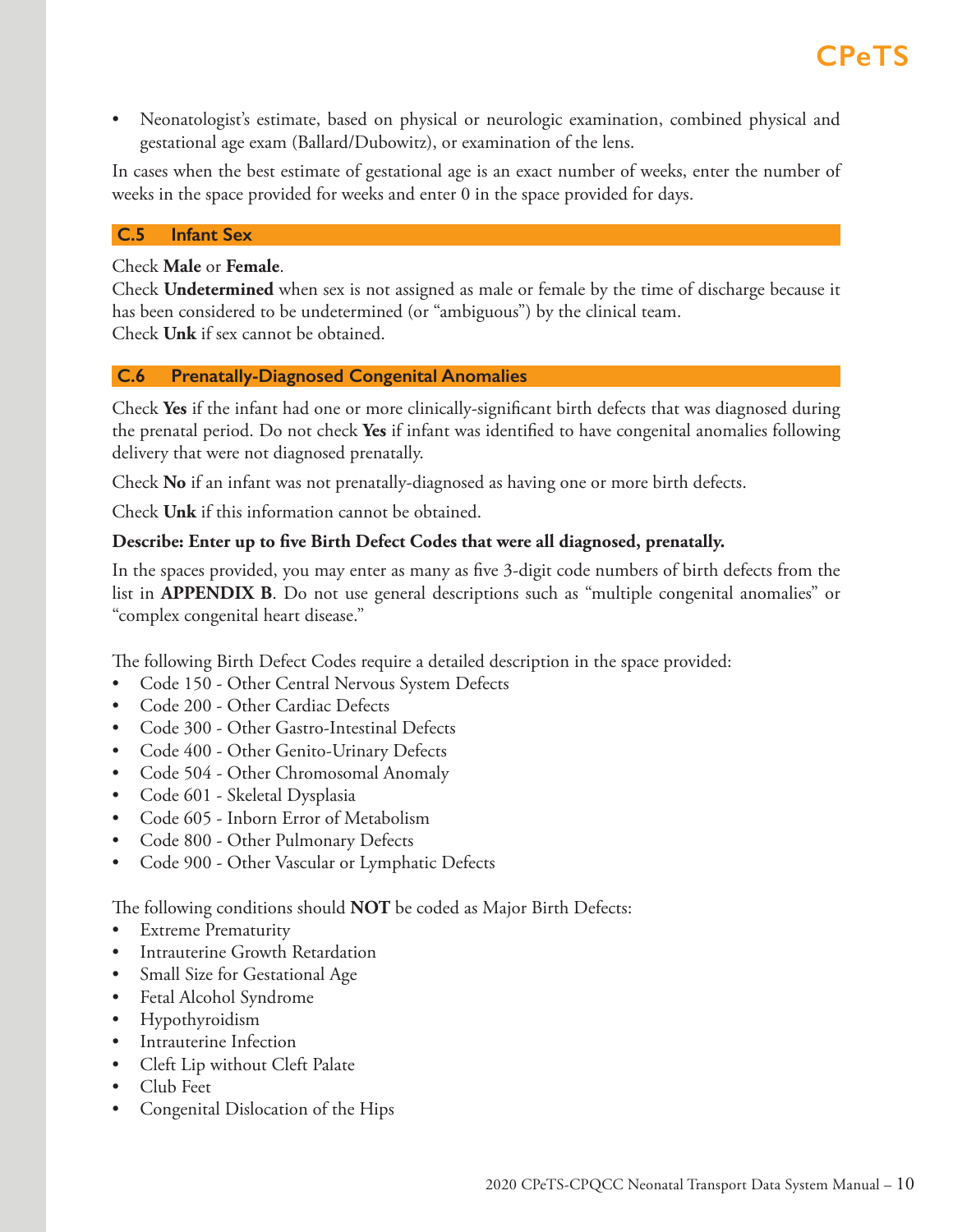### <span id="page-10-0"></span> **C.7 Maternal Date of Birth**

Enter maternal date of birth from maternal interview or admission forms. Age will auto-populate in the online form.

Enter **Unknown** if birthdate is unavailable.

### **C.8a Antenatal Steroids**

**Note**: Corticosteroids include betamethasone, dexamethasone, and hydrocortisone.

Check **Yes** if corticosteroids were administered to the mother during pregnancy at any time prior to delivery.

Check **No** if corticosteroids were not administered to the mother during pregnancy at any time prior to delivery.

Check **Unk** if this information cannot be obtained.

### **C.8b Antenatal Magnesium Sulfate**

Check **Yes** if magnesium sulfate was administered to the mother during the pregnancy at any time prior to delivery.

Check **No** if no magnesium sulfate was not administered to the mother during the pregnancy at any time prior to delivery.

Check **Unk** if this information cannot be obtained.

## **III. TIME SEQUENCE**

## **C.10 Date and Time of Maternal Admission to Perinatal Unit or Labor and Delivery**

Enter the date, using  $MM/DD/YYY$ ; and time, using a 24-hour clock (Ex. 11:30 PM = 2330) of mother's admission to hospital of delivery. If mother was admitted directly to the Labor and Delivery Unit, state this date and time. If mother was initially admitted to the Emergency Department, received care there, and either delivered in the Emergency Room, or was subsequently transferred to the Labor and Delivery Unit, state this date and time.

### **C.11 Infant Birth Date and Time**

Enter the date of birth using MM/DD/YYYY. Enter the time of birth using a 24-hour clock (Ex. 11:30 PM = 2330). Enter **UNK** if unknown.

### **C.12 Maternal/Fetal Transport Consideration**

Fill in this item only if the following conditions are met:

- Referring Facility is a primary care, intermediate, or non-CCS NICU AND
- $(C.10)$  Maternal Admission is > 24 hours before  $(C.12)$  Infant Birth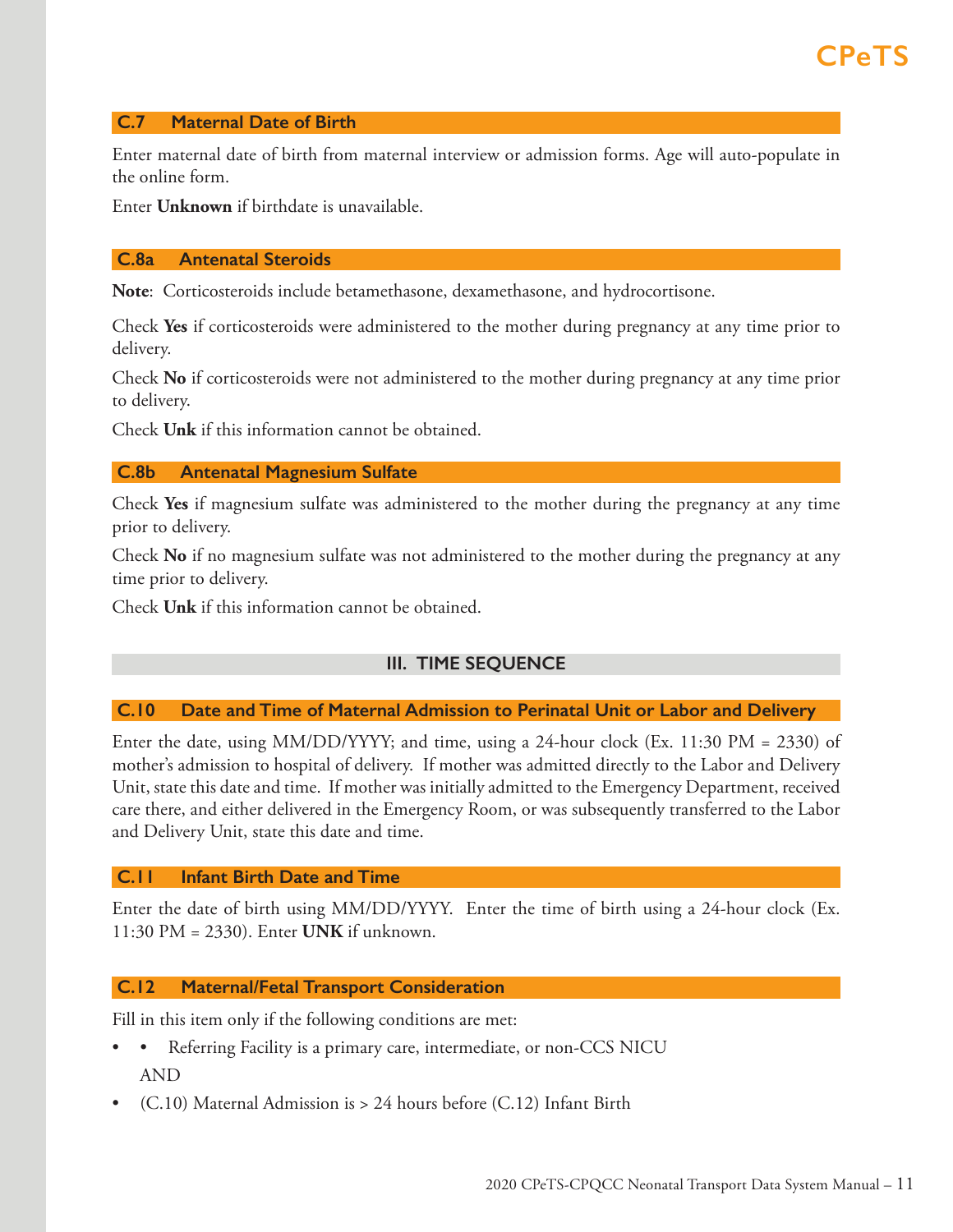## <span id="page-11-0"></span>AND

- (C.1) Transport Type is:
	- o Requested Delivery Room Attendance
	- o Emergent
	- o Urgent

AND one of the following is true:

- o Anticipated birthweight < 1,500 grams
- o Gestational age < 32 weeks
- o Prenatally diagnosed congenital anomalies found

If the above conditions are met, select the reason why maternal/fetal transport did not occur:

- **• Advanced Labor** if the mother was not transported due to advanced cervical dilation or labor.
- **• Bleeding** if the mother was not transported because of maternal bleeding.
- **• Mother Medically Unstable** if the mother was not transported because she was medically unstable.
- **• Non-Reassuring Fetal Status** if the mother was not transported because of distress detected in the fetus.
- **• Not Considered** if maternal/fetal transport was not considered.
- **• Unk** (unknown) if the reason for not transporting the mother is not known or cannot be obtained.

## **C.9/13 Date and Time of First Dose Surfactant Administration**

Enter date/time at First Dose. Enter the date using MM/DDYY. Enter the time using a 24-hour clock  $(Ex. 11:30 \text{ PM} = 2330).$ 

**Note**: The first dose may have occurred prior to, or after NICU admission, and may have occurred before transfer, during transport, or at your hospital.

Check **Delivery Room** if the first dose was administered in the Delivery Room (or any other area where infant was located immediately after birth, and where resuscitative measures took place).

Check **Nursery** if the first dose was administered in the Nursery.

Check **N/A** if the infant never received surfactant.

Check **Unk** if this information cannot be obtained.

## **C.14 Referral (and Sending Hospital Evaluation Time)**

Enter the date and time of the initial referral communication between sending and receiving providers/ facilities. Time should be reported using MM/DD/YYYY and the 24-hour clock (Ex. 11:30 PM = 2330). The same time is used for the referral evaluation. Enter **UNK** if unknown.

## **C.15 Acceptance Date and Time**

Enter the date and time of the transport acceptance using MM/DD/YYYY and 24-hour clock (Ex. 11:30 PM = 2330). Enter **UNK** if unknown.

 **C.16 Date/Time Transport Team Departure from Transport Team Office/NICU for Sending Hospital**

Enter the date using MM/DD/YYYY and time using a 24-hour clock (Ex. 11:30 PM = 2330) Enter **UNK** if unknown.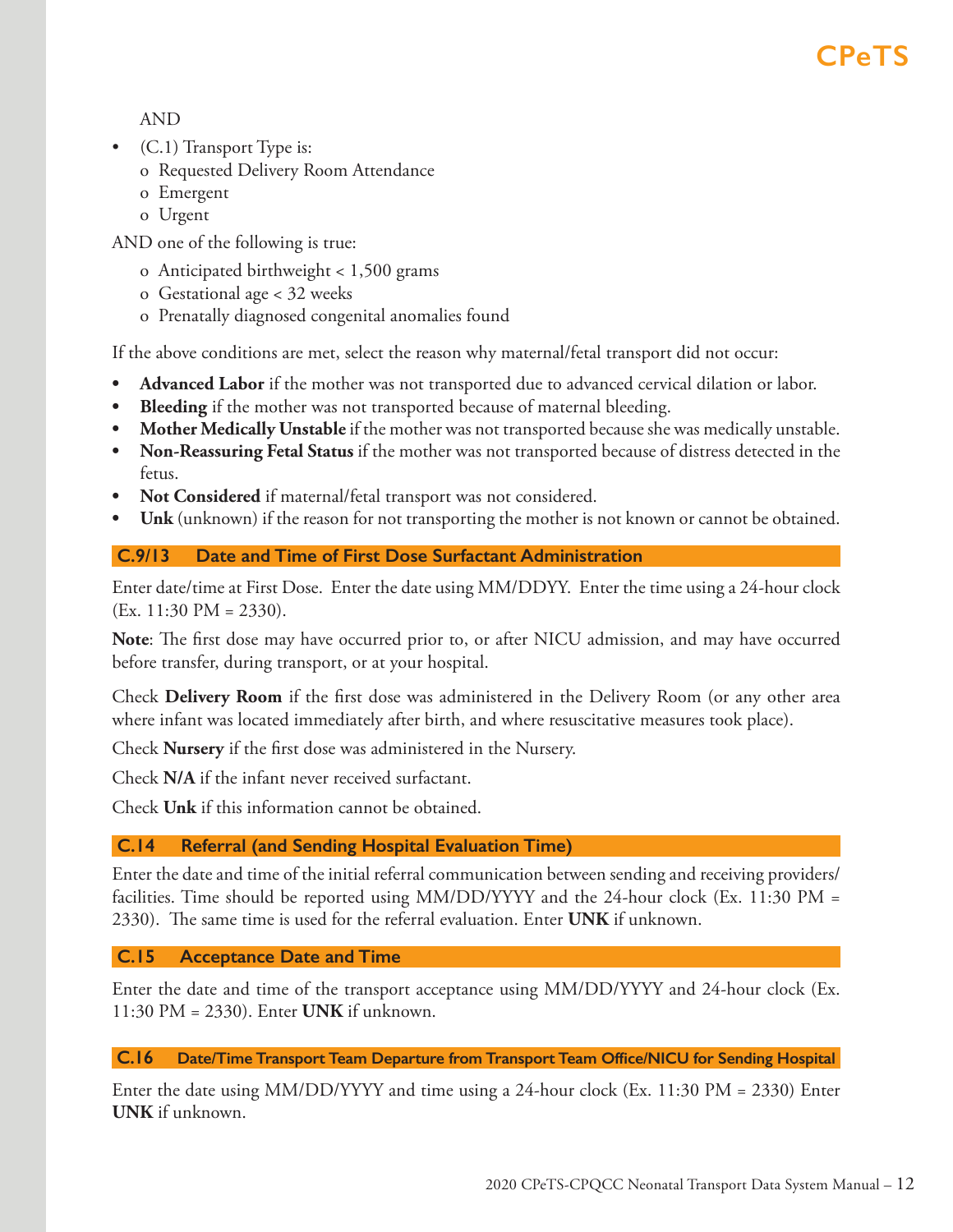### <span id="page-12-0"></span> **C.17 Date/Time of Arrival of Team at Sending Hospital/Patient Bedside**

Enter the date using MM/DD/YYYY and time using a 24-hour clock (Ex. 11:30 PM = 2330) Enter **UNK** if unknown.

#### **C.18 Initial Transport Team Evaluation**

Enter the date and time of the Transport Team's evaluation of the infant. Evaluation should be completed within 15 minutes of arrival at the Sending Hospital. Time should be reported on the 24 hour clock (Ex. 11:30 PM = 2330). Enter **UNK** if unknown.

### **C.19 Date and Time of Arrival at RECEIVING NICU**

Enter the date and time of the infant's NICU admission. Transport Risk Index of Physiologic Stability (TRIPS) evaluation should be completed within 15 minutes of arrival at Receiving Hospital. Time should be reported on the 24-hour clock. (Ex. 11:30 PM = 2330). Enter **UNK** if unknown.

### **IV. INFANT CONDITION**

**This section of the Transport Form provides consistent information at three specific times for evaluation of overall stability of the infant. Specific times should be recorded, (1) at referral; (2) within 15 minutes of arrival of the Transport Team at the Sending Hospital; and (3) within 15 minutes of arrival into the receiving NICU, if possible.**

**Note: Date/Times at which infant condition was evaluated (C.14, C.18. C.19 will auto-populate).** 

### **C.20 Responsiveness**

In the designated space, write,

**0 (Zero)** if the infant died prior to evaluation,

**1 (One)** demonstrated no responsiveness, • • seizures • • or received muscle relaxants at the time of referral for transport.

• • *Seizures include compelling clinical evidence of seizures, or of focal, multifocal, clonic or tonic llllllllllllseizures, as well as EEG evidence of seizures, regardless of clinical status*.• •

**2 (Two)** if the infant appeared lethargic or had no cry at the time of referral for transport.

**3 (Three)** if the infant vigorously withdraws or cries. This also refers to normal age-appropriate behavior.

**9 (Nine)** if unknown.

### **C.21 Temperature (20.0˚ to 45.0˚ C, or 68˚ to 113˚ F)**

If the infant's core body temperature was measured and recorded at the time of referral for transport, enter the infant's temperature in degrees centigrade to the nearest tenth of a degree. Use rectal temperature or, if not available, esophageal temperature, tympanic temperature or axillary temperature, in that order. If the infant's core body temperature is too low to register please check the box in **C.21.a.**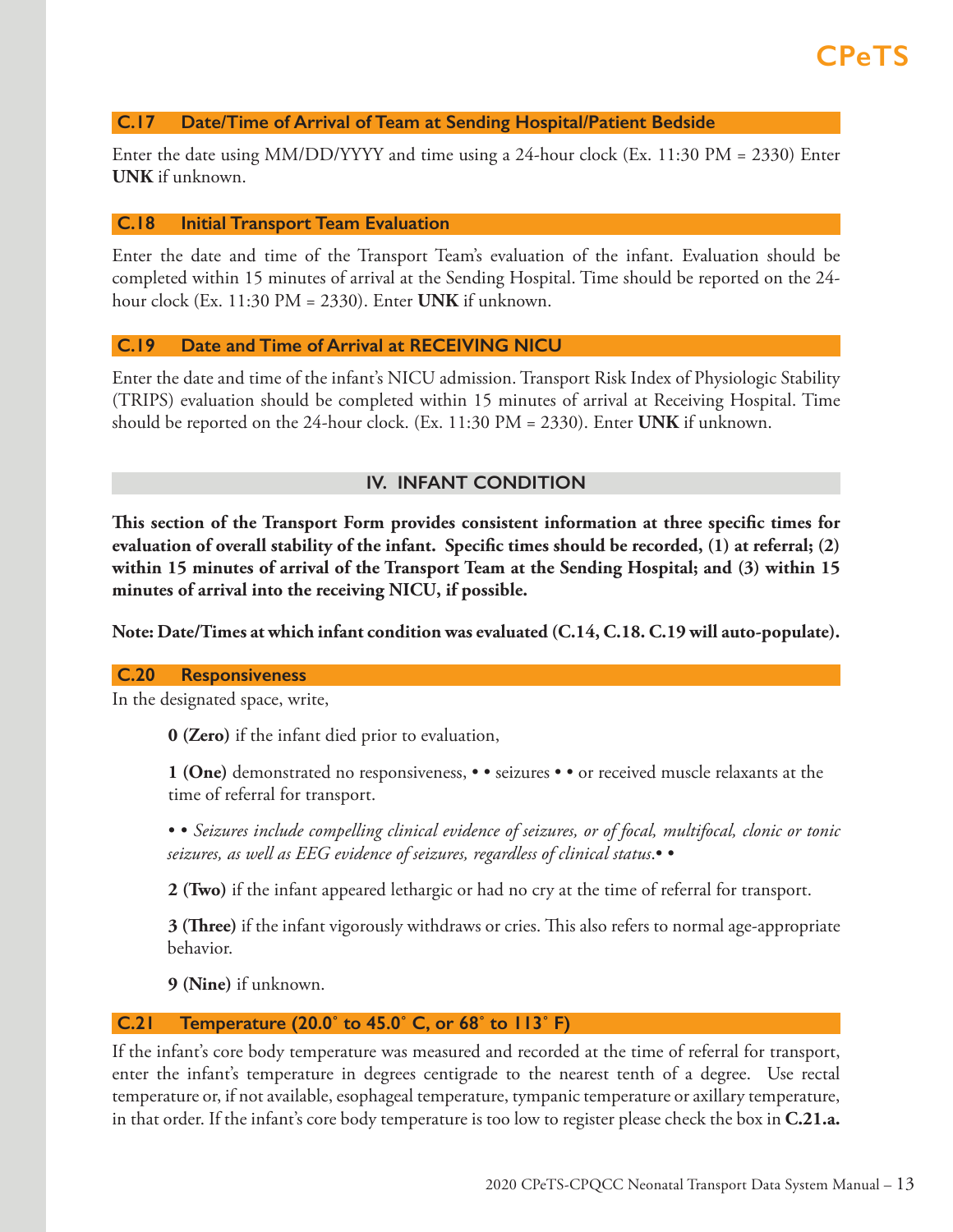<span id="page-13-0"></span>**C.21.a** Check if the infant's temperature was too low to register, or not.

**C.21.b** Was the Infant Cooled for Hypoxic Ischemic Encephalopathy (HIE)? If the infant was undergoing intentional cooling for therapeutic purposes, indicate **Yes** or **No**.

## **C.22.c Method of Cooling**

Select type of cooling, if applicable:

- Passive
- Selective Head
- Whole Body
- Other
- Unknown

## **C.22 Heart Rate (0 to 400)**

Indicate infant's heart rate.

## **C.23 Respiratory Rate (0 to 400)**

Indicate infant's respiratory rate. If infant is on High Frequency or Oscillatory Ventilation, enter 400. Note: This rate may be spontaneous or assisted by ventilator. Enter **UNK** if unknown.

## **C.24 Oxygen Saturation (SaO2) (0 to 100)**

Indicate average oxygen saturation as a percentage. If unknown, indicate **UNK**.

### **C.25 Respiratory Status**

In the designated field, write:

- **• 1 (One)** if the infant was on the ventilator at the time of referral for transport.
- **• 2 (Two)** if the infant had severe respiratory complications, including apnea and/or gasping.
- **• 3 (Three)** for all other respiratory statuses (including "none" or "mild respiratory complications").
- **• 9 (Nine)** if unknown.

## **C.26 Inspired Oxygen Concentration**

**Inspired Oxygen Concentration (FiO2) (21-100).** Indicate inspired oxygen concentration (21- 100%). If the infant was given supplemental oxygen, write the FIO2 (percentage of oxygen) in the designated space. If the infant was not given supplemental oxygen, leave the designated space blank. Enter **UNK** if unknown.

## **C.27 Respiratory Support**

In the designated field, write:

- **• None (0)** if required no respiratory support.
- **• 1 (One) Hood/NC or Blow-by** if the infant had spontaneous breathing and was supported using an oxygen hood or nasal cannula or blow-by.
- **• 2 (Two) Nasal CPAP** if the infant was provided with Continuous Positive Airway Pressure (CPAP) using nasal CPAP (without rate).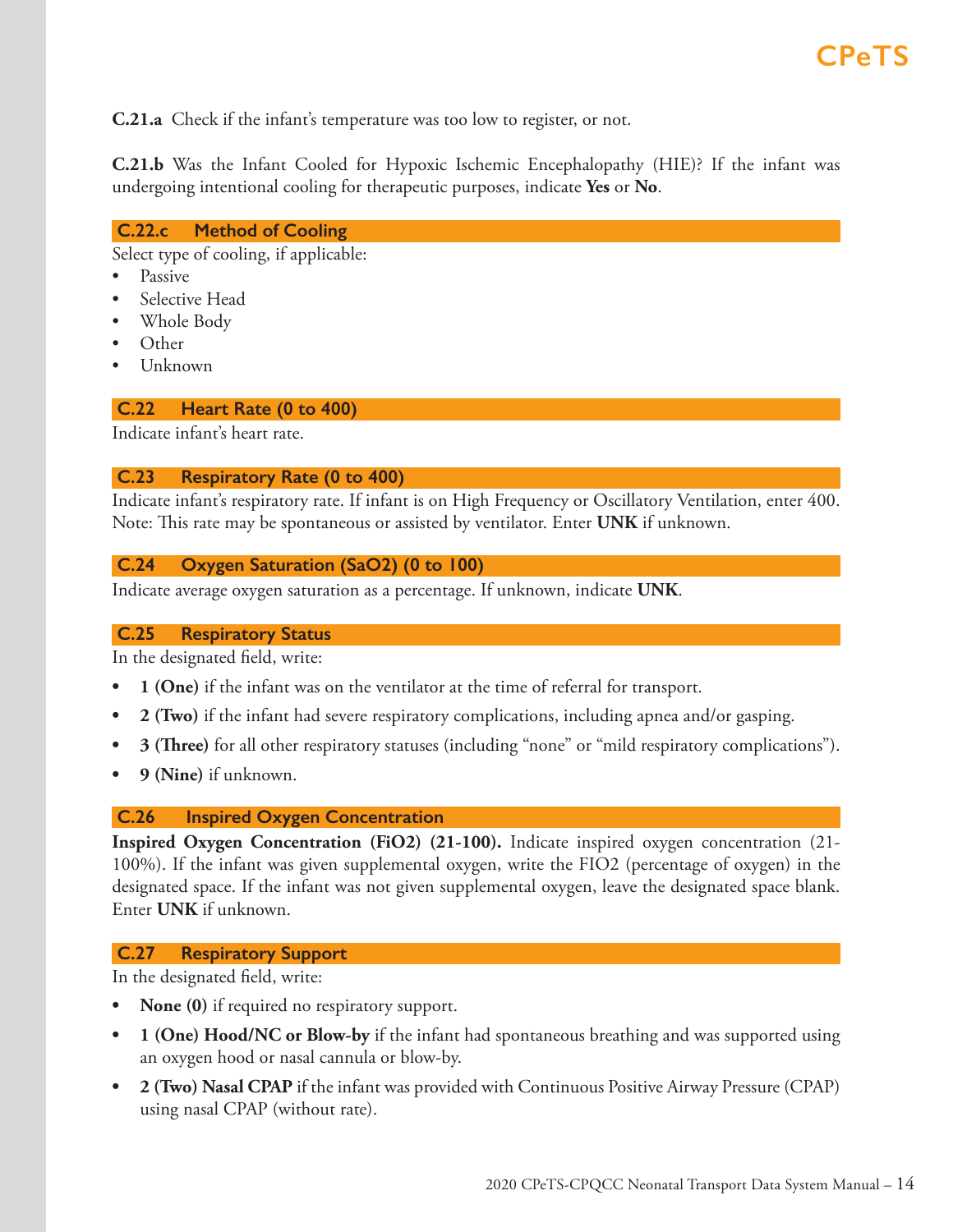- <span id="page-14-0"></span>**• 3 (Three) Nasal Ventilation (NIPPV/NIMV)** if the infant was ventilated using nasal intermittent positive pressure ventilation (NIPPV) or nasal intermittent mandatory ventilation (NIMV).
- **• 4 (Four) Oral/Nasal ETT** if the infant was ventilated using an endotracheal tube. Do not enter ETT if an endotracheal tube was placed only for suctioning and assisted ventilation was not given through the tube.
- **• 9 (Nine)** if unknown.

## **C.28 Blood Pressure**

- Indicate infant's systolic blood pressure
- Indicate infant's diastolic blood pressure
- Indicate infant's mean blood pressure
- If too low to register, please check the box in C.28.a.

## **C28.a Check if infant's blood pressure is too low to register.**

 **C.29 Use of Pressors**

Indicate **Y (Yes)**, or **N (No)** if vasopressors were administered.

## **V. REFERRAL PROCESS**

### **C.30 Sending Hospital Name**

Write the name of the Sending Hospital in the designated space. Write the previous NICU Record ID number in the designated space.

## **Sending Hospital Nursing Contact Information**

Write name and telephone number of nursing contact at the Sending Hospital.

## **C.31.a Was the infant Previously Transported?**

Check **Yes** if the infant was transported previously from another hospital to the current Sending Hospital.

Check **No** if the infant was not transported previously from another hospital to the current Sending Hospital.

## **C.31.b From**

If C.31a is answered **Yes**, write the name of the original hospital in the designated spaces (**Paper Form only**). If the original hospital is not a CPQCC-member hospital, this item is not applicable and may be left blank.

## **C.32 Location of Birth**

Write/choose the name of the birth hospital in the designated space. If the birth hospital is not a CPQCC-member hospital, this item is not applicable and may be left blank.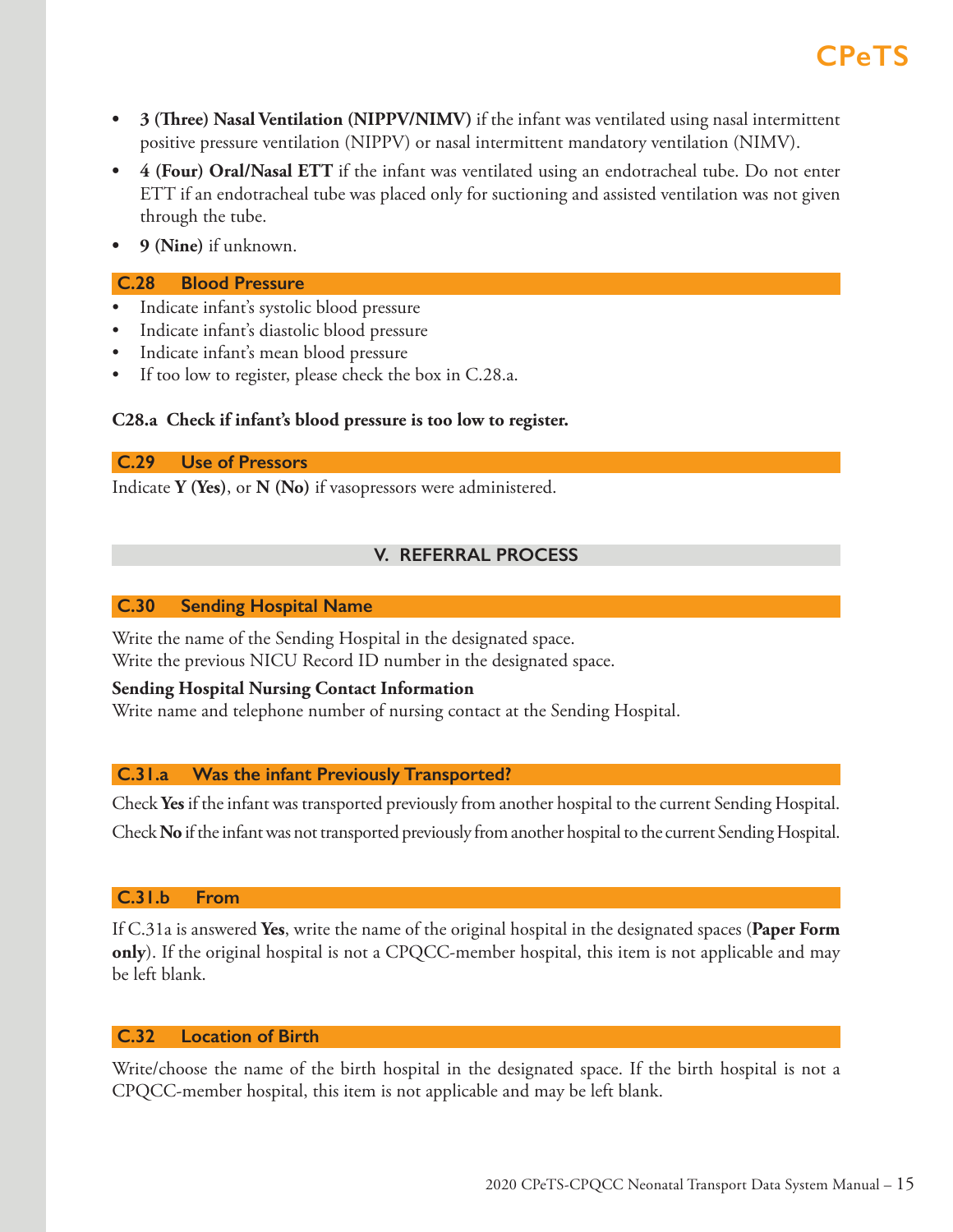### <span id="page-15-0"></span> **C.33 Transport Team On-Site Leader**

Choose only one of the following responses:

- Check **Sub-specialist MD** for Neonatologist
- Check **Peds** for Pediatrician.
- Check **Other MD/Resident** as applicable
- Check **NNP** for Neonatal Nurse Practitioner.
- Check **Transport Specialist** for Registered Nurse or Respiratory Therapist specializing in Neonatal/ Pediatric Transport Services, practicing under standardized procedures.
- Check **Nurse** for Neonatal Registered Nurse.

#### **C.34a Transport Team "From."**

Choose one of the following responses:

- **Receiving Hospital** if the Transport Team is part of the receiving hospital's staff (including those used for both Neonatal and Pediatric Transports and based in NICU, Pediatrics, PICU, Emergency Department, etc.)
- **• Referring/Sending Hospital** if the Transport Team is part of the sending hospital's staff.
- **• Contract Service** if the Transport Team is not on staff at the receiving hospital. This may include contracted Transport Teams from another facility inside or outside of the hospital system of the receiving facility. Please provide this information in the section **"Transport Team Informant Names/Telephone Numbers"** below.

#### **C.34b List of Contract Services**

The list includes fixed-wing ambulance services in California from the Association of Air Medical Services (www.aams.org). The additional codes are as follows:

800000 = Other Contract Service

800001 = Aeromedevac, Inc.

800002 = Air Rescue - AirRescue International

800003 = CALSTAR - California Shock Trauma Air Rescue

800004 = PHI Air Medical

800005 = Life Flight - Stanford Life Flight Transport Program

800006 = REACH - REACH Air Medical Services, Mediplane, Inc.

800007 = Sierra LifeFlight

800008 = Pro Transport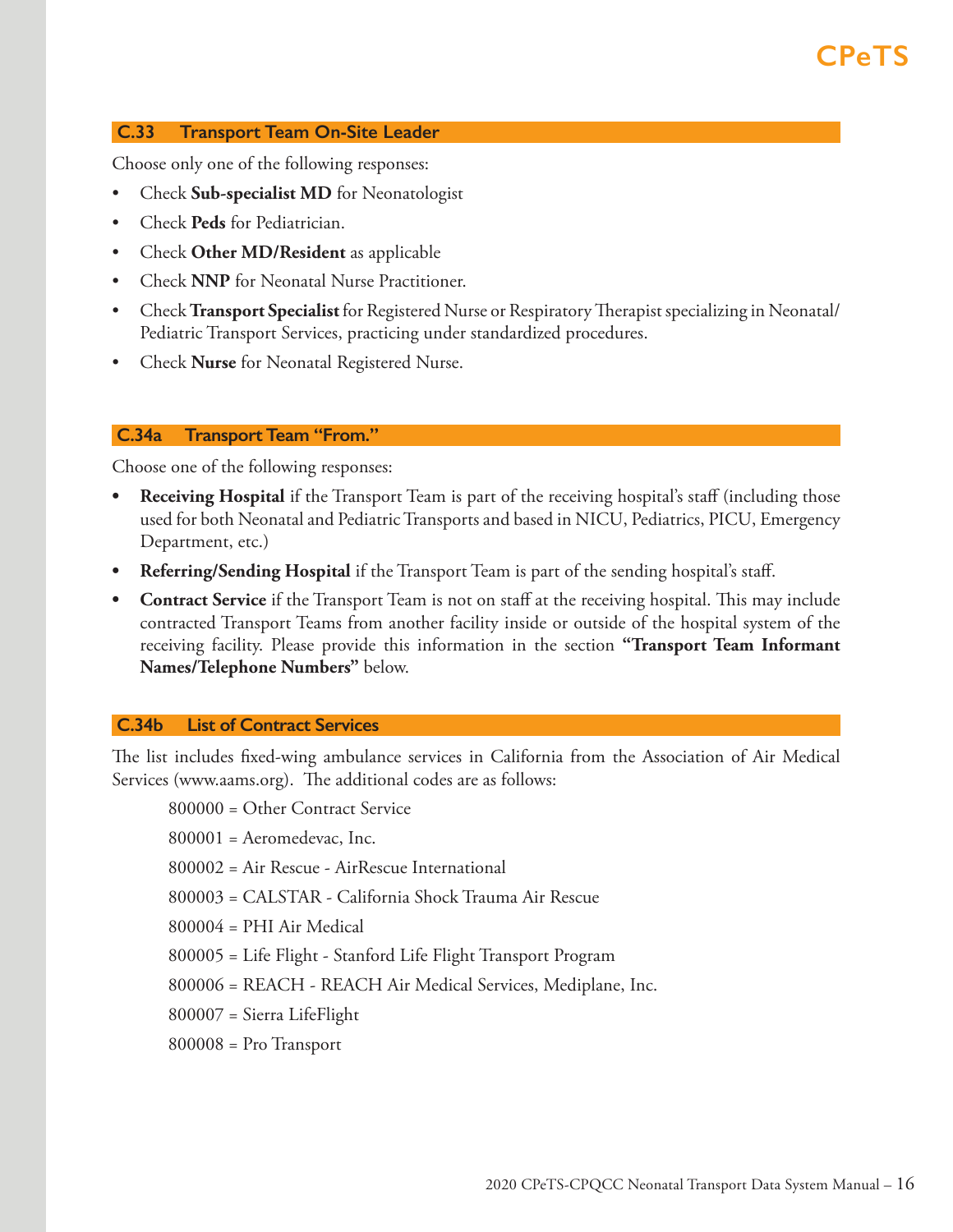### <span id="page-16-0"></span> **C.35 Mode of Transport**

Select type of transport used. **Select only one**. Primary type of transport used (e.g., patient was transported by ambulance to airfield or heliport for helicopter transport, would be coded as helicopter).

- **Ground** for ambulance transport or ambulatory transport (e.g. crossing from one hospital to another immediately adjacent facility – IF ACCOMPANIED BY TRANSPORT TEAM).
- **• Helicopter** for rotor-wing transport.
- **• Fixed-Wing** for airplane transport.

## **VI. ADDITIONAL INFORMATION FOR CPQCC A/D FORM**

### **Birth Head Circumference**

Enter the head circumference to the nearest tenth of a centimeter.

### **Labor Type**

- Check **Spontaneous** if if the mother went into labor on her own (spontaneous labor) prior to delivery. Cases where the mother begins labor spontaneously, but the labor is subsequently augmented (e.g. administration of Pitocin) are still considered spontaneous.
- Check **Induced** if labor was induced (e.g. administration of Pitocin or cervical ripening agent), but no labor was evident prior to induction.
- Check **Unknown** if this information cannot be obtained.

Rupture of Membranes > 18 hours

- Check **Yes** if membranes were ruptured more than 18 hours before birth of the infant.
- Check **No** if membranes were not ruptured more than 18 hours before the birth of the infant.
- Check **Unknown** if this information cannot be obtained.

### **Delivery Mode**

- Check **Spontaneous Vaginal** for a normal vaginal delivery. This is any vaginal delivery for which instruments were not used. This includes cases where manual rotations or other head or shoulder maneuvers were used, provided instruments were not also used.
- Check **Operative Vaginal** for any vaginal delivery for which any instrumentation (forceps, vacuum) was used. Episiotomies are not considered operative deliveries.
- Check **Cesarean** for any abdominal delivery.
- Check **Unknown** if this information cannot be obtained.

### **Delayed Cord Clamping**

• Check **Yes** if delayed umbilical cord clamping was performed.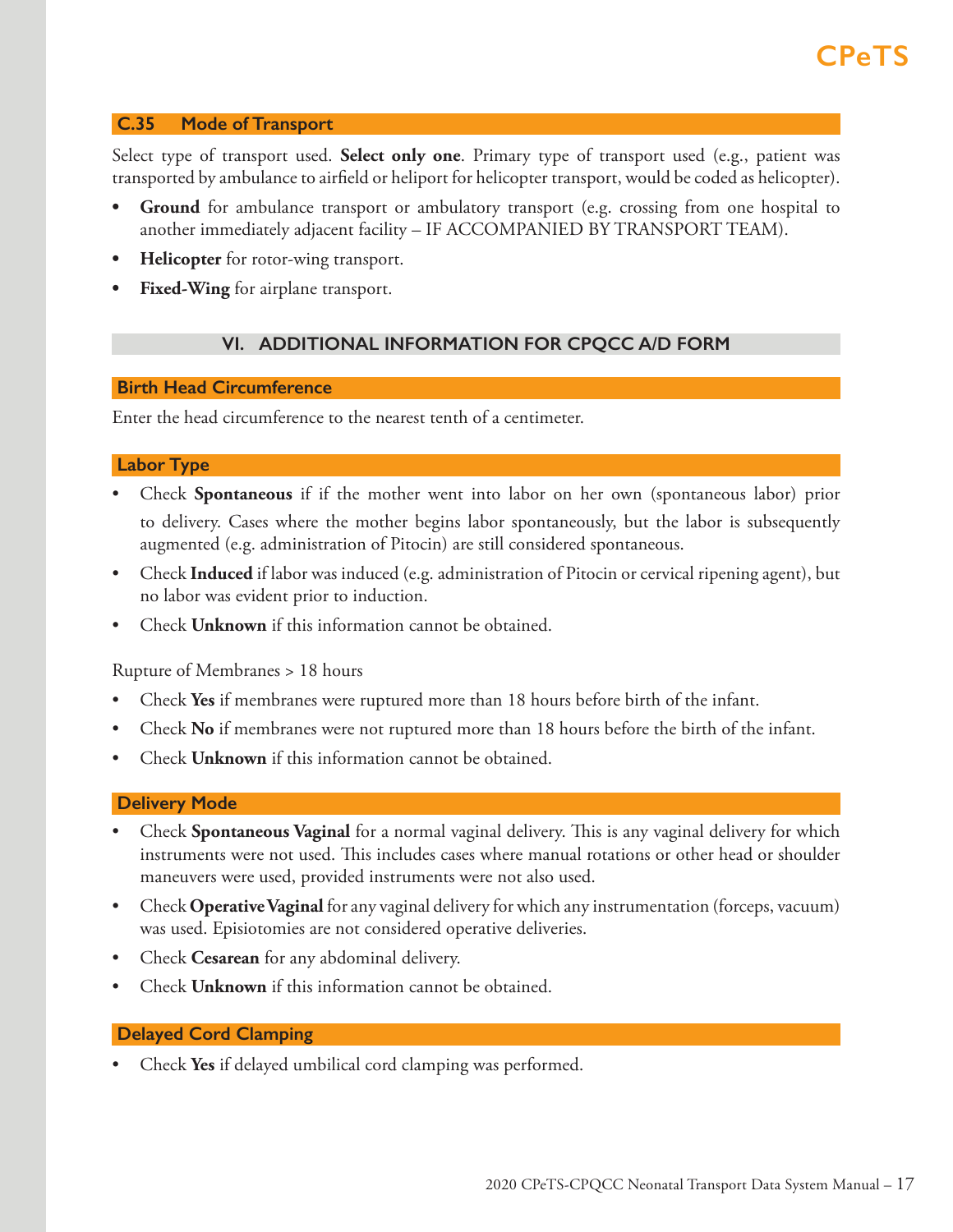## **Time Delayed**

- Check **30 60** sec if delayed umbilical cord clamping was performed for 30 to 60 seconds.
- Check **61 120** sec if delayed umbilical cord clamping was performed for greater than 60 seconds to 120 seconds.
- Check **>120 sec** if delayed umbilical cord clamping was performed for greater than 120 seconds.
- Check **No** if delayed umbilical cord clamping was not performed.
- Check **Maternal Bleeding** if delayed umbilical cord clamping was not performed due to abruption, placental separation, uterine rupture, cord avulsion.
- Check **Neonatal Causes** if delayed umbilical cord clamping was not performed due to neonatal complications i.e. very depressed apneic baby requiring resuscitation, hydropic.
- Check **Other** if delayed umbilical cord clamping was not performed for reasons other than maternal bleeding and neonatal causes. Please enter a description if Other is selected in the space provided.
- Check **Unknown** if this information cannot be obtained.

## **Breathing Before Clamped**

- Check **Yes** if breathing began before umbilical cord clamping was performed. If the infant has signs of breathing, such as crying, chest wall movement, and/or grunting, select Yes.
- Check **No** if breathing did not begin before umbilical cord clamping was performed.
- Check **Unknown** if this information cannot be obtained.

## **Cord Milking Performed**

- Check Yes if cord milking was performed.
- Check No if cord milking was not performed.
- Check Unknown if this information cannot be obtained.

### **Death**

- Check **No** if the infant arrives alive at the receiving institution.
- Check **Yes** if the infant for whom transport was requested has died. If **Yes**:
	- o **Check Prior to Team Arrival if the infant died before the transport team arrived at the sending**  hospital.
	- o **Check Prior to Departure from Sending Hospital if the infant was alive when the transport team**  arrived at the sending hospital, but died before the team and the infant departed for transport.
	- o **Check Prior to Arrival at Receiving NICU if the infant was alive upon departure from the**  sending hospital, but died during transport prior to arriving at the receiving NICU.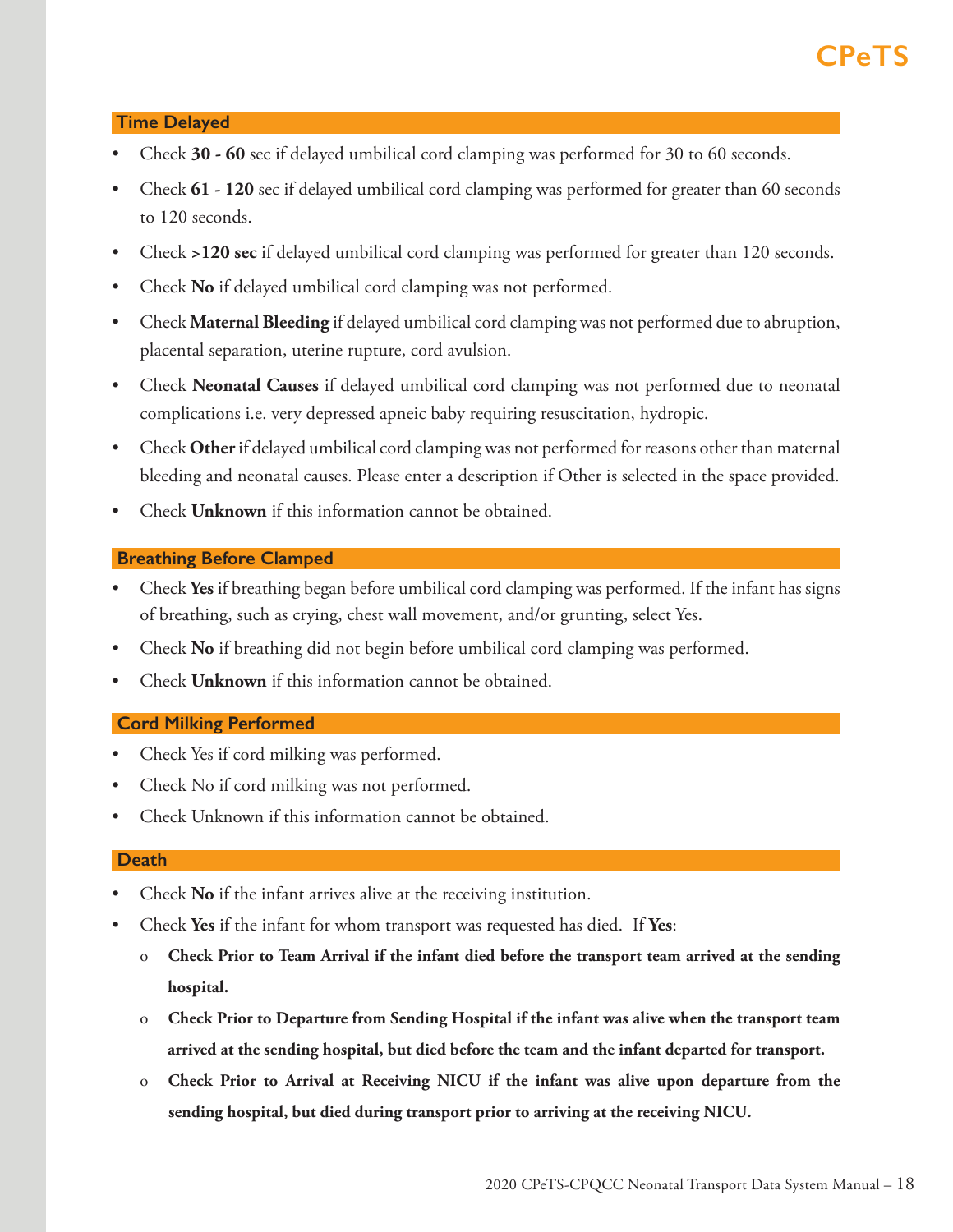### **VII. ADDITIONAL DATA**

### <span id="page-18-0"></span>**Transport Team Informant Names/Telephone Numbers** (**Paper Form only**)

Write the name and telephone number of the Transport Team Informant in the designated space.

### **Comments**

Please use this space to for additional comments, or description of incidents involving the Transport Team relevant to this transport.

## **Death**

If the infant died, please check the correct box for when the infant died in the transport sequence (prior to transport team's arrival; prior to transport team's departure from sending hospital; or prior to the transport team's arrival at the receiving hospital).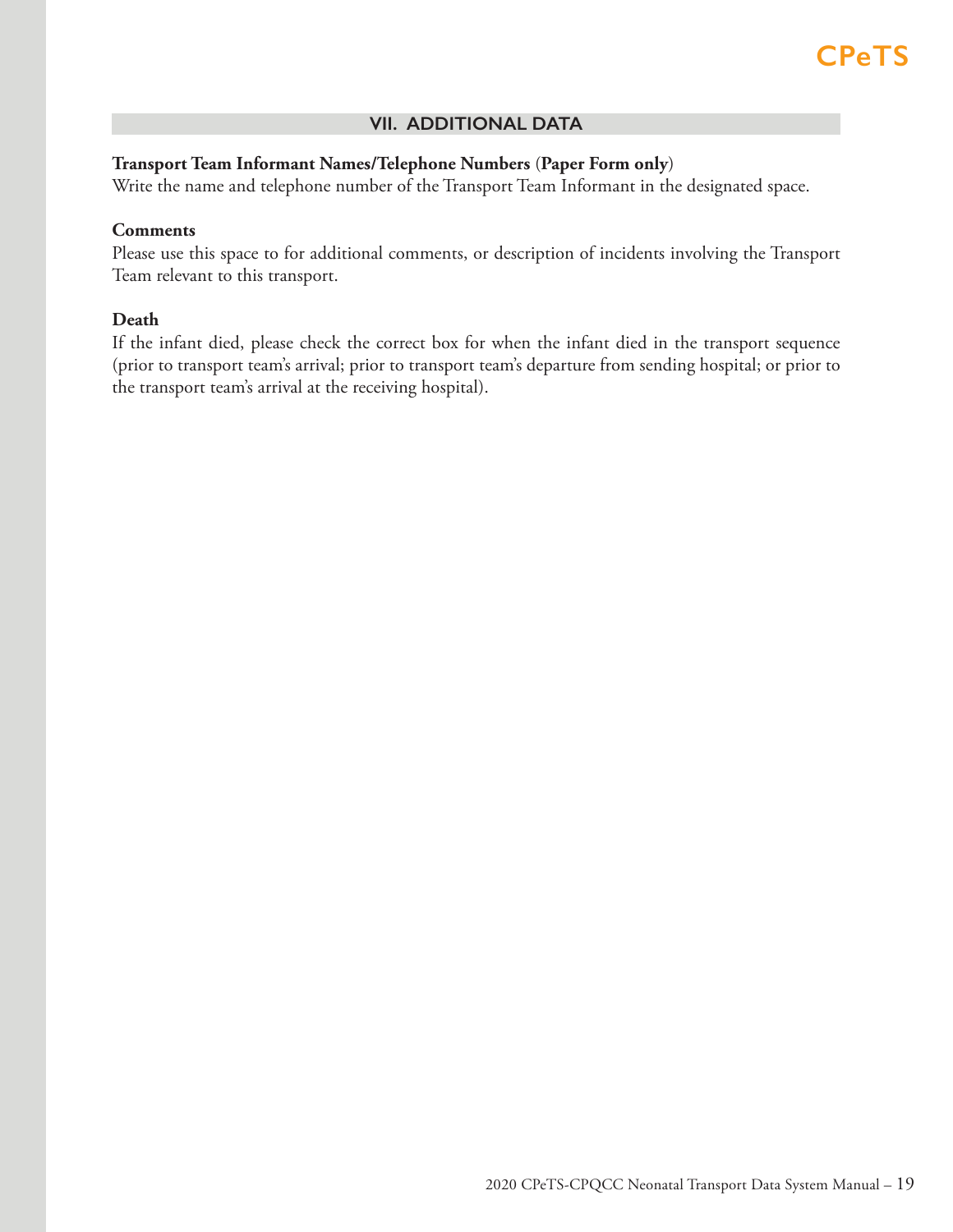## **APPENDIX A**

## **Core CPeTs Acute Inter-Facility Neonatal Transport Form - 2020 PLEASE PRINT CLEARLY**

<span id="page-19-0"></span>

| PATIENT DIAGNOSIS Special Situations: □None □Delivery Attendance □Transport by Sending Facility □Transport from ER □Safe Surr.                                    |                     |                      |                      |                                                             |                            |                                                                   |
|-------------------------------------------------------------------------------------------------------------------------------------------------------------------|---------------------|----------------------|----------------------|-------------------------------------------------------------|----------------------------|-------------------------------------------------------------------|
| C.1 Transport type □Delivery □Emergent □Urgent □Scheduled                                                                                                         |                     |                      |                      |                                                             |                            | C.2. Indication □ Medical □ Surgical □ Bed Availability/Insurance |
| <b>CRITICAL BACKGROUND INFORMATION</b>                                                                                                                            |                     |                      |                      |                                                             |                            |                                                                   |
| C.3 Birth weight<br>grams                                                                                                                                         | C.4 Gestational Age |                      | weeks                | days                                                        |                            | C.5 □Male □Female □Undetermined □Unknown                          |
| C.6 Prenatally Diagnosed Congenital Anomalies <sup>Nes</sup> DNo DUnknown Describe:                                                                               |                     |                      |                      |                                                             | C.7 Maternal Date of Birth | $\Box$ Unknown                                                    |
| C.8a. Antenatal Steroids □ Yes □ No □ Unknown □ N/A                                                                                                               |                     |                      |                      | C.8b. Antenatal Magnesium Sulfate □ Yes □ No □ Unknown      |                            |                                                                   |
| <b>TIME SEQUENCE</b>                                                                                                                                              |                     |                      |                      |                                                             | Date                       | Time                                                              |
| C.10 Maternal Admission to Perinatal Unit or Labor & Delivery                                                                                                     |                     |                      |                      |                                                             |                            |                                                                   |
| C.11 Infant Birth                                                                                                                                                 |                     |                      |                      |                                                             |                            |                                                                   |
| C.12 Maternal/fetal transport not done due to: □ Advanced Labor □ Bleeding □ Mother Medically Unstable<br>□ Non-Reassuring Fetal Status □ Not Considered □ Unkown |                     |                      |                      |                                                             |                            |                                                                   |
| C.9/13 Surfactant (first dose) □Delivery Room □Nursery □N/A □Unknown                                                                                              |                     |                      |                      |                                                             |                            |                                                                   |
| C.14 Referral                                                                                                                                                     |                     |                      |                      |                                                             |                            |                                                                   |
| C.15 Acceptance                                                                                                                                                   |                     |                      |                      |                                                             |                            |                                                                   |
| C.16 Transport Team Departure from Transport Team Office/NICU for Sending Hospital                                                                                |                     |                      |                      |                                                             |                            |                                                                   |
| C.17 Arrival of Team at Sending Hospital/Patient Bedside                                                                                                          |                     |                      |                      |                                                             |                            |                                                                   |
| C.18 Initial Transport Team Evaluation                                                                                                                            |                     |                      |                      |                                                             |                            |                                                                   |
| C.19 Arrival at Receiving NICU                                                                                                                                    |                     |                      |                      |                                                             |                            |                                                                   |
| <b>INFANT CONDITION</b>                                                                                                                                           |                     |                      |                      |                                                             | <b>REFERRAL PROCESS</b>    |                                                                   |
| Modified TRIPS Score: to be recorded on referral, within 15                                                                                                       |                     |                      |                      | C.30 Sending Hospital Name                                  |                            |                                                                   |
| minutes of arrival at sending hospital and admit to NICU.                                                                                                         |                     |                      |                      | Previous CPQCC ID#                                          |                            |                                                                   |
|                                                                                                                                                                   | Referral            | Initial<br>Transport | <b>NICU</b><br>Admit | Sending Hospital Nursing Contact Information Name/Telephone |                            |                                                                   |
| C.20 Responsiveness $\bigstar$                                                                                                                                    |                     |                      |                      | C.31a Previously Transported? □ Yes □ No                    |                            |                                                                   |
| C.21 Temperature C°                                                                                                                                               |                     |                      |                      | C.31b From:                                                 |                            |                                                                   |
| C. 21.a. Too low to register                                                                                                                                      | $\Box$ Yes          | $\Box$ Yes           | $\Box$ Yes           | C.32 Birth Hospital Name                                    |                            |                                                                   |
| C.21.b. Was the infant cooled?                                                                                                                                    | $\Box Y \Box N$     | $\Box Y \Box N$      | $\Box Y \Box N$      | C.33 Transport Team On-Site Leader (check only one)         |                            |                                                                   |
| C.21.c. Method of cooling $\blacklozenge$                                                                                                                         |                     |                      |                      |                                                             |                            | □ Sub-specialist Physician □ Pediatrician □ Other MD/Resident     |
| C.22 Heart Rate                                                                                                                                                   |                     |                      |                      |                                                             |                            | □ Neonatal Nurse Practitioner □ Transport Specialist □ Nurse      |
| C.23 Respiratory Rate                                                                                                                                             |                     |                      |                      |                                                             |                            | C.34a Team From □ Receiving Hospital □ Sending Hospital           |
| C.24 Oxygen Saturation                                                                                                                                            |                     |                      |                      | □ Contract Service                                          |                            |                                                                   |
| C.25 Respiratory Status *                                                                                                                                         |                     |                      |                      | C.34b Describe (name of Contract Service):                  |                            |                                                                   |
| C.26 Inspired Oxygen Concentration                                                                                                                                |                     |                      |                      | C.35 Mode □ Ground □ Helicopter □ Fixed Wing                |                            |                                                                   |
| C.27 Respiratory Support &                                                                                                                                        |                     |                      |                      | Transport Team Informant Names/Telephone Numbers            |                            |                                                                   |
| C.28 Blood Pressure                                                                                                                                               |                     |                      |                      |                                                             |                            |                                                                   |
| Systolic /                                                                                                                                                        |                     |                      |                      |                                                             |                            |                                                                   |
| Diastolic<br>Mean                                                                                                                                                 |                     |                      |                      | Comments                                                    |                            |                                                                   |
| Too low to register                                                                                                                                               | $\Box$ Yes          | $\Box$ Yes           | $\Box$ Yes           |                                                             |                            |                                                                   |
| C.29 Pressors                                                                                                                                                     | $\Box Y \Box N$     | $\Box Y \Box N$      | $\Box Y \Box N$      |                                                             |                            |                                                                   |
| Additional Information for CPQCC Admit and Discharge Form Only                                                                                                    |                     |                      |                      |                                                             |                            |                                                                   |
| Birth Head Circumference<br>cm Labor Type □ Spontaneous □ Induced □ Unk Rupture of Membranes > 18 hours □ Yes □ No                                                |                     |                      |                      |                                                             |                            |                                                                   |
| Delivery Mode □ Spontaneous Vaginal □ Operative Vaginal □ Cesarean<br>$\Box$ Unk                                                                                  |                     |                      |                      |                                                             |                            |                                                                   |
| Time Delayed □ 30-60 sec □>60 sec □Unk<br>Delayed Cord Clamping<br>$\Box$ Yes $\Box$ No $\Box$ Unk                                                                |                     |                      |                      |                                                             |                            |                                                                   |
| Breathing before Clamped □ Yes □ No □ Unk<br>Cord milking performed<br>$\Box$ Yes<br>$\Box$ No<br>$\Box$ Unk                                                      |                     |                      |                      |                                                             |                            |                                                                   |
| Death $\Box$ No $\Box$ Yes<br>Prior to Team Arrival<br>Prior to Departure from Sending Hospital<br>Prior to Arrival at Receiving NICU                             |                     |                      |                      |                                                             |                            |                                                                   |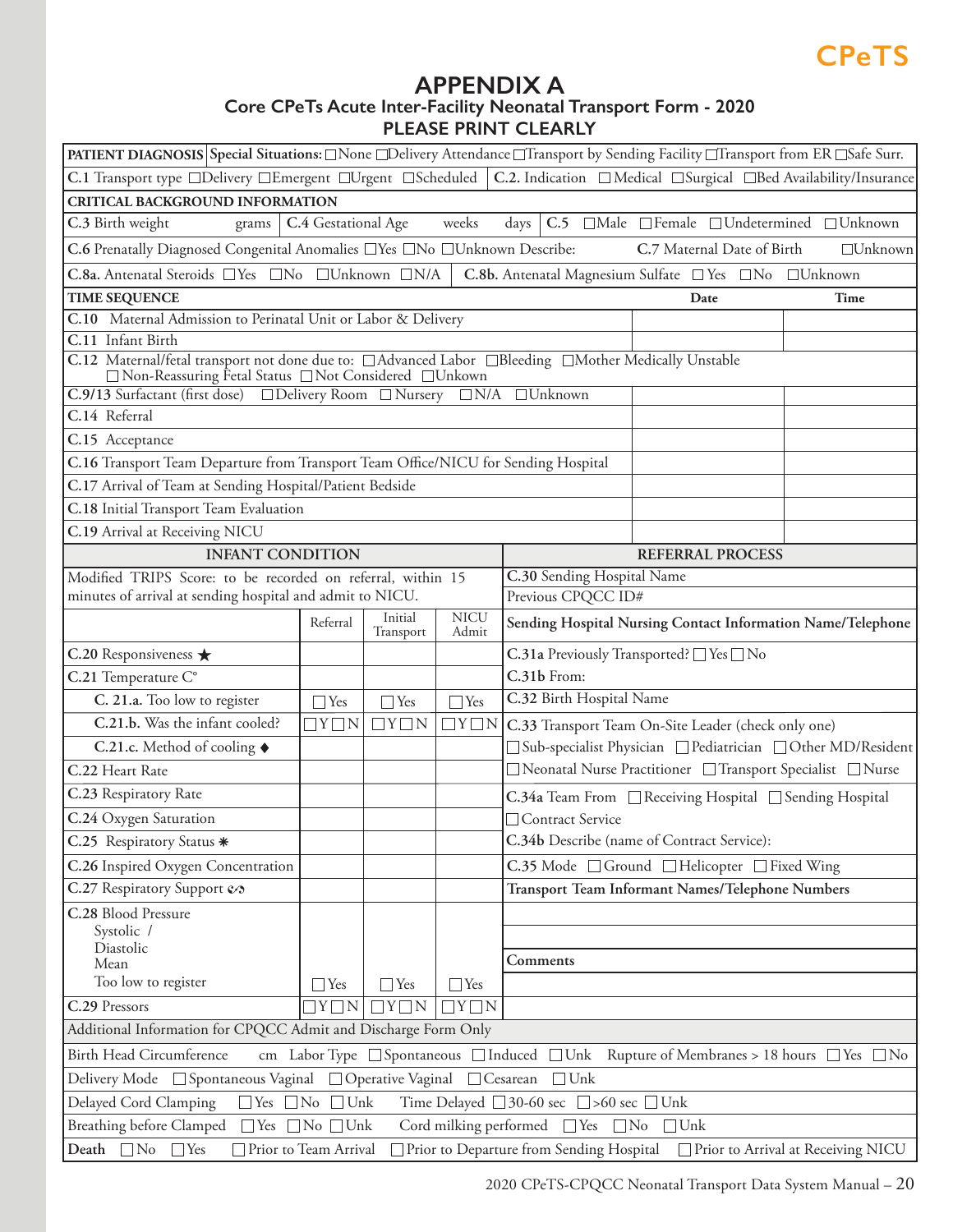- ★ Responsiveness: 0=Death 1=None, Seizure, Muscle Relaxant 2=Lethargic, no cry 3=Vigorously withdraws, cry
- ♦ Method of cooling: Passive, Selective Head, Selective Body, Other, Unknown
- ⁕ Respiratory Status: 1=Respirator 2=Severe (apnea, gasping, intubated not on respirator) 3=Other Respiratory Rate: HFOV = 400
- � Respiratory Support: 0=None 1=Hood/Nasal Cannula 2=Nasal Continuous Positive Airway Pressure 3=Endotracheal Tube

This data is mandatory for all infants transported in the State of California per California Perinatal Transport System.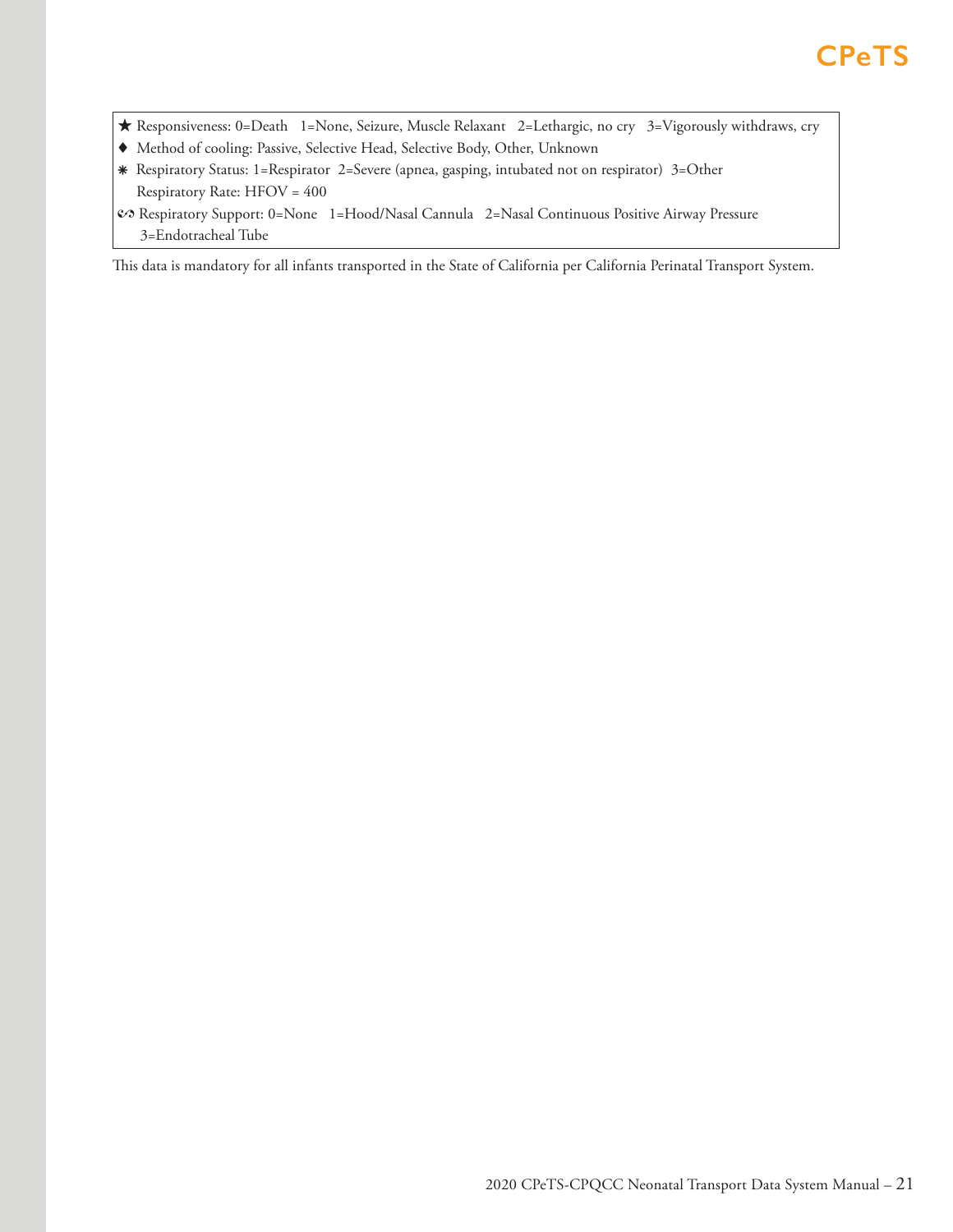## **APPENDIX B Birth Defects for Item C.6. (For Infants Born in 2020)**

<span id="page-21-0"></span>The following Birth Defect Codes require a detailed description in the space provided for Item C.6 on the Transport Form, or Item 49 on the Admission/Discharge Form.

Code 150 - Other Central Nervous System Defects Code 200 - Other Cardiac Defects Code 300 – Other Gastro-Intestinal Defects Code 400 - Other Genito-Urinary Defects Code 504 - Other Chromosomal Anomaly Code 601 - Skeletal Dysplasia Code 605 - Inborn Error of Metabolism Code 800 - Other Pulmonary Defects Code 900 - Other Vascular or Lymphatic Defects

The following conditions should **NOT** be coded as Major Birth Defects:

- 1) Cleft Lip without Cleft Palate
- 2) Club Feet
- 3) Congenital Dislocation of the Hips
- 4) Extreme Prematurity
- 5) Fetal Alcohol Syndrome
- 6) Hypospadias
- 7) Hypothyroidism
- 8) Intrauterine Growth Retardation
- 9) Intrauterine Infection
- 10) Limb Abnormalities
- 11) Patent Ductus Arteriosus
- 12) Persistent Pulmonary Hypertension (PPHN)
- 13) Polydactyly
- 14) Pulmonary Hypoplasia (use code 401 for bilateral renal agenesis or 604 for oligohydramnios sequence, if applicable)
- 15) Small Size for Gestational Age
- 16) Syndactyly

## **Other Lethal or Life Threatening Birth Defects**

100 Other lethal or life threatening birth defects, which are not listed below (for instructions, see definition of Item 49 in CPQCC's 2020 NICU Manual of Definitions).

## **Central Nervous System Defects**

- 101 Anencephaly
- 102 Meningomyelocele
- 103 Hydranencephaly
- 104 Congenital Hydrocephalus
- 105 Holoprosencephaly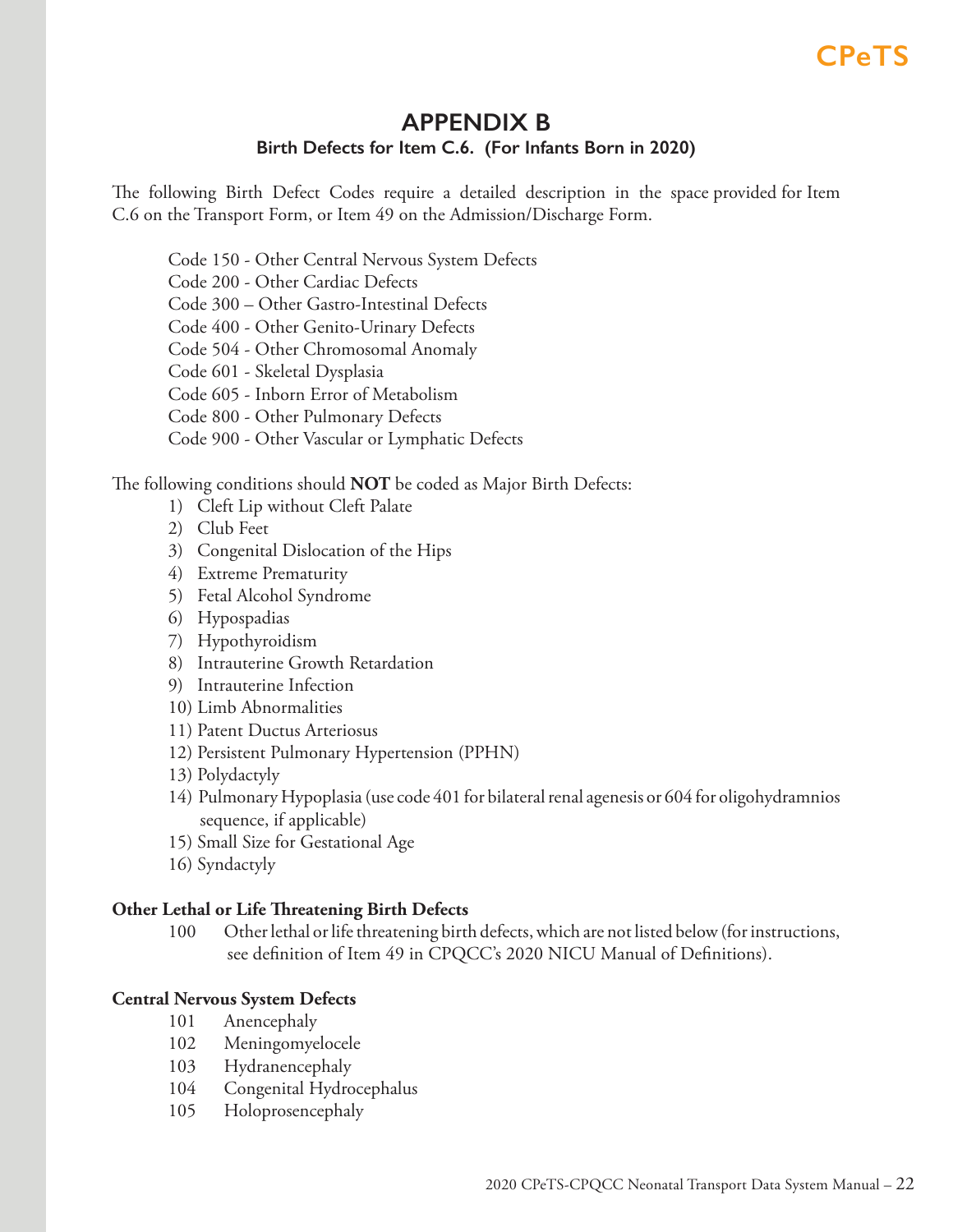- 106 Microcephaly
- 107 Hypopituitary
- 108 Septic Optic Dyplasia
- 109 Encephalocele
- 150 Other lethal or life threatening CNS Defect not listed above (Description required)

## **Congenital Heart Defects**

- 200 Other lethal or life threatening Congenital Heart Defects not listed below (Description required)
- 201 Truncus Arteriosus
- 202 Transposition of the Great Vessels
- 203 Tetralogy of Fallot
- 204 Single Ventricle
- 205 Double Outlet Right Ventricle
- 206 Complete Atrio-Ventricular Canal
- 207 Pulmonary Atresia
- 208 Tricuspid Atresia
- 209 Hypoplastic Left Heart Syndrome
- 210 Interrupted Aortic Arch
- 211 Total Anomalous Pulmonary Venous Return
- 212 Coarctation of the Aorta
- 213 Atrial septal defect (ASD)
- 214 Ventricular septal defect (VSD)
- 215 Arrythmias
- 216 Ebsteins Anomaly
- 217 Pericardial Effusion
- 218 Pulmonary Stenosis
- 219 Hypertrophic Cardiomyopathy
- 220 Penatalogy of Cantrell (Thoraco-Abdominal Ectopia Cordis)

## **Gastro-Intestinal Defects**

- 300 Other lethal or life-threatening GI Defects not listed below (Description required)
- 301 Cleft Palate
- 302 Tracheo-Esophageal Fistula
- 303 Esophageal Atresia
- 304 Duodenal Atresia
- 305 Jejunal Atresia
- 306 Ileal Atresia
- 307 Atresia of Large Bowel or Rectum
- 308 Imperforate Anus
- 309 Omphalocele
- 310 Gastroschisis
- 311 Pyloric Stenosis
- 312 Annular Pancreas
- 313 Biliary Atresia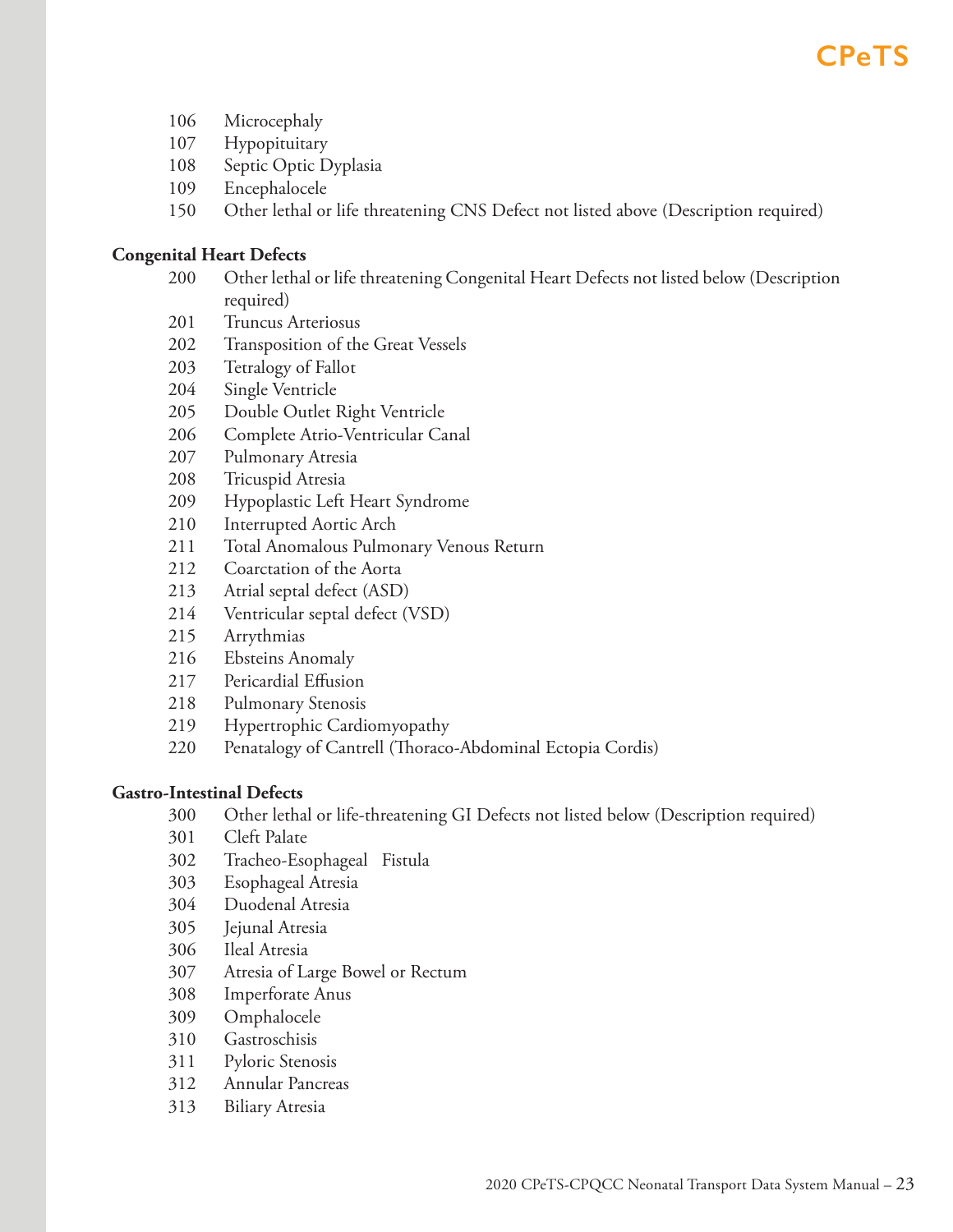- 314 Meconium Ilius
- 315 Malrotation Volvulu
- 316 Hirschsprung's Disease

## **Genito-Urinary Defects**

- 400 Other lethal or life-threatening Genito-Urinary Defects not listed below (Description required)
- 401 Bilateral Renal Agenesis
- 402 Bilateral Polycystic, Multicystic, or Dysplastic Kidneys
- 403 Obstructive Uropathy with Congenital Hydronephrosis
- 404 Exstrophy of the Urinary Bladder

## **Chromosomal Abnormalities**

- 501 Trisomy 13
- 502 Trisomy 18
- 503 Trisomy 21
- 504 Other Chromosomal Anomaly (Description required)
- 505 Triploidy

## **Other Birth Defects**

- 601 Skeletal Dysplasia (Description required)
- 602 Congenital Diaphragmatic Hernia
- 603 Hydrops Fetalis with anasarca and one or more of the following: ascites, pleural effusion, pericardial effusion
- 604 Oligohydramnios sequence including all three of the following:
	- (1) Oligohydramnios documented by antenatal ultrasound 5 or more days prior to delivery
	- (2) Evidence of fetal constraint on postnatal physical exam (such as Potter's facies, contractures, or positional deformities of limbs)  $\&$
	- (3) Postnatal respiratory failure requiring endotracheal intubation and assisted ventilation.
- 605 Inborn Error of Metabolism (Description Required)
- 606 Myotonic Dystrophy requiring endotracheal intubation and assisted ventilation
- 607 Conjoined Twins
- 608 Tracheal Agenesis or Atresia
- 609 Thanatophoric Dysplasia Types 1 and 2
- 610 Hemoglobin Barts

## **Pulmonary Abnormalities**

- 800 Other lethal or life-threatening Pulmonary Defects not listed below (Description required)
- 801 Congenital Lobar Emphysema
- 802 Congenital Cystic Adenomatoid Malformation of the Lung
- 803 Sequestered Lung
- 804 Aveolar Capillary Dysplasia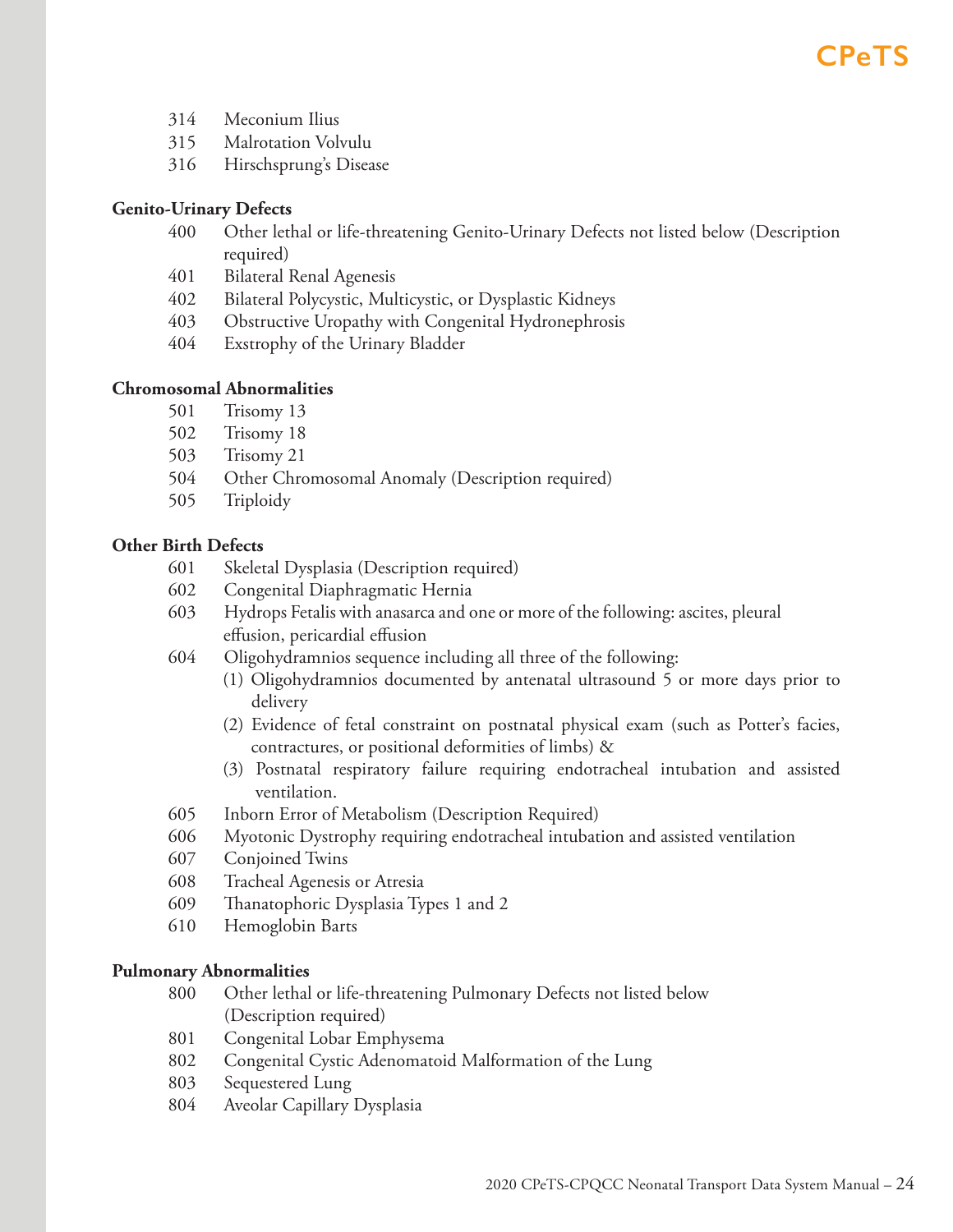## **Vascular and Lymphatic Defects**

- 900 Other Vascular or Lymphatic not listed below (Description required)
- 901 Cystic Hygroma
- 902 Hemangioma
- 903 Sacrococcygeal Teratoma
- 904 Cerebral AV Malformation

## **Other Diagnoses**

- 121 Hematologic
- 122 Hemolytic Disease of the Newborn (Not ABO)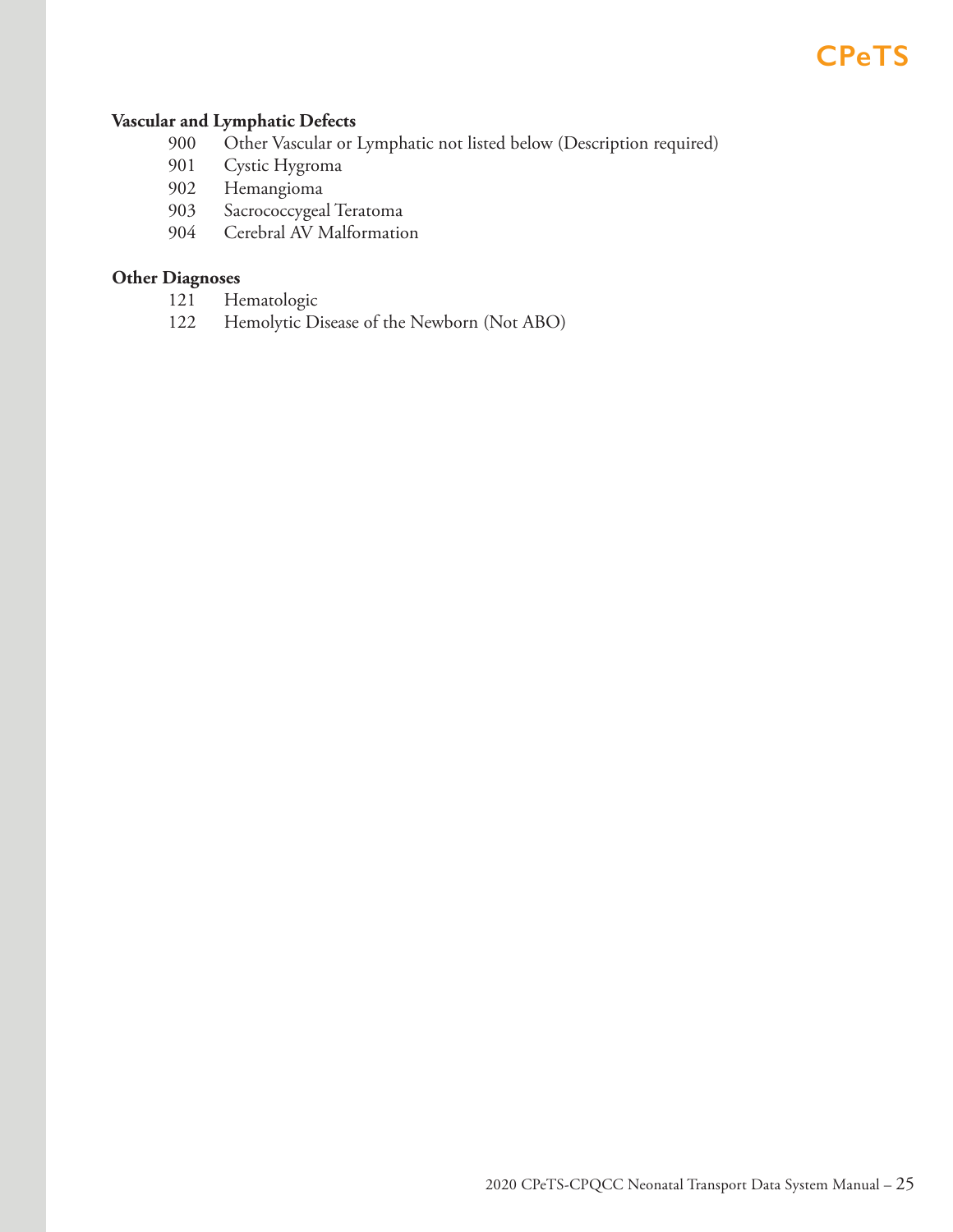## **APPENDIX C**

OSHPD FACILITY CODES --- Sorted by Hospital (JAN 2020) *CPQCC Centers Indicated in Bold Italics*

<span id="page-25-0"></span>

| OSHPD# | <b>HOSPITAL NAME</b>                                       | <b>CITY</b>         | <b>COUNTY</b>                   |
|--------|------------------------------------------------------------|---------------------|---------------------------------|
| 700564 | 30TH MEDICAL GROUP HOSPITAL                                |                     |                                 |
| 700597 | <b>60TH MEDICAL GROUP HOSPITAL</b>                         |                     |                                 |
| 700431 | 722ND MEDICAL GROUP                                        |                     |                                 |
| 700103 | 95TH MEDICAL GROUP - EDWARDS AIR FORCE BASE                |                     |                                 |
| 580996 | ADVENTIST HEALTH AND RIDEOUT                               | MARYSVILLE          | <b>YUBA</b>                     |
| 150788 | ADVENTIST HEALTH BAKERSFIELD                               | <b>BAKERSFIELD</b>  | <b>KERN</b>                     |
| 171049 | ADVENTIST HEALTH CLEARLAKE                                 | <b>CLEARLAKE</b>    | LAKE                            |
| 40875  | ADVENTIST HEALTH FEATHER RIVER                             | <b>PARADISE</b>     | <b>BUTTE</b>                    |
| 190323 | ADVENTIST HEALTH GLENDALE                                  | <b>GLENDALE</b>     | <b>LOS ANGELES</b>              |
| 164029 | ADVENTIST HEALTH HANFORD                                   | <b>HANFORD</b>      | <b>KINGS</b>                    |
| 390923 | ADVENTIST HEALTH LODI MEMORIAL                             | <b>LODI</b>         | <b>SAN JOAQUIN</b>              |
| 100797 | ADVENTIST HEALTH REEDLEY                                   | <b>REEDLEY</b>      | <b>FRESNO</b>                   |
| 100793 | ADVENTIST HEALTH SELMA                                     | <b>SELMA</b>        | <b>FRESNO</b>                   |
| 560525 | ADVENTIST HEALTH SIMI VALLEY                               | <b>SIMI VALLEY</b>  | <b>VENTURA</b>                  |
| 552209 | ADVENTIST HEALTH SONORA - FAIRVIEW                         | <b>SONORA</b>       | <b>TUOLUMNE</b>                 |
| 554011 | ADVENTIST HEALTH SONORA - GREENLEY                         | SONORA              | <b>TUOLUMNE</b>                 |
| 281078 | ADVENTIST HEALTH ST. HELENA                                | ST. HELENA          | <b>NAPA</b>                     |
| 540816 | ADVENTIST HEALTH TULARE                                    | TULARE              | TULARE                          |
| 231396 | ADVENTIST HEALTH UKIAH VALLEY                              | <b>UKIAH</b>        | MENDOCINO                       |
| 190878 | ADVENTIST HEALTH WHITE MEMORIAL                            | <b>LOS ANGELES</b>  | <b>LOS ANGELES</b>              |
| 10735  | ALAMEDA HOSPITAL                                           | <b>ALAMEDA</b>      | <b>ALAMEDA</b>                  |
| 190017 | ALHAMBRA HOSPITAL MEDICAL CENTER                           | <b>ALHAMBRA</b>     | <b>LOS ANGELES</b>              |
| 10844  | ALTA BATES SUMMIT MED CTR-HERRICK CAMPUS                   | <b>BERKELEY</b>     | <b>ALAMEDA</b>                  |
| 13626  | ALTA BATES SUMMIT MED CTR-SUMMIT CAMPUS                    | <b>OAKLAND</b>      | <b>ALAMEDA</b>                  |
| 10937  | ALTA BATES SUMMIT MED CTR-SUMMIT HAWTHORNE                 | <b>OAKLAND</b>      | <b>ALAMEDA</b>                  |
| 10739  | ALTA BATES SUMMIT MEDICAL CENTER                           | <b>BERKELEY</b>     | ALAMEDA                         |
| 370652 | ALVARADO HOSPITAL MEDICAL CENTER                           | <b>SAN DIEGO</b>    | <b>SAN DIEGO</b>                |
| 301188 | ANAHEIM GLOBAL MEDICAL CENTER                              | <b>ANAHEIM</b>      | <b>ORANGE</b>                   |
| 301098 | ANAHEIM REGIONAL MEDICAL CENTER                            | <b>ANAHEIM</b>      | <b>ORANGE</b>                   |
| 341051 | ANDERSON LUCCHETTI WOMEN'S AND CHILDREN'S<br><b>CENTER</b> | SACRAMENTO          | SACRAMENTO                      |
| 190034 | ANTELOPE VALLEY HOSPITAL                                   | <b>LANCASTER</b>    | <b>LOS ANGELES</b>              |
| 364231 | ARROWHEAD REGIONAL MEDICAL CENTER                          | <b>COLTON</b>       | <b>SAN</b><br><b>BERNARDINO</b> |
| 600001 | ASANTE ROGUE REGIONAL MEDICAL CENTER                       | <b>OUT OF STATE</b> | <b>OUT OF STATE</b>             |
| 154101 | BAKERSFIELD HEART HOSPITAL                                 | <b>BAKERSFIELD</b>  | <b>KERN</b>                     |
| 150722 | BAKERSFIELD MEMORIAL HOSPITAL                              | <b>BAKERSFIELD</b>  | <b>KERN</b>                     |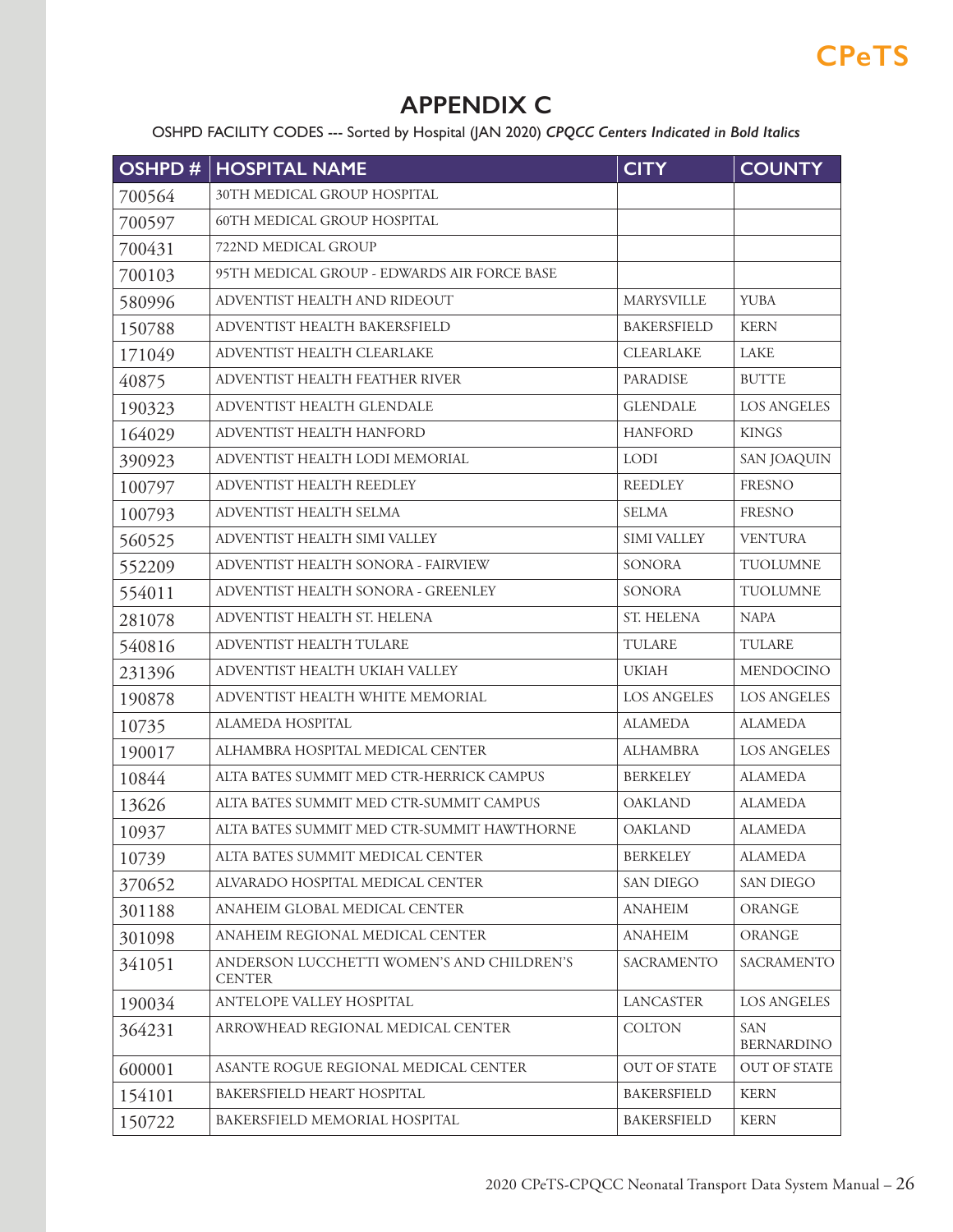| <b>OSHPD#</b> | <b>HOSPITAL NAME</b>                                                | <b>CITY</b>                       | <b>COUNTY</b>                   |
|---------------|---------------------------------------------------------------------|-----------------------------------|---------------------------------|
| 184008        | BANNER LASSEN MEDICAL CENTER                                        | <b>SUSANVILLE</b>                 | <b>LASSEN</b>                   |
| 190052        | BARLOW RESPIRATORY HOSPITAL                                         | <b>LOS ANGELES</b>                | <b>LOS ANGELES</b>              |
| 364430        | BARSTOW COMMUNITY HOSPITAL                                          | <b>BARSTOW</b>                    | <b>SAN</b><br><b>BERNARDINO</b> |
| 90793         | BARTON MEMORIAL HOSPITAL                                            | <b>SOUTH LAKE</b><br><b>TAHOE</b> | EL DORADO                       |
| 361110        | BEAR VALLEY COMMUNITY HOSPITAL                                      | <b>BIG BEAR LAKE</b>              | <b>SAN</b><br><b>BERNARDINO</b> |
| 190081        | <b>BEVERLY HOSPITAL</b>                                             | <b>MONTEBELLO</b>                 | <b>LOS ANGELES</b>              |
| 190125        | CALIFORNIA HOSPITAL MEDICAL CENTER - LOS ANGELES                    | <b>LOS ANGELES</b>                | <b>LOS ANGELES</b>              |
| 380933        | CALIFORNIA PACIFIC MED CTR-DAVIES CAMPUS                            | <b>SAN</b><br><b>FRANCISCO</b>    | <b>SAN</b><br><b>FRANCISCO</b>  |
| 380929        | CALIFORNIA PACIFIC MED CTR-PACIFIC CAMPUS                           | <b>SAN</b><br><b>FRANCISCO</b>    | <b>SAN</b><br><b>FRANCISCO</b>  |
| 384202        | CALIFORNIA PACIFIC MEDICAL CENTER - MISSION BERNAL<br><b>CAMPUS</b> | <b>SAN</b><br><b>FRANCISCO</b>    | <b>SAN</b><br><b>FRANCISCO</b>  |
| 384176        | CALIFORNIA PACIFIC MEDICAL CENTER (CPMC) VAN NESS<br><b>CAMPUS</b>  | <b>SAN</b><br><b>FRANCISCO</b>    | <b>SAN</b><br><b>FRANCISCO</b>  |
| 190045        | CATALINA ISLAND MEDICAL CENTER                                      | <b>AVALON</b>                     | <b>LOS ANGELES</b>              |
| 190500        | CEDARS-SINAI MARINA DEL REY HOSPITAL                                | <b>MARINA DEL</b><br><b>REY</b>   | <b>LOS ANGELES</b>              |
| 190555        | CEDARS-SINAI MEDICAL CENTER                                         | <b>LOS ANGELES</b>                | <b>LOS ANGELES</b>              |
| 190148        | CENTINELA HOSPITAL MEDICAL CENTER                                   | <b>INGLEWOOD</b>                  | <b>LOS ANGELES</b>              |
| 301140        | CHAPMAN GLOBAL MEDICAL CENTER                                       | <b>ORANGE</b>                     | <b>ORANGE</b>                   |
| 190170        | CHILDREN'S HOSPITAL LOS ANGELES                                     | <b>LOS ANGELES</b>                | <b>LOS ANGELES</b>              |
| 382715        | <b>CHINESE HOSPITAL</b>                                             | <b>SAN</b><br><b>FRANCISCO</b>    | <b>SAN</b><br><b>FRANCISCO</b>  |
| 361144        | CHINO VALLEY MEDICAL CENTER                                         | <b>CHINO</b>                      | <b>SAN</b><br><b>BERNARDINO</b> |
| 304113        | CHOC CHILDREN'S AT MISSION HOSPITAL                                 | <b>MISSION VIEJO</b>              | <b>ORANGE</b>                   |
| 300032        | CHOC CHILDREN'S HOSPITAL                                            | ORANGE                            | ORANGE                          |
| 100005        | CLOVIS COMMUNITY MEDICAL CENTER                                     | <b>CLOVIS</b>                     | <b>FRESNO</b>                   |
| 190766        | COAST PLAZA HOSPITAL                                                | <b>NORWALK</b>                    | <b>LOS ANGELES</b>              |
| 301155        | COLLEGE HOSPITAL COSTA MESA                                         | <b>COSTA MESA</b>                 | <b>ORANGE</b>                   |
| 190587        | <b>COLLEGE MEDICAL CENTER</b>                                       | <b>LONG BEACH</b>                 | <b>LOS ANGELES</b>              |
| 361458        | COLORADO RIVER MEDICAL CENTER                                       | <b>NEEDLES</b>                    | <b>SAN</b><br><b>BERNARDINO</b> |
| 104008        | COMMUNITY BEHAVIORAL HEALTH CENTER                                  | <b>FRESNO</b>                     | <b>FRESNO</b>                   |
| 190475        | COMMUNITY HOSPITAL LONG BEACH                                       | <b>LONG BEACH</b>                 | LOS ANGELES                     |
| 190197        | COMMUNITY HOSPITAL OF HUNTINGTON PARK                               | <b>HUNTINGTON</b><br><b>PARK</b>  | <b>LOS ANGELES</b>              |
| 361323        | COMMUNITY HOSPITAL OF SAN BERNARDINO                                | <b>SAN</b><br><b>BERNARDINO</b>   | <b>SAN</b><br><b>BERNARDINO</b> |
| 270744        | COMMUNITY HOSPITAL OF THE MONTEREY PENINSULA                        | <b>MONTEREY</b>                   | <b>MONTEREY</b>                 |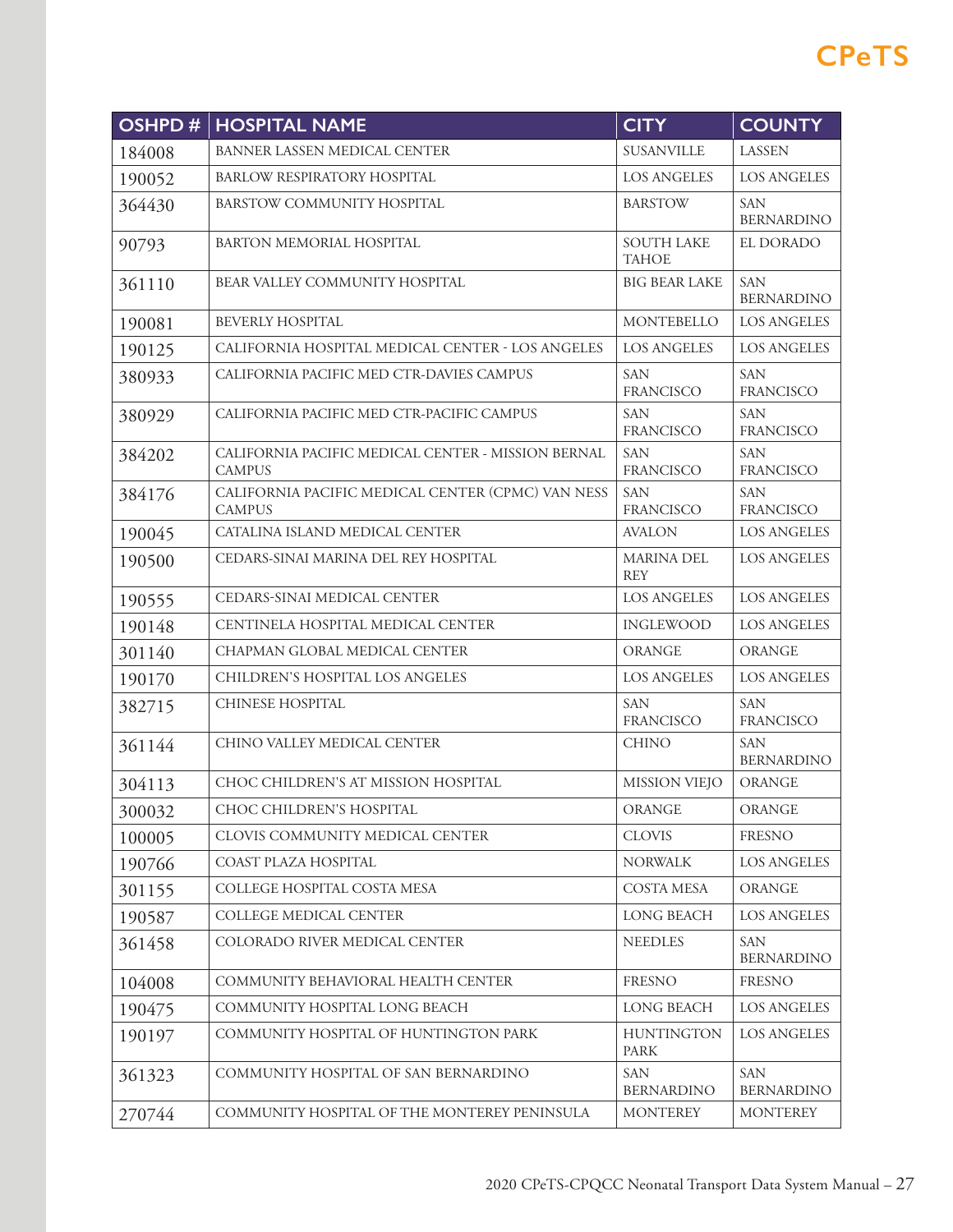| OSHPD# | <b>HOSPITAL NAME</b>                                         | <b>CITY</b>                      | <b>COUNTY</b>                    |
|--------|--------------------------------------------------------------|----------------------------------|----------------------------------|
| 560473 | COMMUNITY MEMORIAL HOSPITAL OF VENTURA                       | <b>VENTURA</b>                   | <b>VENTURA</b>                   |
| 100717 | COMMUNITY REGIONAL MEDICAL CENTER                            | <b>FRESNO</b>                    | <b>FRESNO</b>                    |
| 070924 | CONTRA COSTA REGIONAL MEDICAL CENTER                         | <b>MARTINEZ</b>                  | <b>CONTRA</b><br>COSTA           |
| 331145 | CORONA REGIONAL MEDICAL CENTER-MAGNOLIA                      | <b>CORONA</b>                    | <b>RIVERSIDE</b>                 |
| 331152 | CORONA REGIONAL MEDICAL CENTER-MAIN                          | <b>CORONA</b>                    | <b>RIVERSIDE</b>                 |
| 700379 | CYPRESS MEDICAL CLINIC                                       |                                  |                                  |
| 150706 | DELANO REGIONAL MEDICAL CENTER                               | <b>DELANO</b>                    | <b>KERN</b>                      |
| 331164 | DESERT REGIONAL MEDICAL CENTER                               | <b>PALM SPRINGS</b>              | <b>RIVERSIDE</b>                 |
| 364144 | DESERT VALLEY HOSPITAL                                       | <b>VICTORVILLE</b>               | <b>SAN</b><br><b>BERNARDINO</b>  |
| 190681 | DOCS SURGICAL HOSPITAL                                       | <b>LOS ANGELES</b>               | <b>LOS ANGELES</b>               |
| 392287 | DOCTORS HOSPITAL OF MANTECA                                  | <b>MANTECA</b>                   | <b>SAN JOAQUIN</b>               |
| 500852 | DOCTORS MEDICAL CENTER OF MODESTO                            | <b>MODESTO</b>                   | <b>STANISLAUS</b>                |
| 440755 | DOMINICAN HOSPITAL                                           | <b>SANTA CRUZ</b>                | <b>SANTA CRUZ</b>                |
| 190256 | EAST LOS ANGELES DOCTORS HOSPITAL                            | <b>LOS ANGELES</b>               | <b>LOS ANGELES</b>               |
| 320859 | EASTERN PLUMAS HOSPITAL-PORTOLA CAMPUS                       | <b>PORTOLA</b>                   | <b>PLUMAS</b>                    |
| 014233 | EDEN MEDICAL CENTER                                          | <b>CASTRO</b><br><b>VALLEY</b>   | <b>ALAMEDA</b>                   |
| 331168 | EISENHOWER MEDICAL CENTER                                    | <b>RANCHO</b><br><b>MIRAGE</b>   | <b>RIVERSIDE</b>                 |
| 430763 | EL CAMINO HOSPITAL                                           | <b>MOUNTAIN</b><br><b>VIEW</b>   | SANTA CLARA                      |
| 430743 | EL CAMINO HOSPITAL LOS GATOS                                 | LOS GATOS                        | <b>SANTA CLARA</b>               |
| 130699 | EL CENTRO REGIONAL MEDICAL CENTER                            | <b>EL CENTRO</b>                 | <b>IMPERIAL</b>                  |
| 190298 | EMANATE HEALTH FOOTHILL PRESBYTERIAN HOSPITAL                | <b>GLENDORA</b>                  | <b>LOS ANGELES</b>               |
| 190413 | EMANATE HEALTH INTER-COMMUNITY HOSPITAL                      | <b>COVINA</b>                    | <b>LOS ANGELES</b>               |
| 190636 | EMANATE HEALTH QUEEN OF THE VALLEY HOSPITAL                  | <b>WEST COVINA</b>               | <b>LOS ANGELES</b>               |
| 500867 | EMANUEL MEDICAL CENTER                                       | <b>TURLOCK</b>                   | <b>STANISLAUS</b>                |
| 190280 | ENCINO HOSPITAL MEDICAL CENTER                               | <b>ENCINO</b>                    | <b>LOS ANGELES</b>               |
| 040828 | ENLOE MEDICAL CENTER - COHASSET                              | <b>CHICO</b>                     | <b>BUTTE</b>                     |
| 040962 | ENLOE MEDICAL CENTER - ESPLANADE                             | <b>CHICO</b>                     | <b>BUTTE</b>                     |
| 474007 | FAIRCHILD MEDICAL CENTER                                     | <b>YREKA</b>                     | SISKIYOU                         |
| 010811 | FAIRMONT HOSPITAL                                            | <b>SAN LEANDRO</b>               | <b>ALAMEDA</b>                   |
| 301175 | FOUNTAIN VALLEY REGIONAL HOSPITAL & MEDICAL<br><b>CENTER</b> | <b>FOUNTAIN</b><br><b>VALLEY</b> | <b>ORANGE</b>                    |
| 700057 | FOWLER MUNICIPAL HOSPITAL                                    |                                  |                                  |
| 400480 | FRENCH HOSPITAL MEDICAL CENTER                               | <b>SAN LUIS</b><br>OBISPO        | <b>SAN LUIS</b><br><b>OBISPO</b> |
| 301283 | GARDEN GROVE HOSPITAL AND MEDICAL CENTER                     | <b>GARDEN</b><br><b>GROVE</b>    | <b>ORANGE</b>                    |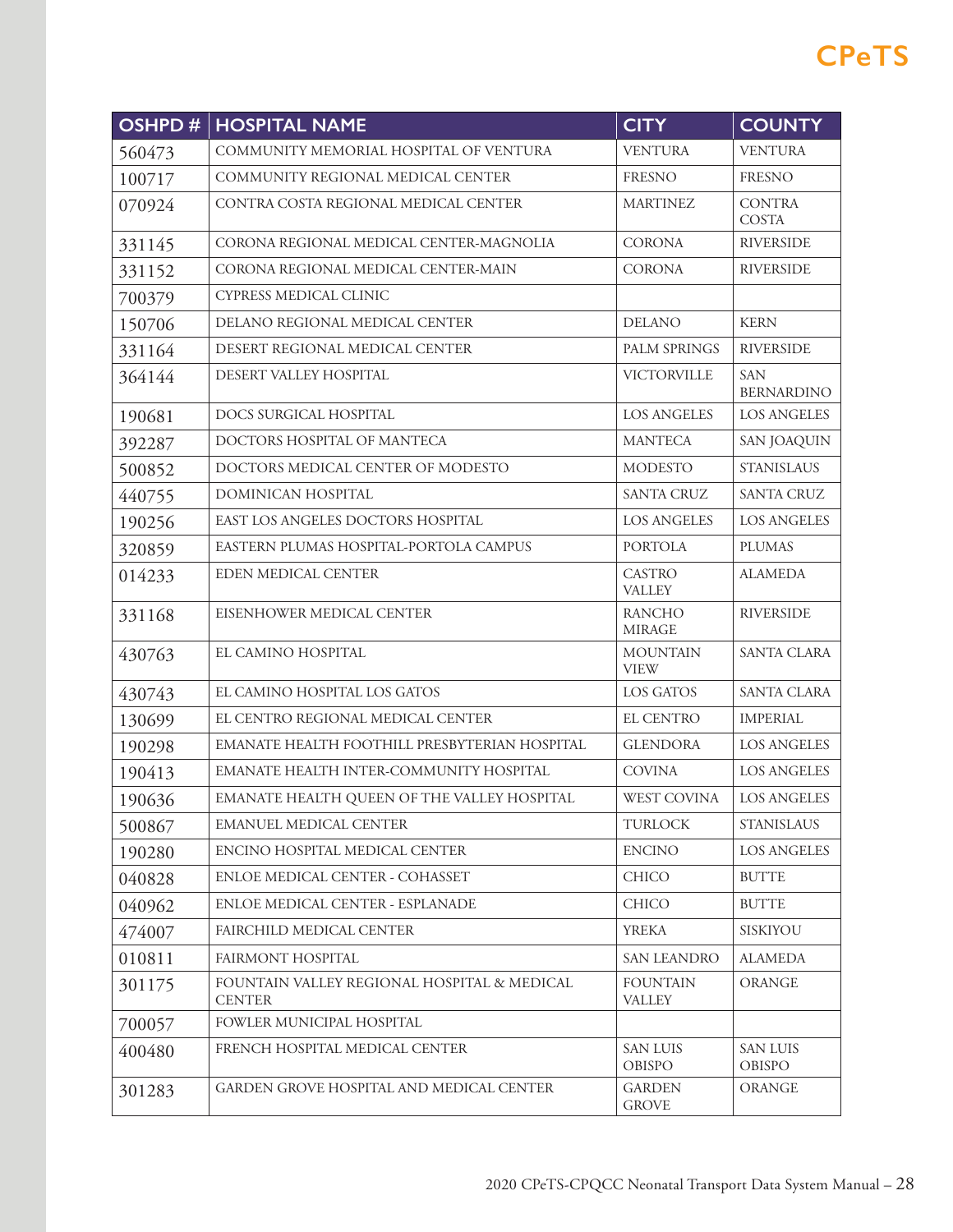| <b>OSHPD#</b> | <b>HOSPITAL NAME</b>                          | <b>CITY</b>                       | <b>COUNTY</b>                   |
|---------------|-----------------------------------------------|-----------------------------------|---------------------------------|
| 190159        | GARDENS REGIONAL HOSPITAL AND MEDICAL CENTER  | <b>HAWAIIAN</b><br><b>GARDENS</b> | <b>LOS ANGELES</b>              |
| 190315        | <b>GARFIELD MEDICAL CENTER</b>                | <b>MONTEREY</b><br><b>PARK</b>    | <b>LOS ANGELES</b>              |
| 120981        | <b>GENERAL HOSPITAL, THE</b>                  | <b>EUREKA</b>                     | <b>HUMBOLDT</b>                 |
| 270777        | <b>GEORGE L MEE MEMORIAL HOSPITAL</b>         | <b>KING CITY</b>                  | <b>MONTEREY</b>                 |
| 190522        | GLENDALE MEMORIAL HOSPITAL AND HEALTH CENTER  | <b>GLENDALE</b>                   | <b>LOS ANGELES</b>              |
| 190328        | GLENDORA COMMUNITY HOSPITAL                   | <b>GLENDORA</b>                   | <b>LOS ANGELES</b>              |
| 110889        | <b>GLENN MEDICAL CENTER</b>                   | <b>WILLOWS</b>                    | <b>GLENN</b>                    |
| 420483        | GOLETA VALLEY COTTAGE HOSPITAL                | <b>SANTA</b><br><b>BARBARA</b>    | <b>SANTA</b><br><b>BARBARA</b>  |
| 430779        | GOOD SAMARITAN HOSPITAL (HCA), SAN JOSE       | <b>SAN JOSE</b>                   | <b>SANTA CLARA</b>              |
| 150775        | GOOD SAMARITAN HOSPITAL-BAKERSFIELD           | <b>BAKERSFIELD</b>                | <b>KERN</b>                     |
| 190392        | GOOD SAMARITAN HOSPITAL, LOS ANGELES          | <b>LOS ANGELES</b>                | <b>LOS ANGELES</b>              |
| 190352        | <b>GREATER EL MONTE COMMUNITY HOSPITAL</b>    | <b>SOUTH EL</b><br><b>MONTE</b>   | <b>LOS ANGELES</b>              |
| 370714        | GROSSMONT HOSPITAL, WOMEN'S HEALTH CENTER     | <b>LA MESA</b>                    | <b>SAN DIEGO</b>                |
| 350784        | HAZEL HAWKINS MEMORIAL HOSPITAL               | <b>HOLLISTER</b>                  | <b>SAN BENITO</b>               |
| 490964        | HEALDSBURG DISTRICT HOSPITAL                  | <b>HEALDSBURG</b>                 | <b>SONOMA</b>                   |
| 304159        | HEALTHBRIDGE CHILDREN'S HOSPITAL-ORANGE       | <b>ORANGE</b>                     | <b>ORANGE</b>                   |
| 331194        | HEMET VALLEY MEDICAL CENTER                   | <b>HEMET</b>                      | <b>RIVERSIDE</b>                |
| 190949        | HENRY MAYO NEWHALL HOSPITAL                   | <b>VALENCIA</b>                   | <b>LOS ANGELES</b>              |
| 362041        | HI-DESERT MEDICAL CENTER                      | <b>JOSHUA TREE</b>                | <b>SAN</b><br><b>BERNARDINO</b> |
| 010846        | HIGHLAND HOSPITAL                             | <b>OAKLAND</b>                    | <b>ALAMEDA</b>                  |
| 304045        | HOAG HOSPITAL IRVINE                          | <b>IRVINE</b>                     | ORANGE                          |
| 301205        | HOAG MEMORIAL HOSPITAL, PRESBYTERIAN          | <b>NEWPORT</b><br><b>BEACH</b>    | <b>ORANGE</b>                   |
| 190382        | HOLLYWOOD PRESBYTERIAN MEDICAL CENTER         | LOS ANGELES                       | LOS ANGELES                     |
| 301209        | HUNTINGTON BEACH HOSPITAL                     | <b>HUNTINGTON</b><br><b>BEACH</b> | <b>ORANGE</b>                   |
| 190400        | HUNTINGTON MEMORIAL HOSPITAL                  | <b>PASADENA</b>                   | <b>LOS ANGELES</b>              |
| 121031        | JEROLD PHELPS COMMUNITY HOSPITAL              | <b>GARBERVILLE</b>                | HUMBOLDT                        |
| 220733        | JOHN C FREMONT HEALTHCARE DISTRICT            | <b>MARIPOSA</b>                   | <b>MARIPOSA</b>                 |
| 331216        | JOHN F KENNEDY MEMORIAL HOSPITAL              | <b>INDIO</b>                      | <b>RIVERSIDE</b>                |
| 070988        | JOHN MUIR HEALTH, WALNUT CREEK MEDICAL CENTER | <b>WALNUT</b><br><b>CREEK</b>     | <b>CONTRA</b><br>COSTA          |
| 071018        | JOHN MUIR MEDICAL CENTER-CONCORD CAMPUS       | <b>CONCORD</b>                    | <b>CONTRA</b><br>COSTA          |
| 196035        | KAISER FOUNDATION HOSPITAL BALDWIN PARK       | <b>BALDWIN PARK</b>               | LOS ANGELES                     |
| 196403        | KAISER FOUNDATION HOSPITAL DOWNEY             | <b>DOWNEY</b>                     | LOS ANGELES                     |
| 361223        | KAISER FOUNDATION HOSPITAL FONTANA            | <b>FONTANA</b>                    | <b>SAN</b><br><b>BERNARDINO</b> |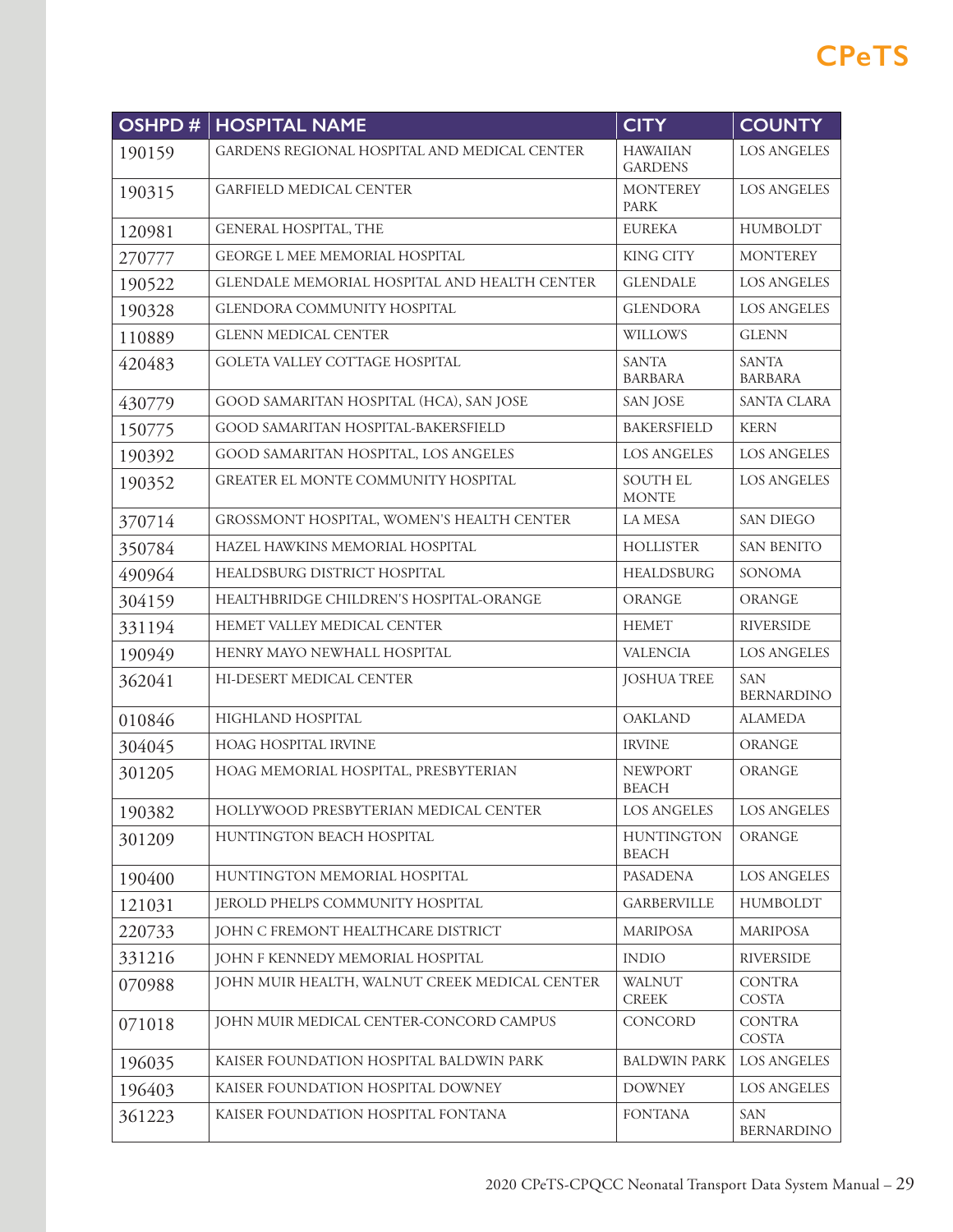| <b>OSHPD#</b> | <b>HOSPITAL NAME</b>                                         | <b>CITY</b>                    | <b>COUNTY</b>                   |
|---------------|--------------------------------------------------------------|--------------------------------|---------------------------------|
| 190429        | KAISER FOUNDATION HOSPITAL LOS ANGELES                       | <b>LOS ANGELES</b>             | <b>LOS ANGELES</b>              |
| 504042        | KAISER FOUNDATION HOSPITAL MODESTO                           | <b>MODESTO</b>                 | <b>STANISLAUS</b>               |
| 334048        | KAISER FOUNDATION HOSPITAL MORENO VALLEY                     | <b>MORENO</b><br><b>VALLEY</b> | <b>RIVERSIDE</b>                |
| 014326        | KAISER FOUNDATION HOSPITAL OAKLAND                           | <b>OAKLAND</b>                 | <b>ALAMEDA</b>                  |
| 364265        | KAISER FOUNDATION HOSPITAL ONTARIO MEDICAL<br><b>CENTER</b>  | <b>ONTARIO</b>                 | <b>SAN</b><br><b>BERNARDINO</b> |
| 304409        | KAISER FOUNDATION HOSPITAL ORANGE COUNTY -<br><b>ANAHEIM</b> | <b>ANAHEIM</b>                 | ORANGE                          |
| 304306        | KAISER FOUNDATION HOSPITAL ORANGE COUNTY -<br><b>IRVINE</b>  | <b>IRVINE</b>                  | <b>ORANGE</b>                   |
| 190432        | KAISER FOUNDATION HOSPITAL PANORAMA CITY                     | <b>PANORAMA</b><br><b>CITY</b> | <b>LOS ANGELES</b>              |
| 334025        | KAISER FOUNDATION HOSPITAL RIVERSIDE                         | <b>RIVERSIDE</b>               | <b>RIVERSIDE</b>                |
| 314024        | KAISER FOUNDATION HOSPITAL ROSEVILLE                         | <b>ROSEVILLE</b>               | <b>PLACER</b>                   |
| 374465        | KAISER FOUNDATION HOSPITAL SAN DIEGO                         | <b>SAN DIEGO</b>               | <b>SAN DIEGO</b>                |
| 380857        | KAISER FOUNDATION HOSPITAL SAN FRANCISCO                     | <b>SAN</b><br><b>FRANCISCO</b> | <b>SAN</b><br><b>FRANCISCO</b>  |
| 014337        | KAISER FOUNDATION HOSPITAL SAN LEANDRO                       | <b>SAN LEANDRO</b>             | <b>ALAMEDA</b>                  |
| 434153        | KAISER FOUNDATION HOSPITAL SANTA CLARA                       | <b>SANTA CLARA</b>             | <b>SANTA CLARA</b>              |
| 190431        | KAISER FOUNDATION HOSPITAL SOUTH BAY                         | <b>HARBOR CITY</b>             | <b>LOS ANGELES</b>              |
| 070990        | KAISER FOUNDATION HOSPITAL WALNUT CREEK                      | WALNUT<br><b>CREEK</b>         | <b>CONTRA</b><br>COSTA          |
| 190434        | KAISER FOUNDATION HOSPITAL WEST LOS ANGELES                  | <b>LOS ANGELES</b>             | <b>LOS ANGELES</b>              |
| 191450        | KAISER FOUNDATION HOSPITAL WOODLAND HILLS                    | WOODLAND<br><b>HILLS</b>       | <b>LOS ANGELES</b>              |
| 540734        | KAWEAH DELTA HEALTHCARE DISTRICT                             | <b>VISALIA</b>                 | <b>TULARE</b>                   |
| 194219        | KECK HOSPITAL OF USC                                         | <b>LOS ANGELES</b>             | <b>LOS ANGELES</b>              |
| 150736        | <b>KERN MEDICAL</b>                                          | <b>BAKERSFIELD</b>             | <b>KERN</b>                     |
| 150737        | KERN VALLEY HEALTCHCARE DISTRICT                             | LAKE ISABELLA                  | <b>KERN</b>                     |
| 074097        | KFH ANTIOCH                                                  | <b>ANTIOCH</b>                 | <b>CONTRA</b><br><b>COSTA</b>   |
| 014132        | KFH FREMONT                                                  | <b>FREMONT</b>                 | <b>ALAMEDA</b>                  |
| 104062        | KFH FRESNO                                                   | <b>FRESNO</b>                  | FRESNO                          |
| 394009        | KFH MANTECA                                                  | <b>MANTECA</b>                 | <b>SAN JOAQUIN</b>              |
| 414139        | KFH REDWOOD CITY                                             | REDWOOD<br><b>CITY</b>         | <b>SAN MATEO</b>                |
| 074093        | KFH RICHMOND CAMPUS                                          | <b>RICHMOND</b>                | <b>CONTRA</b><br>COSTA          |
| 340913        | KFH SACRAMENTO                                               | SACRAMENTO                     | SACRAMENTO                      |
| 431506        | KFH SAN JOSE                                                 | <b>SAN JOSE</b>                | SANTA CLARA                     |
| 210992        | KFH SAN RAFAEL                                               | <b>SAN RAFAEL</b>              | <b>MARIN</b>                    |
| 494019        | KFH SANTA ROSA                                               | <b>SANTA ROSA</b>              | SONOMA                          |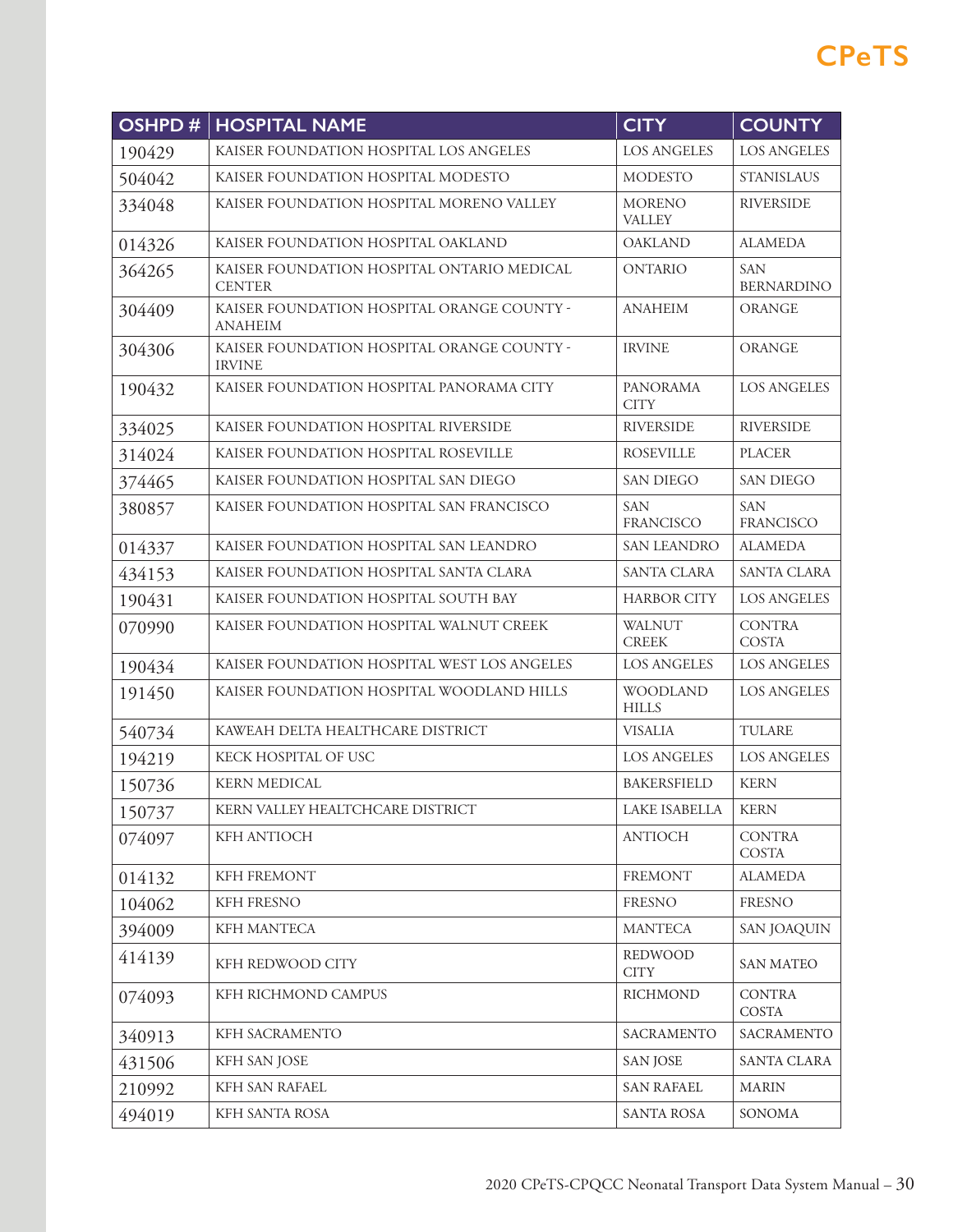| OSHPD# | <b>HOSPITAL NAME</b>                              | <b>CITY</b>                          | <b>COUNTY</b>                   |
|--------|---------------------------------------------------|--------------------------------------|---------------------------------|
| 342344 | KFH SOUTH SACRAMENTO                              | SACRAMENTO                           | <b>SACRAMENTO</b>               |
| 410806 | KFH SOUTH SAN FRANCISCO                           | <b>SOUTH SAN</b><br><b>FRANCISCO</b> | <b>SAN MATEO</b>                |
| 484044 | KFH VACAVILLE                                     | <b>VACAVILLE</b>                     | SOLANO                          |
| 480989 | <b>KFH VALLEJO</b>                                | VALLEJO                              | SOLANO                          |
| 190049 | KINDRED HOSPITAL - BALDWIN PARK                   | <b>BALDWIN PARK</b>                  | <b>LOS ANGELES</b>              |
| 301127 | KINDRED HOSPITAL - BREA                           | <b>BREA</b>                          | <b>ORANGE</b>                   |
| 190449 | KINDRED HOSPITAL - LA MIRADA                      | <b>LA MIRADA</b>                     | <b>LOS ANGELES</b>              |
| 190305 | KINDRED HOSPITAL - LOS ANGELES                    | <b>LOS ANGELES</b>                   | <b>LOS ANGELES</b>              |
| 361274 | KINDRED HOSPITAL - ONTARIO                        | <b>ONTARIO</b>                       | <b>SAN</b><br><b>BERNARDINO</b> |
| 332172 | KINDRED HOSPITAL - RIVERSIDE                      | <b>PERRIS</b>                        | <b>RIVERSIDE</b>                |
| 370721 | KINDRED HOSPITAL - SAN DIEGO                      | <b>SAN DIEGO</b>                     | <b>SAN DIEGO</b>                |
| 010887 | KINDRED HOSPITAL - SAN FRANCISCO BAY AREA         | <b>SAN LEANDRO</b>                   | <b>ALAMEDA</b>                  |
| 190458 | KINDRED HOSPITAL - SAN GABRIEL VALLEY             | <b>WEST COVINA</b>                   | <b>LOS ANGELES</b>              |
| 301167 | KINDRED HOSPITAL - SANTA ANA                      | <b>SANTA ANA</b>                     | <b>ORANGE</b>                   |
| 190196 | KINDRED HOSPITAL - SOUTH BAY                      | <b>GARDENA</b>                       | <b>LOS ANGELES</b>              |
| 301380 | KINDRED HOSPITAL - WESTMINSTER                    | WESTMINSTER                          | <b>ORANGE</b>                   |
| 364188 | KINDRED HOSPITAL RANCHO                           | <b>RANCHO</b><br><b>CUCAMONGA</b>    | <b>SAN</b><br><b>BERNARDINO</b> |
| 301234 | LA PALMA INTERCOMMUNITY HOSPITAL                  | <b>LA PALMA</b>                      | ORANGE                          |
| 191227 | LAC/HARBOR - UCLA MEDICAL CENTER                  | <b>TORRANCE</b>                      | <b>LOS ANGELES</b>              |
| 191231 | LAC/OLIVE VIEW - UCLA MEDICAL CENTER              | <b>SYLMAR</b>                        | <b>LOS ANGELES</b>              |
| 191306 | LAC/RANCHO LOS AMIGOS NATIONAL REHAB CENTER       | <b>DOWNEY</b>                        | <b>LOS ANGELES</b>              |
| 191228 | LAC/USC MEDICAL CENTER                            | <b>LOS ANGELES</b>                   | <b>LOS ANGELES</b>              |
| 380865 | LAGUNA HONDA HOSPITAL AND REHABILITATION CENTER   | <b>SAN</b><br><b>FRANCISCO</b>       | <b>SAN</b><br>FRANCISCO         |
| 190240 | LAKEWOOD REGIONAL MEDICAL CENTER                  | LAKEWOOD                             | LOS ANGELES                     |
| 700516 | LETTERMAN ARMY MEDICAL CENTER                     |                                      |                                 |
| 361245 | LOMA LINDA UNIV. MED. CENTER EAST CAMPUS HOSPITAL | <b>LOMA LINDA</b>                    | <b>SAN</b><br><b>BERNARDINO</b> |
| 364502 | LOMA LINDA UNIVERSITY CHILDREN'S HOSPITAL         | <b>LOMA LINDA</b>                    | <b>SAN</b><br><b>BERNARDINO</b> |
| 334589 | LOMA LINDA UNIVERSITY MEDICAL CENTER-MURRIETA     | <b>MURRIETA</b>                      | <b>RIVERSIDE</b>                |
| 420491 | LOMPOC VALLEY MEDICAL CENTER                      | <b>LOMPOC</b>                        | <b>SANTA</b><br><b>BARBARA</b>  |
| 190525 | LONG BEACH MEMORIAL MEDICAL CENTER                | <b>LONG BEACH</b>                    | LOS ANGELES                     |
| 301248 | LOS ALAMITOS MEDICAL CENTER                       | <b>LOS ALAMITOS</b>                  | <b>ORANGE</b>                   |
| 190198 | LOS ANGELES COMMUNITY HOSPITAL                    | <b>LOS ANGELES</b>                   | LOS ANGELES                     |
| 190066 | LOS ANGELES COMMUNITY HOSPITAL AT BELLFLOWER      | <b>BELLFLOWER</b>                    | <b>LOS ANGELES</b>              |
| 560492 | LOS ROBLES REGIONAL HOSPITAL AND MEDICAL CENTER   | <b>THOUSAND</b><br>OAKS              | <b>VENTURA</b>                  |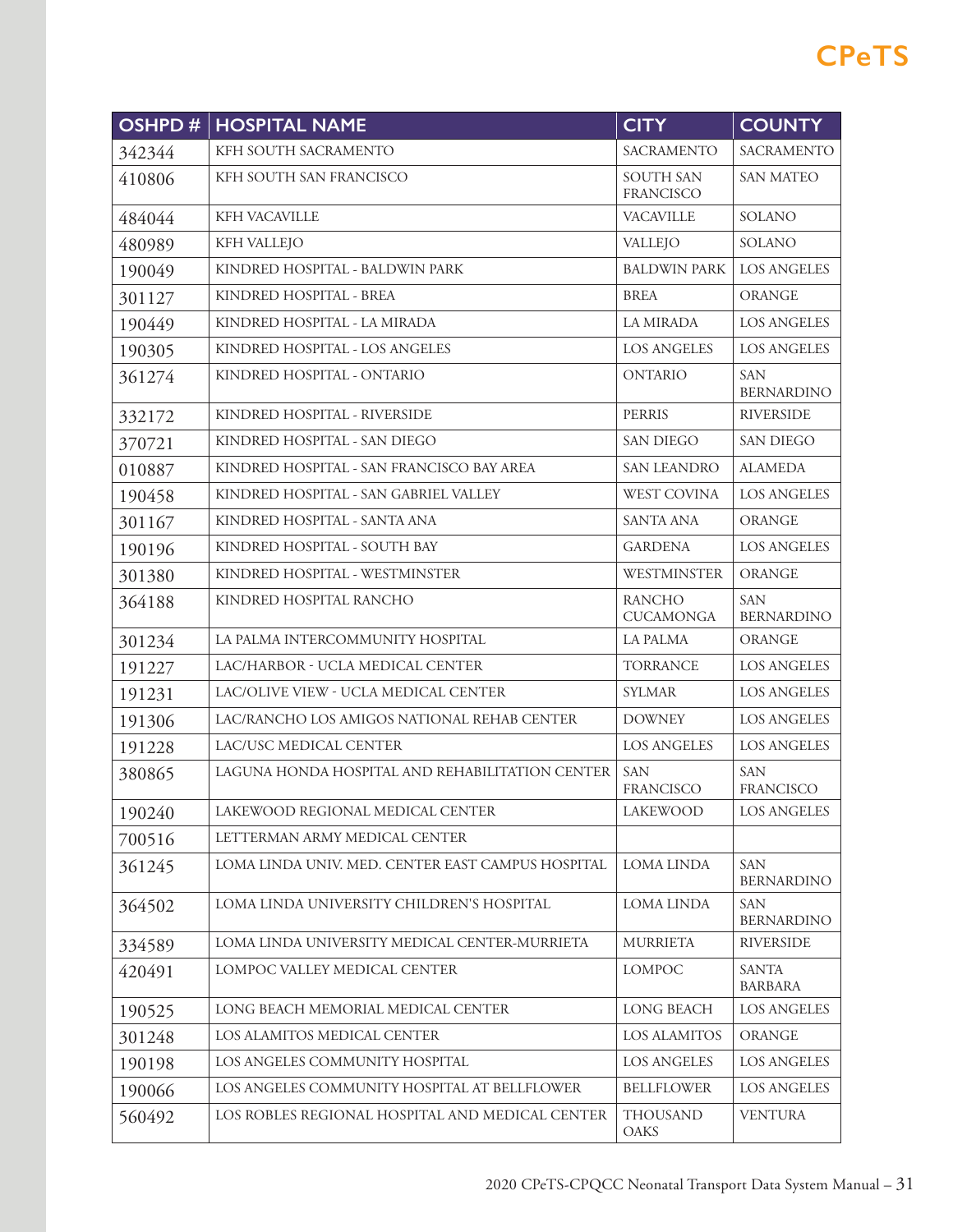| <b>OSHPD#</b> | <b>HOSPITAL NAME</b>                                                      | <b>CITY</b>                       | <b>COUNTY</b>                    |
|---------------|---------------------------------------------------------------------------|-----------------------------------|----------------------------------|
| 750002        | LPCH AT SEQUOIA HOSPITAL                                                  |                                   |                                  |
| 434040        | LUCILE PACKARD CHILDREN'S HOSPITAL AT STANFORD                            | PALO ALTO                         | <b>SANTA CLARA</b>               |
| 121002        | MAD RIVER COMMUNITY HOSPITAL                                              | <b>ARCATA</b>                     | <b>HUMBOLDT</b>                  |
| 201281        | MADERA COMMUNITY HOSPITAL                                                 | <b>MADERA</b>                     | <b>MADERA</b>                    |
| 260011        | <b>MAMMOTH HOSPITAL</b>                                                   | <b>MAMMOTH</b><br><b>LAKES</b>    | <b>MONO</b>                      |
| 420493        | MARIAN REGIONAL MEDICAL CENTER                                            | <b>SANTA MARIA</b>                | <b>SANTA</b><br><b>BARBARA</b>   |
| 400466        | MARIAN REGIONAL MEDICAL CENTER, ARROYO GRANDE                             | <b>ARROYO</b><br><b>GRANDE</b>    | <b>SAN LUIS</b><br><b>OBISPO</b> |
| 211006        | MARIN GENERAL HOSPITAL                                                    | <b>GREENBRAE</b>                  | <b>MARIN</b>                     |
| 050932        | MARK TWAIN MEDICAL CENTER                                                 | <b>SAN ANDREAS</b>                | <b>CALAVERAS</b>                 |
| 090933        | MARSHALL MEDICAL CENTER                                                   | PLACERVILLE                       | EL DORADO                        |
| 191230        | MARTIN LUTHER KING, JR. COMMUNITY HOSPITAL                                | <b>LOS ANGELES</b>                | <b>LOS ANGELES</b>               |
| 450936        | <b>MAYERS MEMORIAL HOSPITAL</b>                                           | <b>FALL RIVER</b><br><b>MILLS</b> | <b>SHASTA</b>                    |
| 190521        | MEMORIAL HOSPITAL GARDENA                                                 | <b>GARDENA</b>                    | <b>LOS ANGELES</b>               |
| 240924        | MEMORIAL HOSPITAL LOS BANOS                                               | <b>LOS BANOS</b>                  | <b>MERCED</b>                    |
| 500939        | MEMORIAL MEDICAL CENTER, MODESTO                                          | <b>MODESTO</b>                    | <b>STANISLAUS</b>                |
| 231013        | MENDOCINO COAST DISTRICT HOSPITAL                                         | FORT BRAGG                        | <b>MENDOCINO</b>                 |
| 334018        | MENIFEE GLOBAL MEDICAL CENTER                                             | <b>SUN CITY</b>                   | <b>RIVERSIDE</b>                 |
| 340947        | MERCY GENERAL HOSPITAL                                                    | SACRAMENTO                        | SACRAMENTO                       |
| 150761        | MERCY HOSPITAL - BAKERSFIELD                                              | <b>BAKERSFIELD</b>                | <b>KERN</b>                      |
| 344029        | MERCY HOSPITAL OF FOLSOM                                                  | <b>FOLSOM</b>                     | <b>SACRAMENTO</b>                |
| 240942        | MERCY MEDICAL CENTER - MERCED                                             | <b>MERCED</b>                     | <b>MERCED</b>                    |
| 470871        | MERCY MEDICAL CENTER MT. SHASTA                                           | <b>MOUNT</b><br><b>SHASTA</b>     | SISKIYOU                         |
| 450949        | MERCY MEDICAL CENTER, REDDING                                             | <b>REDDING</b>                    | <b>SHASTA</b>                    |
| 340950        | MERCY SAN JUAN MEDICAL CENTER                                             | CARMICHAEL                        | SACRAMENTO                       |
| 154108        | MERCY SOUTHWEST HOSPITAL                                                  | <b>BAKERSFIELD</b>                | <b>KERN</b>                      |
| 340951        | METHODIST HOSPITAL OF SACRAMENTO                                          | SACRAMENTO                        | SACRAMENTO                       |
| 190529        | METHODIST HOSPITAL OF SOUTHERN CALIFORNIA                                 | <b>ARCADIA</b>                    | LOS ANGELES                      |
| 196168        | MILLER CHILDREN'S AND WOMEN'S HOSPITAL AT LONG<br>BEACH MEMORIAL HOSPITAL | <b>LONG BEACH</b>                 | LOS ANGELES                      |
| 410852        | MILLS-PENINSULA MEDICAL CENTER                                            | <b>BURLINGAME</b>                 | <b>SAN MATEO</b>                 |
| 190524        | MISSION COMMUNITY HOSPITAL - PANORAMA CAMPUS                              | <b>PANORAMA</b><br><b>CITY</b>    | <b>LOS ANGELES</b>               |
| 301337        | MISSION HOSPITAL LAGUNA BEACH                                             | <b>LAGUNA</b><br><b>BEACH</b>     | ORANGE                           |
| 301262        | MISSION HOSPITAL REGIONAL MEDICAL CENTER                                  | MISSION VIEJO                     | ORANGE                           |
| 430915        | MISSION OAKS HOSPITAL                                                     | LOS GATOS                         | SANTA CLARA                      |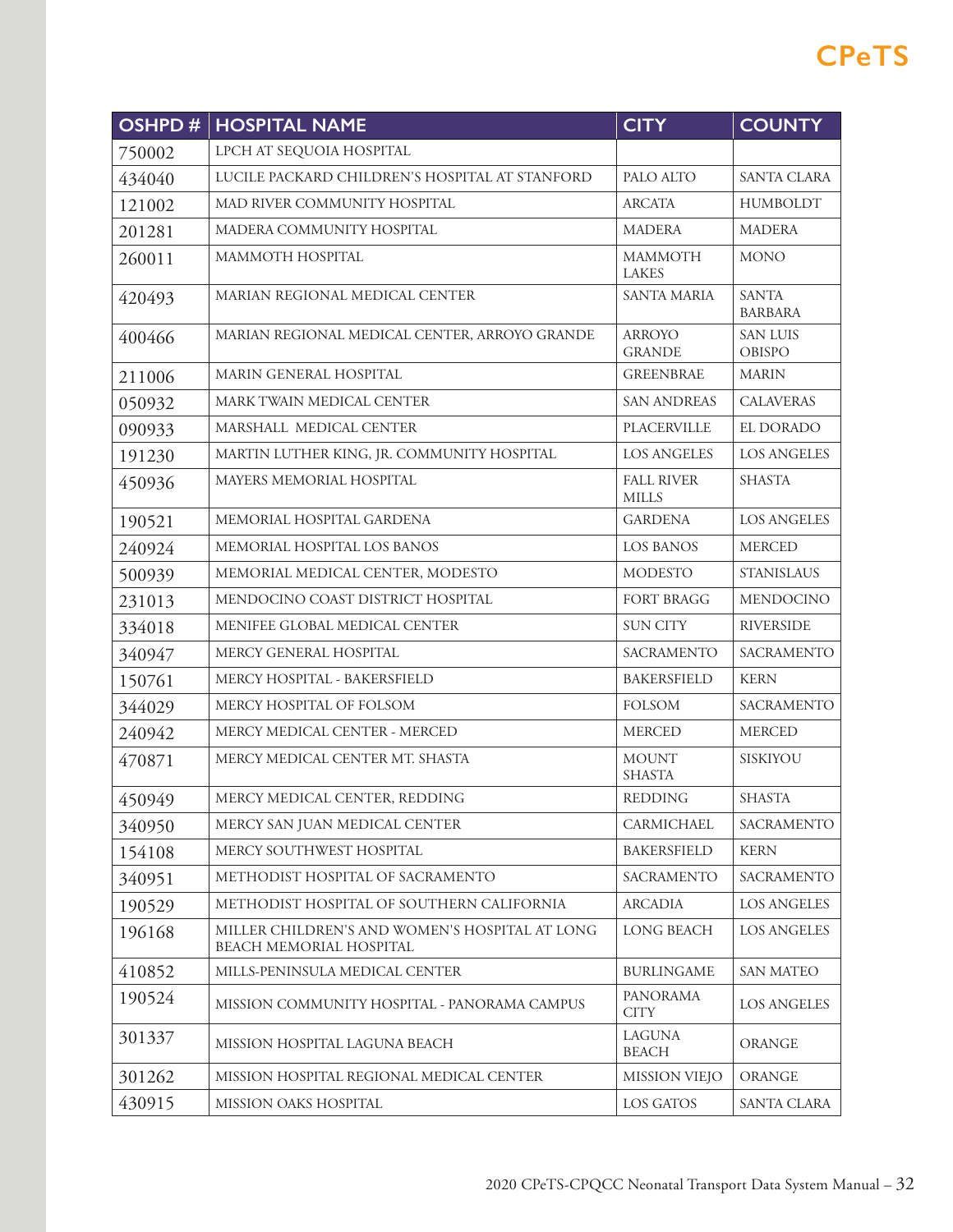| OSHPD# | <b>HOSPITAL NAME</b>                   | <b>CITY</b>                      | <b>COUNTY</b>                   |
|--------|----------------------------------------|----------------------------------|---------------------------------|
| 250956 | MODOC MEDICAL CENTER                   | <b>ALTURAS</b>                   | <b>MODOC</b>                    |
| 190541 | MONROVIA MEMORIAL HOSPITAL             | <b>MONROVIA</b>                  | <b>LOS ANGELES</b>              |
| 361166 | MONTCLAIR HOSPITAL MEDICAL CENTER      | <b>MONTCLAIR</b>                 | <b>SAN</b><br><b>BERNARDINO</b> |
| 190547 | MONTEREY PARK HOSPITAL                 | <b>MONTEREY</b><br><b>PARK</b>   | <b>LOS ANGELES</b>              |
| 190552 | MOTION PICTURE AND TELEVISION HOSPITAL |                                  |                                 |
| 361266 | MOUNTAINS COMMUNITY HOSPITAL           | <b>LAKE</b><br><b>ARROWHEAD</b>  | <b>SAN</b><br><b>BERNARDINO</b> |
| 274043 | NATIVIDAD MEDICAL CENTER               | <b>SALINAS</b>                   | <b>MONTEREY</b>                 |
| 700112 | NAVAL HOSPITAL - LEMOORE               |                                  |                                 |
| 700501 | NAVAL HOSPITAL: CAMP PENDLETON         |                                  |                                 |
| 700244 | NAVAL HOSPITAL: LONG BEACH             |                                  |                                 |
| 700017 | NAVAL HOSPITAL: OAKLAND                |                                  |                                 |
| 700461 | NAVAL HOSPITAL: TWENTYNINE PALM        |                                  |                                 |
| 700502 | NAVAL MEDICAL CENTER                   |                                  |                                 |
| 484001 | NORTH BAY VACAVALLEY HOSPITAL          | <b>VACAVILLE</b>                 | SOLANO                          |
| 481357 | NORTHBAY MEDICAL CENTER                | <b>FAIRFIELD</b>                 | SOLANO                          |
| 141273 | NORTHERN INYO HOSPITAL                 | <b>BISHOP</b>                    | <b>INYO</b>                     |
| 190568 | NORTHRIDGE HOSPITAL MEDICAL CENTER     | <b>NORTHRIDGE</b>                | <b>LOS ANGELES</b>              |
| 190570 | NORWALK COMMUNITY HOSPITAL             | <b>NORWALK</b>                   | <b>LOS ANGELES</b>              |
| 214034 | NOVATO COMMUNITY HOSPITAL              | <b>NOVATO</b>                    | <b>MARIN</b>                    |
| 430837 | O'CONNOR HOSPITAL                      | <b>SAN JOSE</b>                  | <b>SANTA CLARA</b>              |
| 500967 | OAK VALLEY HOSPITAL DISTRICT           | <b>OAKDALE</b>                   | <b>STANISLAUS</b>               |
| 560501 | OJAI VALLEY COMMUNITY HOSPITAL         | OJAI                             | <b>VENTURA</b>                  |
| 190534 | OLYMPIA MEDICAL CENTER                 | <b>LOS ANGELES</b>               | <b>LOS ANGELES</b>              |
| 300225 | ORANGE COAST MEMORIAL MEDICAL CENTER   | <b>FOUNTAIN</b><br><b>VALLEY</b> | <b>ORANGE</b>                   |
| 301566 | ORANGE COUNTY GLOBAL MEDICAL CENTER    | <b>SANTA ANA</b>                 | <b>ORANGE</b>                   |
| 040802 | ORCHARD HOSPITAL                       | <b>GRIDLEY</b>                   | <b>BUTTE</b>                    |
| 040937 | OROVILLE HOSPITAL                      | <b>OROVILLE</b>                  | <b>BUTTE</b>                    |
| 301097 | PACIFIC ORANGE HOSPITAL, LLC           | <b>ANAHEIM</b>                   | <b>ORANGE</b>                   |
| 190696 | PACIFICA HOSPITAL OF THE VALLEY        | <b>SUN VALLEY</b>                | <b>LOS ANGELES</b>              |
| 196405 | PALMDALE REGIONAL MEDICAL CENTER       | <b>PALMDALE</b>                  | <b>LOS ANGELES</b>              |
| 331288 | PALO VERDE HOSPITAL                    | <b>BLYTHE</b>                    | <b>RIVERSIDE</b>                |
| 374382 | PALOMAR MEDICAL CENTER ESCONDIDO       | <b>ESCONDIDO</b>                 | <b>SAN DIEGO</b>                |
| 370759 | PARADISE VALLEY HOSPITAL               | <b>NATIONAL</b><br><b>CITY</b>   | <b>SAN DIEGO</b>                |
| 331293 | PARKVIEW COMMUNITY HOSPITAL            | <b>RIVERSIDE</b>                 | <b>RIVERSIDE</b>                |
| 454013 | PATIENTS' HOSPITAL OF REDDING          | <b>REDDING</b>                   | <b>SHASTA</b>                   |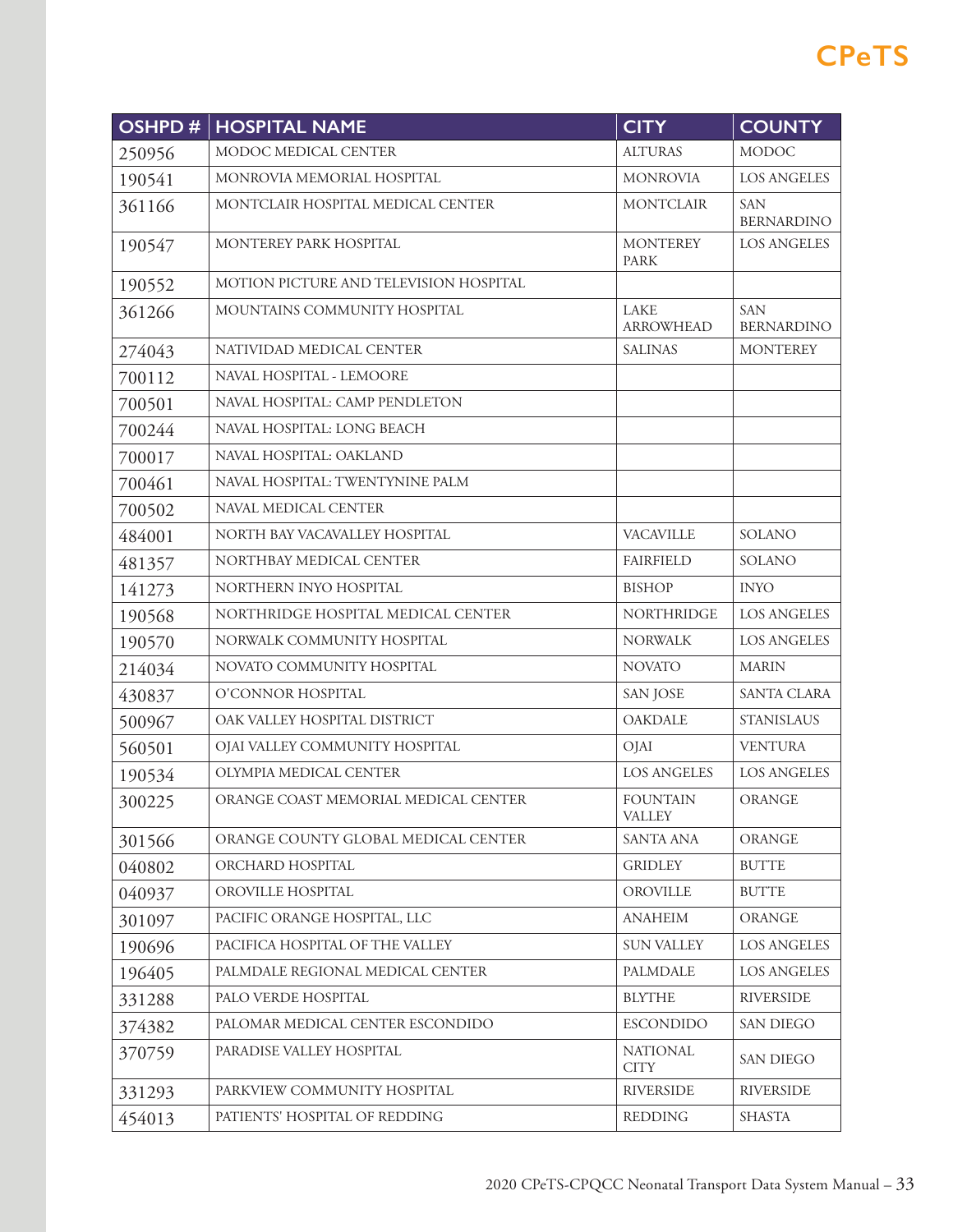| OSHPD# | <b>HOSPITAL NAME</b>                                                  | <b>CITY</b>                    | <b>COUNTY</b>              |
|--------|-----------------------------------------------------------------------|--------------------------------|----------------------------|
| 491001 | PETALUMA VALLEY HOSPITAL                                              | <b>PETALUMA</b>                | <b>SONOMA</b>              |
| 190631 | PIH HEALTH                                                            | <b>WHITTIER</b>                | <b>LOS ANGELES</b>         |
| 190243 | PIH HEALTH HOSPITAL - DOWNEY                                          | <b>DOWNEY</b>                  | <b>LOS ANGELES</b>         |
| 130760 | PIONEERS MEMORIAL HEALTHCARE DISTRICT                                 | <b>BRAWLEY</b>                 | <b>IMPERIAL</b>            |
| 301297 | PLACENTIA LINDA HOSPITAL                                              | <b>PLACENTIA</b>               | <b>ORANGE</b>              |
| 320986 | PLUMAS DISTRICT HOSPITAL                                              | <b>QUINCY</b>                  | <b>PLUMAS</b>              |
| 370977 | POMERADO HOSPITAL                                                     | <b>POWAY</b>                   | SAN DIEGO                  |
| 190630 | POMONA VALLEY HOSPITAL MEDICAL CENTER                                 | <b>POMONA</b>                  | LOS ANGELES                |
| 541123 | PORTERVILLE DEVELOPMENTAL CENTER                                      | PORTERVILLE                    | <b>TULARE</b>              |
| 190599 | PROMISE HOSPITAL OF EAST LOS ANGELES-SUBURBAN<br><b>CAMPUS</b>        | PARAMOUNT                      | <b>LOS ANGELES</b>         |
| 190385 | PROVIDENCE HOLY CROSS MEDICAL CENTER                                  | <b>MISSION HILLS</b>           | <b>LOS ANGELES</b>         |
| 190680 | PROVIDENCE LITTLE COMPANY OF MARY MC - SAN PEDRO                      | <b>SAN PEDRO</b>               | <b>LOS ANGELES</b>         |
| 190470 | PROVIDENCE LITTLE COMPANY OF MARY MEDICAL<br><b>CENTER - TORRANCE</b> | <b>TORRANCE</b>                | <b>LOS ANGELES</b>         |
| 190756 | PROVIDENCE ST. JOHN'S HEALTH CENTER                                   | SANTA MON-<br><b>ICA</b>       | <b>LOS ANGELES</b>         |
| 190758 | PROVIDENCE ST. JOSEPH MEDICAL CENTER                                  | <b>BURBANK</b>                 | <b>LOS ANGELES</b>         |
| 190517 | PROVIDENCE TARZANA MEDICAL CENTER                                     | <b>TARZANA</b>                 | <b>LOS ANGELES</b>         |
| 281047 | QUEEN OF THE VALLEY MEDICAL CENTER                                    | <b>NAPA</b>                    | <b>NAPA</b>                |
| 750006 | RADY CHILDREN'S HOSPITAL AT PALOMAR MEDICAL<br>CENTER ESCONDIDO       |                                |                            |
| 750011 | RADY CHILDREN'S HOSPITAL AT SCRIPPS MERCY CHULA<br><b>VISTA</b>       |                                |                            |
| 750010 | RADY CHILDREN'S HOSPITAL AT SCRIPPS MERCY SAN<br><b>DIEGO</b>         |                                |                            |
| 370673 | RADY CHILDREN'S HOSPITAL SAN DIEGO                                    | <b>SAN DIEGO</b>               | <b>SAN DIEGO</b>           |
| 750007 | RADY CHILDREN'S HOSPITAL SAN DIEGO AT RANCHO<br><b>SPRINGS</b>        |                                |                            |
| 750004 | RADY CHILDREN'S HOSPITAL SAN DIEGO AT SCRIPPS<br><b>ENCINITAS</b>     |                                |                            |
| 750005 | RADY CHILDREN'S HOSPITAL SAN DIEGO AT SCRIPPS LA<br><b>JOLLA</b>      |                                |                            |
| 361308 | REDLANDS COMMUNITY HOSPITAL                                           | <b>REDLANDS</b>                | SAN BER-<br><b>NARDINO</b> |
| 121051 | REDWOOD MEMORIAL HOSPITAL                                             | <b>FORTUNA</b>                 | <b>HUMBOLDT</b>            |
| 430705 | REGIONAL MEDICAL CENTER OF SAN JOSE                                   | <b>SAN JOSE</b>                | SANTA CLARA                |
| 150782 | RIDGECREST REGIONAL HOSPITAL                                          | <b>RIDGECREST</b>              | <b>KERN</b>                |
| 331312 | RIVERSIDE COMMUNITY HOSPITAL                                          | <b>RIVERSIDE</b>               | <b>RIVERSIDE</b>           |
| 334487 | RIVERSIDE UNIVERSITY HEALTH SYSTEM MEDICAL<br><b>CENTER</b>           | <b>MORENO</b><br><b>VALLEY</b> | <b>RIVERSIDE</b>           |
| 301317 | SADDLEBACK MEMORIAL HOSPITAL                                          | LAGUNA HILLS                   | ORANGE                     |
| 270875 | SALINAS VALLEY MEMORIAL HOSPITAL                                      | <b>SALINAS</b>                 | <b>MONTEREY</b>            |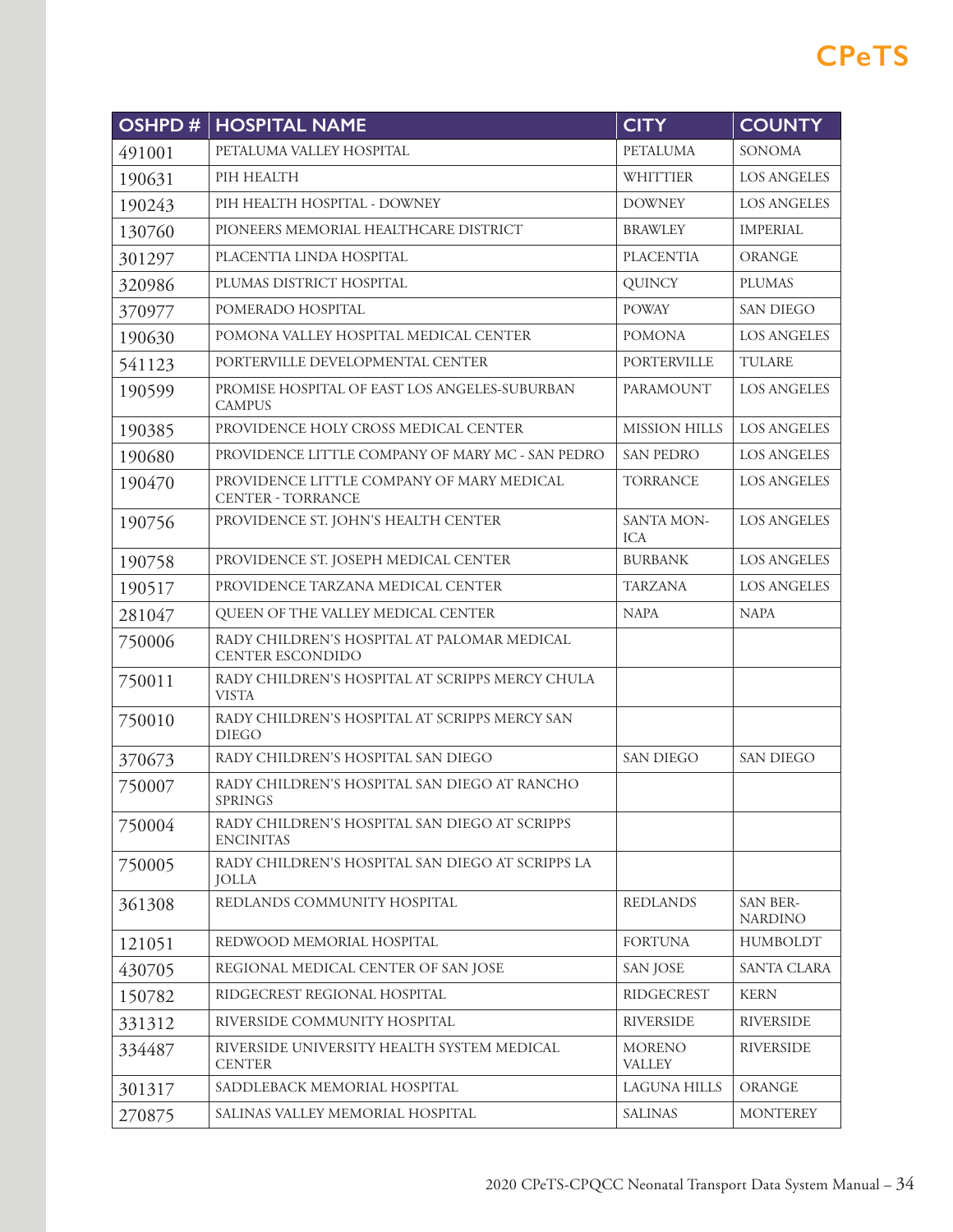| OSHPD# | <b>HOSPITAL NAME</b>                                          | <b>CITY</b>                    | <b>COUNTY</b>                   |
|--------|---------------------------------------------------------------|--------------------------------|---------------------------------|
| 361318 | SAN ANTONIO REGIONAL HOSPITAL<br><b>UPLAND</b>                |                                | <b>SAN</b><br><b>BERNARDINO</b> |
| 190673 | SAN DIMAS COMMUNITY HOSPITAL                                  | <b>SAN DIMAS</b>               | <b>LOS ANGELES</b>              |
| 190200 | SAN GABRIEL VALLEY MEDICAL CENTER                             | <b>SAN GABRIEL</b>             | <b>LOS ANGELES</b>              |
| 331326 | SAN GORGONIO MEMORIAL HOSPITAL                                | <b>BANNING</b>                 | <b>RIVERSIDE</b>                |
| 391010 | SAN JOAQUIN GENERAL HOSPITAL                                  | <b>FRENCH CAMP</b>             | <b>SAN JOAQUIN</b>              |
| 104023 | SAN JOAQUIN VALLEY REHABILITATION HOSPITAL                    | <b>FRESNO</b>                  | <b>FRESNO</b>                   |
| 013619 | SAN LEANDRO HOSPITAL                                          | <b>SAN LEANDRO</b>             | <b>ALAMEDA</b>                  |
| 410782 | SAN MATEO MEDICAL CENTER                                      | <b>SAN MATEO</b>               | <b>SAN MATEO</b>                |
| 074017 | SAN RAMON REGIONAL MEDICAL CENTER                             | <b>SAN RAMON</b>               | <b>CONTRA</b><br><b>COSTA</b>   |
| 074011 | SAN RAMON REGIONAL MEDICAL CENTER SOUTH<br><b>BUILDING</b>    | <b>SAN RAMON</b>               | <b>CONTRA</b><br>COSTA          |
| 420514 | SANTA BARBARA COTTAGE HOSPITAL                                | <b>SANTA</b><br><b>BARBARA</b> | <b>SANTA</b><br><b>BARBARA</b>  |
| 430883 | SANTA CLARA VALLEY MEDICAL CENTER                             | <b>SAN JOSE</b>                | <b>SANTA CLARA</b>              |
| 190687 | SANTA MONICA-UCLA MEDICAL CENTER &<br>ORTHOPAEDIC HOSPITAL    | <b>SANTA</b><br><b>MONICA</b>  | <b>LOS ANGELES</b>              |
| 491064 | SANTA ROSA MEMORIAL HOSPITAL                                  | <b>SANTA ROSA</b>              | SONOMA                          |
| 490907 | SANTA ROSA MEMORIAL HOSPITAL-SOTOYOME                         | <b>SANTA ROSA</b>              | <b>SONOMA</b>                   |
| 420522 | SANTA YNEZ VALLEY COTTAGE HOSPITAL                            | SOLVANG                        | <b>SANTA</b><br><b>BARBARA</b>  |
| 371256 | <b>SCRIPPS GREEN HOSPITAL</b>                                 | LA JOLLA                       | <b>SAN DIEGO</b>                |
| 371394 | SCRIPPS MEMORIAL HOSPITAL - ENCINITAS                         | <b>ENCINITAS</b>               | <b>SAN DIEGO</b>                |
| 370771 | SCRIPPS MEMORIAL HOSPITAL - LA JOLLA                          | LA JOLLA                       | <b>SAN DIEGO</b>                |
| 370658 | SCRIPPS MERCY HOSPITAL CHULA VISTA                            | CHULA VISTA                    | <b>SAN DIEGO</b>                |
| 370744 | SCRIPPS MERCY HOSPITAL, SAN DIEGO                             | <b>SAN DIEGO</b>               | <b>SAN DIEGO</b>                |
| 321016 | SENECA DISTRICT HOSPITAL                                      | <b>CHESTER</b>                 | <b>PLUMAS</b>                   |
| 410891 | SEQUOIA HOSPITAL                                              | <b>REDWOOD</b><br><b>CITY</b>  | SAN MATEO                       |
| 410828 | <b>SETON COASTSIDE</b>                                        | <b>MOSS BEACH</b>              | <b>SAN MATEO</b>                |
| 410817 | <b>SETON MEDICAL CENTER</b>                                   | DALY CITY                      | <b>SAN MATEO</b>                |
| 370875 | SHARP CHULA VISTA MEDICAL CENTER                              | <b>CHULA VISTA</b>             | <b>SAN DIEGO</b>                |
| 370689 | SHARP CORONADO HOSPITAL AND HEALTHCARE CENTER                 | CORONADO                       | <b>SAN DIEGO</b>                |
| 370695 | SHARP MARY BIRCH HOSPITAL FOR WOMEN AND<br><b>NEWBORNS</b>    | <b>SAN DIEGO</b>               | <b>SAN DIEGO</b>                |
| 370694 | SHARP MEMORIAL HOSPITAL                                       | <b>SAN DIEGO</b>               | <b>SAN DIEGO</b>                |
| 450940 | SHASTA REGIONAL MEDICAL CENTER                                | <b>REDDING</b>                 | <b>SHASTA</b>                   |
| 190708 | SHERMAN OAKS HOSPITAL                                         | <b>SHERMAN</b><br>OAKS         | <b>LOS ANGELES</b>              |
| 344114 | SHRINERS HOSPITALS FOR CHILDREN NORTHERN<br><b>CALIFORNIA</b> | SACRAMENTO                     | SACRAMENTO                      |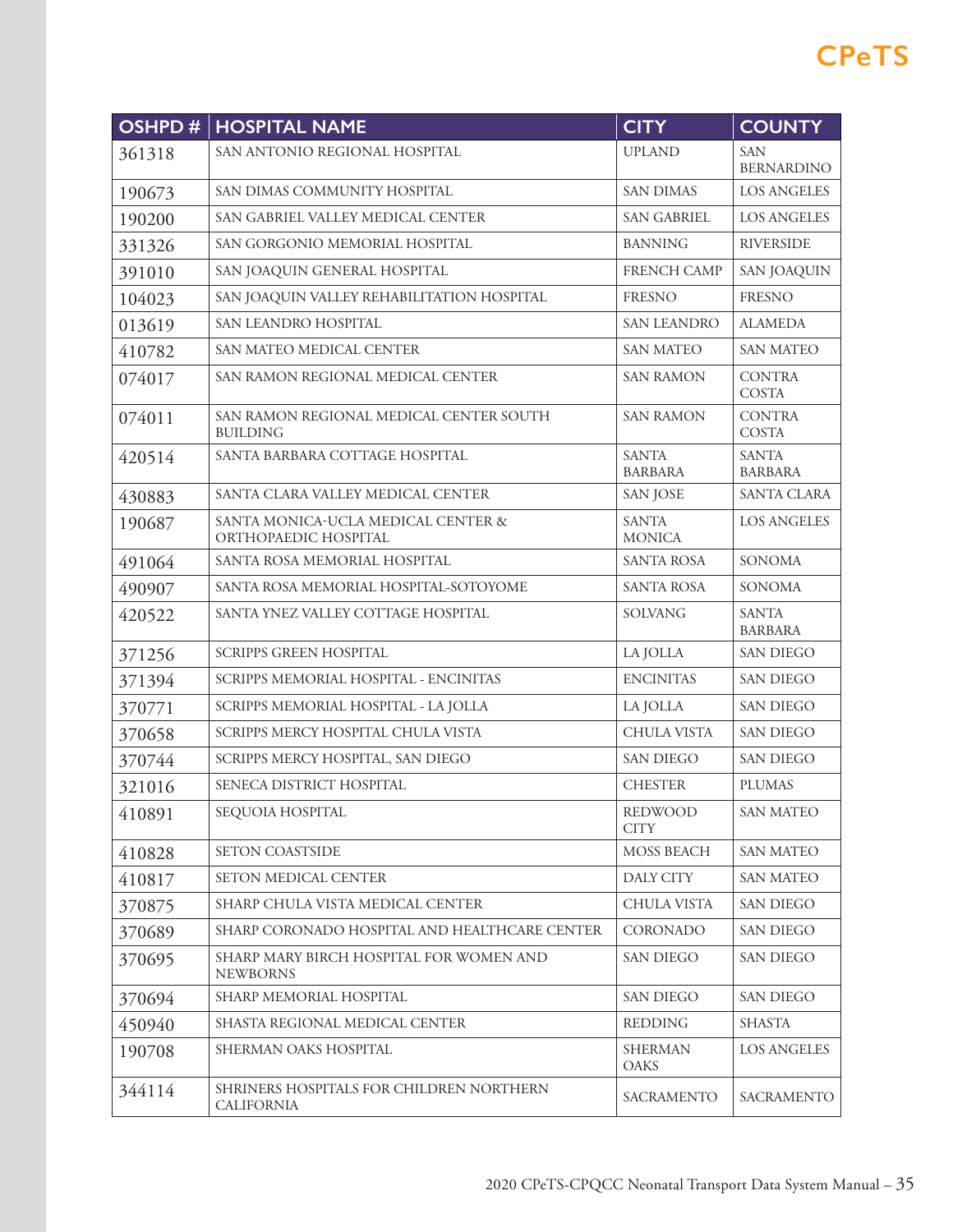| <b>OSHPD#</b> | <b>HOSPITAL NAME</b>                         | <b>CITY</b>                      | <b>COUNTY</b>                    |
|---------------|----------------------------------------------|----------------------------------|----------------------------------|
| 291023        | SIERRA NEVADA MEMORIAL HOSPITAL              | <b>GRASS VALLEY</b>              | <b>NEVADA</b>                    |
| 540798        | SIERRA VIEW MEDICAL CENTER                   | <b>PORTERVILLE</b>               | TULARE                           |
| 400524        | SIERRA VISTA REGIONAL MEDICAL CENTER         | <b>SAN LUIS</b><br><b>OBISPO</b> | <b>SAN LUIS</b><br><b>OBISPO</b> |
| 700363        | SILAS B. HAYS ARMY HOSPITAL                  |                                  |                                  |
| 190661        | SILVER LAKE MEDICAL CENTER - DOWNTOWN CAMPUS | <b>LOS ANGELES</b>               | <b>LOS ANGELES</b>               |
| 491267        | SONOMA DEVELOPMENTAL CENTER                  | <b>ELDRIDGE</b>                  | <b>SONOMA</b>                    |
| 491338        | SONOMA SPECIALTY HOSPITAL                    | SEBASTOPOL                       | <b>SONOMA</b>                    |
| 491076        | SONOMA VALLEY HOSPITAL                       | <b>SONOMA</b>                    | <b>SONOMA</b>                    |
| 301258        | SOUTH COAST GLOBAL MEDICAL CENTER            | <b>SANTA ANA</b>                 | <b>ORANGE</b>                    |
| 190110        | SOUTHERN CALIFORNIA HOSPITAL AT CULVER CITY  | <b>CULVER CITY</b>               | <b>LOS ANGELES</b>               |
| 190380        | SOUTHERN CALIFORNIA HOSPITAL AT HOLLYWOOD    | <b>HOLLYWOOD</b>                 | <b>LOS ANGELES</b>               |
| 141338        | SOUTHERN INYO HOSPITAL                       | <b>LONE PINE</b>                 | <b>INYO</b>                      |
| 334068        | SOUTHWEST HEALTHCARE SYSTEM-MURRIETA         | <b>MURRIETA</b>                  | <b>RIVERSIDE</b>                 |
| 334001        | SOUTHWEST HEALTHCARE SYSTEM-WILDOMAR         | <b>WILDOMAR</b>                  | <b>RIVERSIDE</b>                 |
| 100899        | ST. AGNES MEDICAL CENTER                     | <b>FRESNO</b>                    | <b>FRESNO</b>                    |
| 361339        | ST. BERNARDINE MEDICAL CENTER                | <b>SAN</b><br><b>BERNARDINO</b>  | <b>SAN</b><br><b>BERNARDINO</b>  |
| 521041        | ST. ELIZABETH COMMUNITY HOSPITAL             | <b>RED BLUFF</b>                 | <b>TEHAMA</b>                    |
| 190754        | ST. FRANCIS MEDICAL CENTER                   | <b>LYNWOOD</b>                   | <b>LOS ANGELES</b>               |
| 380960        | ST. FRANCIS MEMORIAL HOSPITAL                | <b>SAN</b><br><b>FRANCISCO</b>   | <b>SAN</b><br>FRANCISCO          |
| 560508        | ST. JOHN'S PLEASANT VALLEY HOSPITAL          | <b>CAMARILLO</b>                 | <b>VENTURA</b>                   |
| 560529        | ST. JOHN'S REGIONAL MEDICAL CENTER           | <b>OXNARD</b>                    | <b>VENTURA</b>                   |
| 121080        | ST. JOSEPH HOSPITAL - EUREKA                 | <b>EUREKA</b>                    | <b>HUMBOLDT</b>                  |
| 301340        | ST. JOSEPH HOSPITAL - ORANGE                 | <b>ORANGE</b>                    | <b>ORANGE</b>                    |
| 391042        | ST. JOSEPH'S MEDICAL CENTER, STOCKTON        | <b>STOCKTON</b>                  | <b>SAN JOAQUIN</b>               |
| 301342        | ST. JUDE MEDICAL CENTER                      | <b>FULLERTON</b>                 | <b>ORANGE</b>                    |
| 434138        | ST. LOUISE REGIONAL HOSPITAL                 | <b>GILROY</b>                    | SANTA CLARA                      |
| 190053        | ST. MARY MEDICAL CENTER                      | LONG BEACH                       | LOS ANGELES                      |
| 361343        | ST. MARY MEDICAL CENTER IN APPLE VALLEY      | APPLE VALLEY                     | <b>SAN</b><br><b>BERNARDINO</b>  |
| 380965        | ST. MARY'S MEDICAL CENTER, SAN FRANCISCO     | <b>SAN</b><br>FRANCISCO          | <b>SAN</b><br>FRANCISCO          |
| 010967        | ST. ROSE HOSPITAL                            | <b>HAYWARD</b>                   | <b>ALAMEDA</b>                   |
| 190762        | ST. VINCENT MEDICAL CENTER                   | <b>LOS ANGELES</b>               | <b>LOS ANGELES</b>               |
| 014050        | STANFORD HEALTH CARE - VALLEYCARE            | PLEASANTON                       | <b>ALAMEDA</b>                   |
| 430905        | STANFORD HEALTH CARE                         | PALO ALTO                        | <b>SANTA CLARA</b>               |
| 250955        | SURPRISE VALLEY COMMUNITY HOSPITAL           | <b>CEDARVILLE</b>                | <b>MODOC</b>                     |
| 034002        | SUTTER AMADOR HOSPITAL                       | <b>JACKSON</b>                   | <b>AMADOR</b>                    |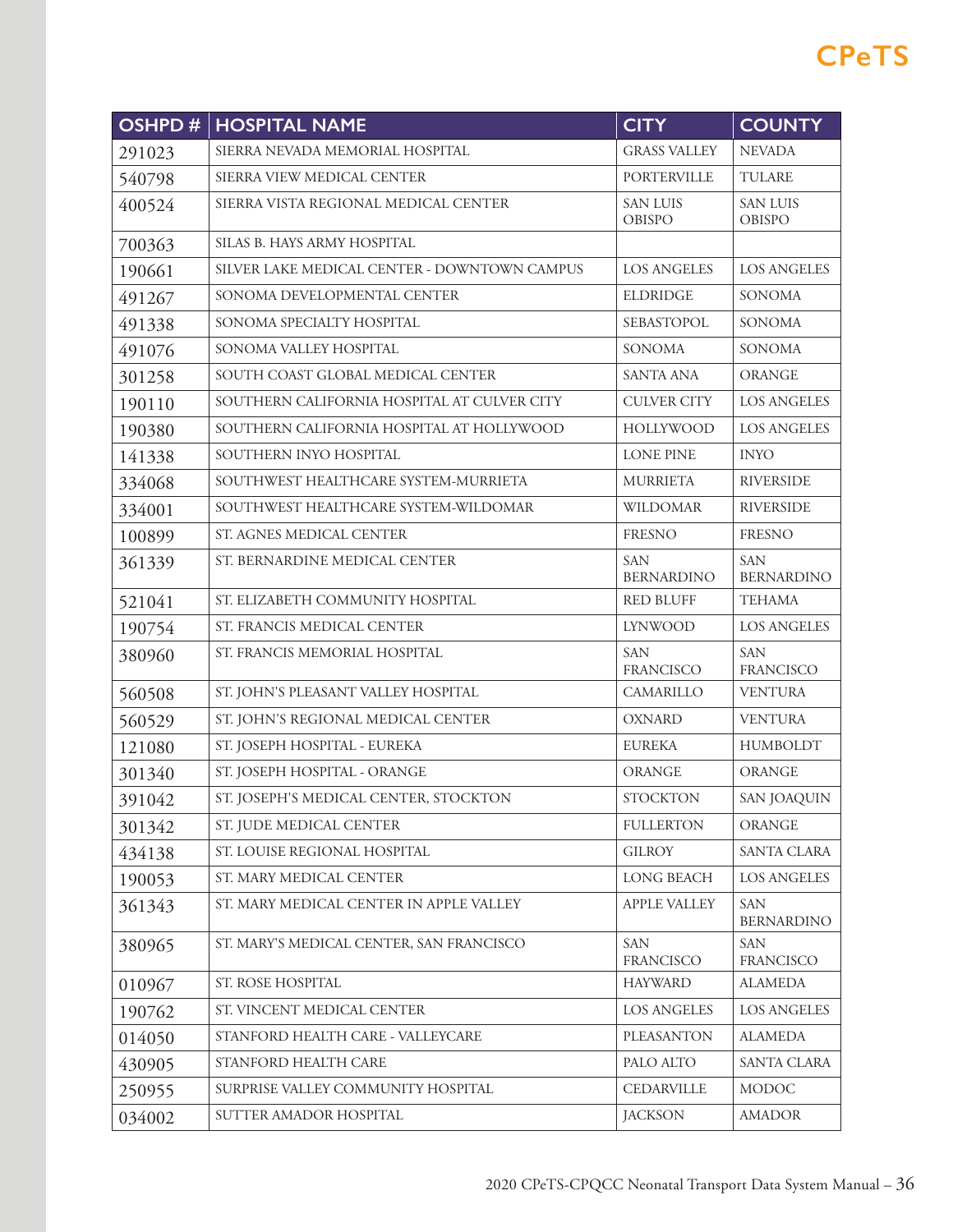| OSHPD# | <b>HOSPITAL NAME</b>                                        | <b>CITY</b>             | <b>COUNTY</b>                    |
|--------|-------------------------------------------------------------|-------------------------|----------------------------------|
| 310791 | SUTTER AUBURN FAITH HOSPITAL                                | <b>AUBURN</b>           | <b>PLACER</b>                    |
| 084001 | SUTTER COAST HOSPITAL<br><b>CRESCENT</b><br><b>CITY</b>     |                         | <b>DEL NORTE</b>                 |
| 574010 | <b>SUTTER DAVIS HOSPITAL</b>                                | <b>DAVIS</b>            | YOLO                             |
| 070934 | SUTTER DELTA MEDICAL CENTER                                 | <b>ANTIOCH</b>          | <b>CONTRA</b><br><b>COSTA</b>    |
| 171395 | SUTTER LAKESIDE HOSPITAL                                    | <b>LAKEPORT</b>         | LAKE                             |
| 444012 | SUTTER MATERNITY AND SURGERY CENTER OF SANTA<br><b>CRUZ</b> | SANTA CRUZ              | <b>SANTA CRUZ</b>                |
| 311000 | SUTTER ROSEVILLE MEDICAL CENTER                             | <b>ROSEVILLE</b>        | <b>PLACER</b>                    |
| 494106 | SUTTER SANTA ROSA REGIONAL HOSPITAL                         | <b>SANTA ROSA</b>       | <b>SONOMA</b>                    |
| 481094 | SUTTER SOLANO MEDICAL CENTER                                | VALLEJO                 | SOLANO                           |
| 391056 | SUTTER TRACY COMMUNITY HOSPITAL                             | <b>TRACY</b>            | <b>SAN JOAQUIN</b>               |
| 291053 | TAHOE FOREST HOSPITAL                                       | <b>TRUCKEE</b>          | <b>NEVADA</b>                    |
| 334564 | TEMECULA VALLEY HOSPITAL                                    | <b>TEMECULA</b>         | <b>RIVERSIDE</b>                 |
| 190422 | TORRANCE MEMORIAL MEDICAL CENTER                            | <b>TORRANCE</b>         | <b>LOS ANGELES</b>               |
| 370780 | <b>OCEANSIDE</b><br>TRI-CITY MEDICAL CENTER                 |                         | <b>SAN DIEGO</b>                 |
| 531059 | TRINITY HOSPITAL<br>WEAVERVILLE                             |                         | <b>TRINITY</b>                   |
| 400548 | TWIN CITIES COMMUNITY HOSPITAL                              | <b>TEMPLETON</b>        | <b>SAN LUIS</b><br><b>OBISPO</b> |
| 341006 | UC DAVIS CHILDREN'S HOSPITAL                                | SACRAMENTO              | <b>SACRAMENTO</b>                |
| 301279 | UC IRVINE MEDICAL CENTER                                    | ORANGE                  | ORANGE                           |
| 370782 | UC SAN DIEGO MEDICAL CENTER - HILLCREST                     | <b>SAN DIEGO</b>        | <b>SAN DIEGO</b>                 |
| 190796 | UCLA MATTEL CHILDREN'S HOSPITAL                             | <b>LOS ANGELES</b>      | <b>LOS ANGELES</b>               |
| 374141 | UCSD HEALTH LA JOLLA - JACOBS MEDICAL CENTER                | LA JOLLA                | <b>SAN DIEGO</b>                 |
| 010776 | UCSF BENIOFF CHILDREN'S HOSPITAL OAKLAND                    | <b>OAKLAND</b>          | <b>ALAMEDA</b>                   |
| 384200 | UCSF BENIOFF CHILDREN'S HOSPITAL SAN FRANCISCO              | <b>SAN</b><br>FRANCISCO | <b>SAN</b><br><b>FRANCISCO</b>   |
| 700330 | US ARMY AIR FORCE HOSPITAL                                  |                         |                                  |
| 700331 | US ARMY FORT BAKER STATION                                  |                         |                                  |
| 700364 | US ARMY HOSPITAL                                            |                         |                                  |
| 700473 | US ARMY HOSPITAL                                            |                         |                                  |
| 700122 | US ARMY SIERRA STATION HOSPITAL                             |                         |                                  |
| 700474 | US INFIRMARY AIR FORCE BASE                                 |                         |                                  |
| 700333 | US LEWIS MEMORIAL HOSPITAL                                  |                         |                                  |
| 700528 | US NAVAL DISPENSARY                                         |                         |                                  |
| 700602 | US NAVAL HOSPITAL                                           |                         |                                  |
| 700659 | US NAVAL STATION HOSPITAL                                   |                         |                                  |
| 700475 | USAF HOSPITAL: 83RD MEDICAL GRO                             |                         |                                  |
| 700350 | USAF HOSPITAL: 93RD STRATEGIC                               |                         |                                  |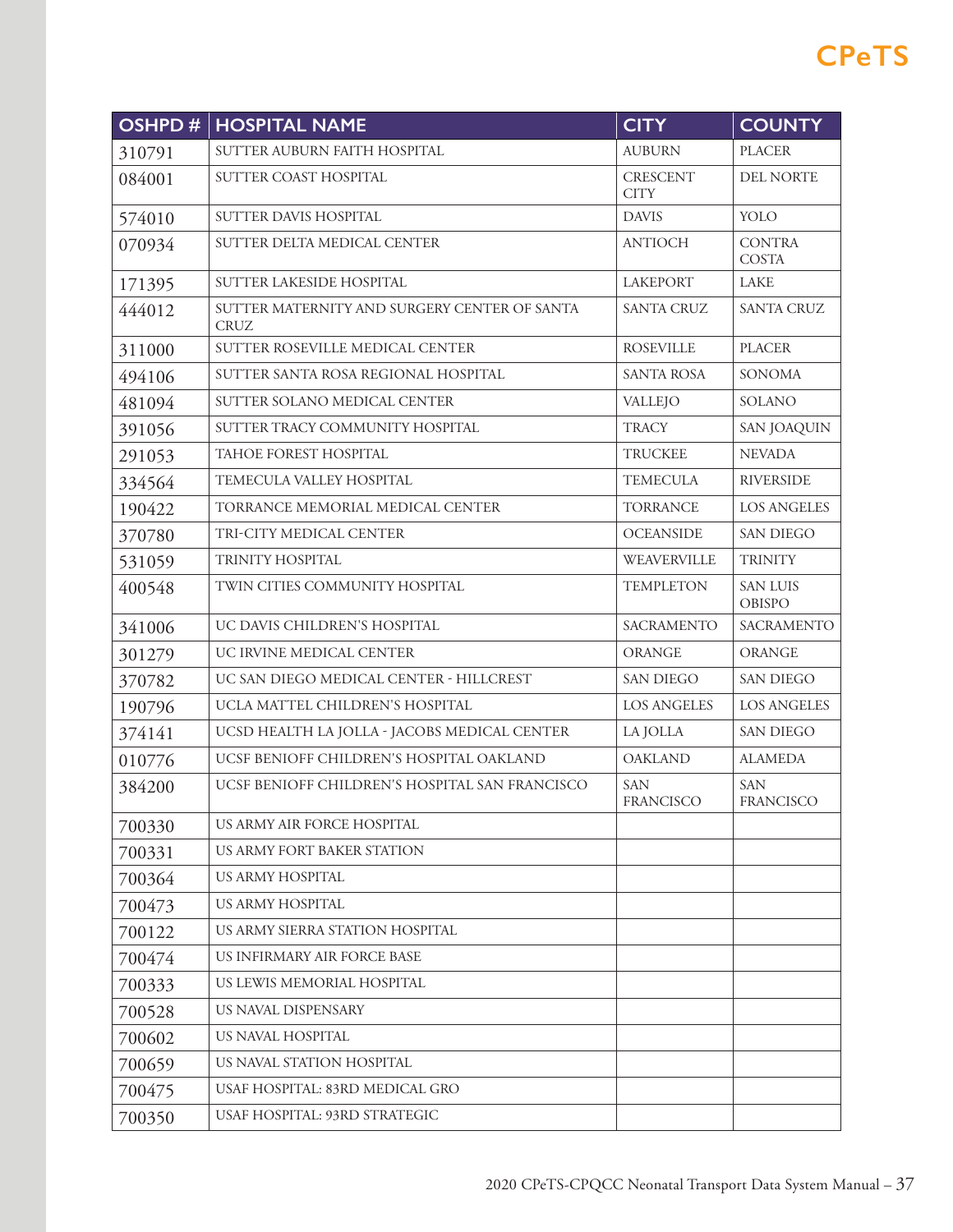| <b>OSHPD#</b>                                                            | <b>HOSPITAL NAME</b>                                                  | <b>CITY</b>             | <b>COUNTY</b>                   |
|--------------------------------------------------------------------------|-----------------------------------------------------------------------|-------------------------|---------------------------------|
| 700664                                                                   | USAF HOSPITAL: MARYSVILLE                                             |                         |                                 |
| 700444                                                                   | <b>USAF HOSPITAL: MATHER</b>                                          |                         |                                 |
| 190818                                                                   | USC VERDUGO HILLS HOSPITAL                                            | <b>GLENDALE</b>         | <b>LOS ANGELES</b>              |
| 204019                                                                   | VALLEY CHILDREN'S HOSPITAL                                            | <b>MADERA</b>           | <b>MADERA</b>                   |
| 750008                                                                   | VALLEY CHILDREN'S HOSPITAL AT ADVENTIST HEALTH<br><b>HANFORD</b>      |                         |                                 |
| 750009                                                                   | VALLEY CHILDREN'S HOSPITAL AT MERCY MEDICAL<br><b>CENTER</b>          |                         |                                 |
| 750001                                                                   | VALLEY CHILDREN'S HOSPITAL AT ST. AGNES                               |                         |                                 |
| 010983                                                                   | VALLEY MEMORIAL HOSPITAL                                              | <b>LIVERMORE</b>        | <b>ALAMEDA</b>                  |
| 190812                                                                   | VALLEY PRESBYTERIAN HOSPITAL                                          | <b>VAN NUYS</b>         | <b>LOS ANGELES</b>              |
| VENTURA COUNTY MEDICAL CENTER - SANTA PAULA<br>560521<br><b>HOSPITAL</b> |                                                                       | <b>SANTA PAULA</b>      | <b>VENTURA</b>                  |
| 560481                                                                   | VENTURA COUNTY MEDICAL CENTER                                         | <b>VENTURA</b>          | <b>VENTURA</b>                  |
| 454012                                                                   | VIBRA HOSPITAL OF NORTHERN CALIFORNIA                                 | <b>REDDING</b>          | <b>SHASTA</b>                   |
| 344035                                                                   | VIBRA HOSPITAL OF SACRAMENTO                                          | <b>FOLSOM</b>           | <b>SACRAMENTO</b>               |
| 374094                                                                   | VIBRA HOSPITAL OF SAN DIEGO                                           | <b>SAN DIEGO</b>        | <b>SAN DIEGO</b>                |
| VICTOR VALLEY GLOBAL MEDICAL CENTER<br>361370                            |                                                                       | VICTORVILLE             | <b>SAN</b><br><b>BERNARDINO</b> |
| WASHINGTON HOSPITAL HEALTH CARE SYSTEM -<br>010987<br><b>FREMONT</b>     |                                                                       | <b>FREMONT</b>          | <b>ALAMEDA</b>                  |
| 444013                                                                   | WATSONVILLE COMMUNITY HOSPITAL<br>WATSONVILLE                         |                         | <b>SANTA CRUZ</b>               |
| 700693                                                                   | WEED ARMY COMMUNITY HOSPITAL                                          |                         |                                 |
| 301379                                                                   | WEST ANAHEIM MEDICAL CENTER                                           | <b>ANAHEIM</b>          | <b>ORANGE</b>                   |
| 190857                                                                   | WEST COVINA MEDICAL CENTER                                            | <b>WEST COVINA</b>      | <b>LOS ANGELES</b>              |
| 190859                                                                   | WEST HILLS HOSPITAL AND MEDICAL CENTER                                | <b>WEST HILLS</b>       | <b>LOS ANGELES</b>              |
| 190883                                                                   | WHITTIER HOSPITAL MEDICAL CENTER                                      | <b>WHITTIER</b>         | <b>LOS ANGELES</b>              |
| 571086                                                                   | WOODLAND MEMORIAL HOSPITAL                                            | <b>WOODLAND</b>         | YOLO                            |
| 380939                                                                   | ZUCKERBERG SAN FRANCISCO GENERAL HOSPITAL AND<br><b>TRAUMA CENTER</b> | <b>SAN</b><br>FRANCISCO | <b>SAN</b><br><b>FRANCISCO</b>  |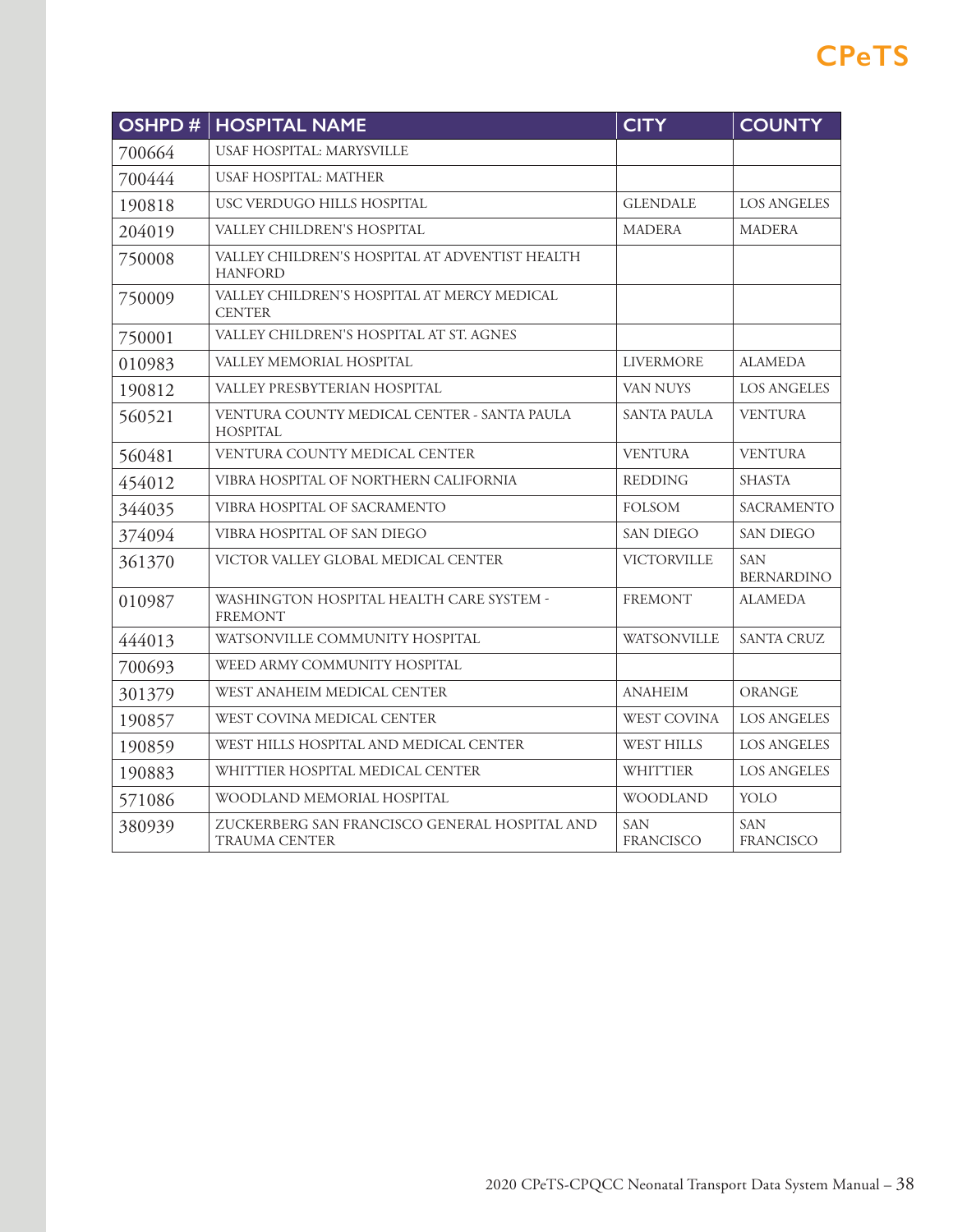## **APPENDIX D**

**CPeTS/CPQCC Neonatal Transport Data Report Request 2020**

<span id="page-38-0"></span>

| Name of Person Requesting Data     |  |
|------------------------------------|--|
| <b>Hospital Affiliation/Region</b> |  |
| <b>Full Hospital Address</b>       |  |
| E-mail Address to send report to   |  |
| Date Needed (allow 2 weeks)        |  |

*Please be as specific as possible when requesting reports. Please check all applicable and complete one set of information for each report requested. Send completed request to Lisa@perinatalnetwork.org*

| <b>Select One From Below</b>        | <b>Select One Transport Type</b>          |
|-------------------------------------|-------------------------------------------|
| <b>CPQCC Member Facility Number</b> | All Transports                            |
| Non-CPQCC Facility OSHPD Number     | Delivery Room Requested                   |
| Perinatal Region (specify)          | Emergent                                  |
| <b>Select One</b>                   | Urgent                                    |
| Transport In                        | Scheduled                                 |
| <b>Transport Out</b>                | <b>Select One Transport Provider Type</b> |
| <b>Select One Data Year</b>         | Receiving Facility                        |
| 2017                                | Referring Facility                        |
| 2016                                | <b>Contract Service</b>                   |
| 2015                                |                                           |

| <b>Select One From Below</b>        | <b>Select One Transport Type</b>          |
|-------------------------------------|-------------------------------------------|
| <b>CPQCC Member Facility Number</b> | All Transports                            |
| Non-CPQCC Facility OSHPD Number     | Delivery Room Requested                   |
| Perinatal Region (specify)          | Emergent                                  |
| <b>Select One</b>                   | Urgent                                    |
| Transport In                        | Scheduled                                 |
| <b>Transport Out</b>                | <b>Select One Transport Provider Type</b> |
| <b>Select One Data Year</b>         | Receiving Facility                        |
| 2016                                | Referring Facility                        |
| 2015                                | <b>Contract Service</b>                   |
| 2014                                |                                           |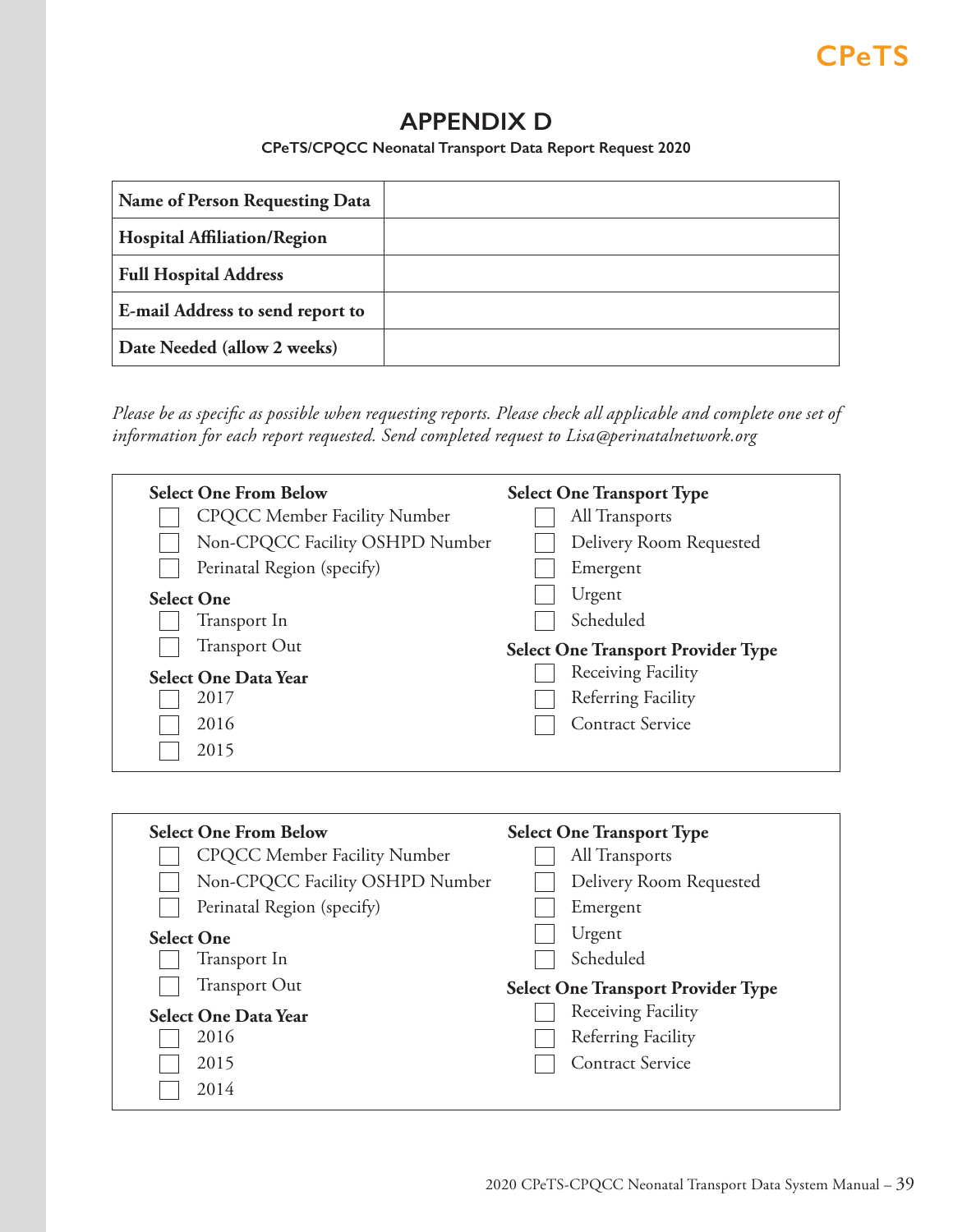| <b>Select One From Below</b>        | <b>Select One Transport Type</b>          |
|-------------------------------------|-------------------------------------------|
| <b>CPQCC Member Facility Number</b> | All Transports                            |
| Non-CPQCC Facility OSHPD Number     | Delivery Room Requested                   |
| Perinatal Region (specify)          | Emergent                                  |
| <b>Select One</b>                   | Urgent                                    |
| Transport In                        | Scheduled                                 |
| <b>Transport Out</b>                | <b>Select One Transport Provider Type</b> |
| <b>Select One Data Year</b>         | Receiving Facility                        |
| 2016                                | Referring Facility                        |
| 2015                                | <b>Contract Service</b>                   |
| 2014                                |                                           |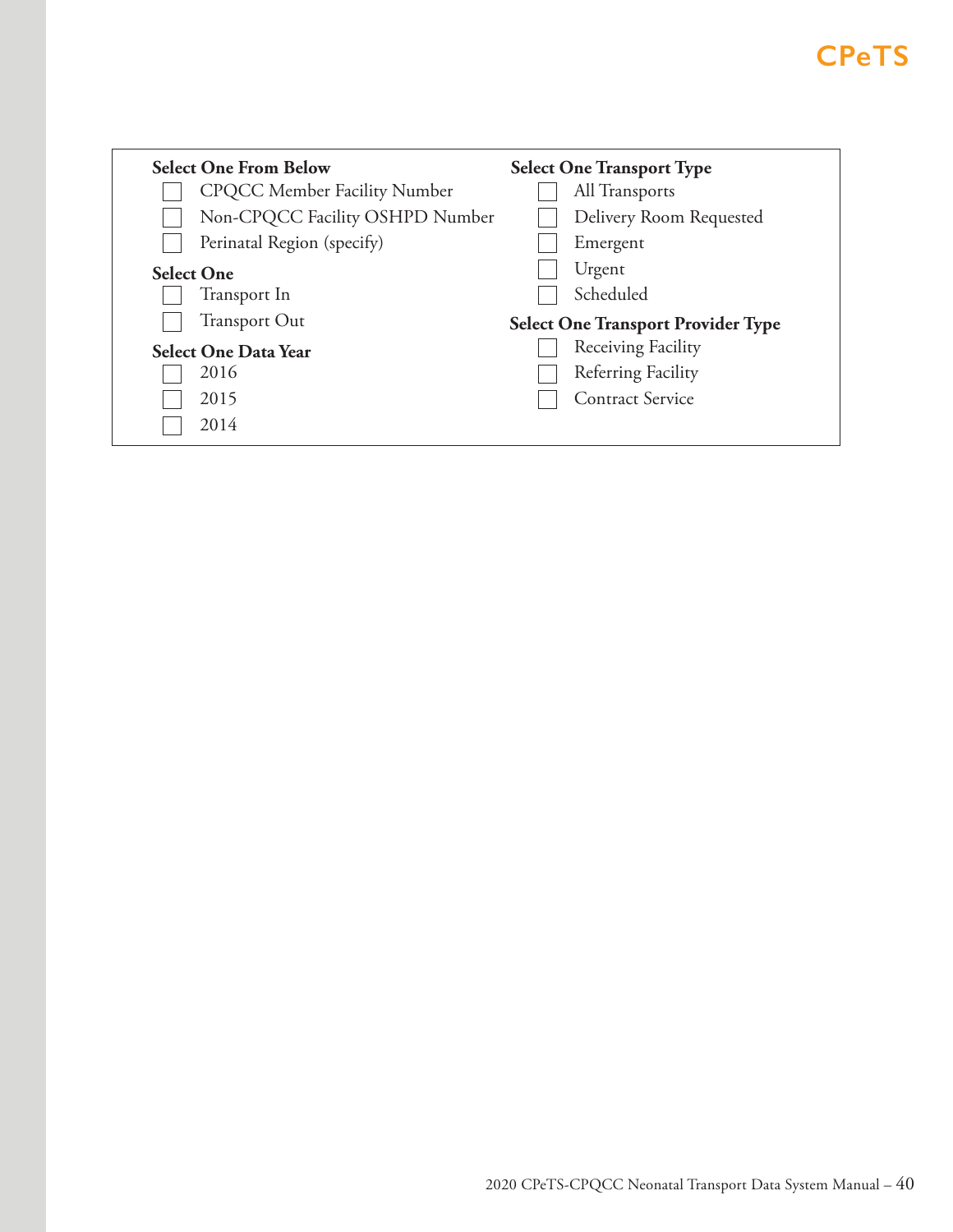## **APPENDIX E**

## <span id="page-40-0"></span>**Modified Transport Risk Index of Physiologic Stability (TRIPS) Score**

It is important to quickly assess the condition of an infant, as it can dictate the composition of the Transport Team and the type of transport requested. Being able to assess the infant's condition at different times, and then predict mortality, or even death, is an important measurement for the California Perinatal Transport System.

The assessment of the infant's condition at referral, initial transport and NICU admission using the Modified TRIPS Score can be used to calculate the risk of death of the infant within seven days of transport. The TRIPS methodology utilized in California is a physiology-based assessment comprised of temperature, blood pressure, response to noxious stimuli, respiratory status, use of pressors to support blood pressure and use of a ventilator. It is used to explicate the infant's condition, and to assess the quality of care at the referral center, by evaluating changes in the infant condition between Referral and Initial Modified TRIPS Score. It is also used to judge the quality of the neonatal transport by through the calculated changes in the Modified TRIPS Score during the actual transport. Finally, reviewing the Modified TRIPS Score helps identify quality improvement initiatives.

An online trips score/risk of mortality calculator suitable for smart phones is available at: http://www.health-info-solutions.com/CPQCC-CPeTS/tripsmobile/tripsmobile.html (Google TRIPS SCORE CALCULATOR).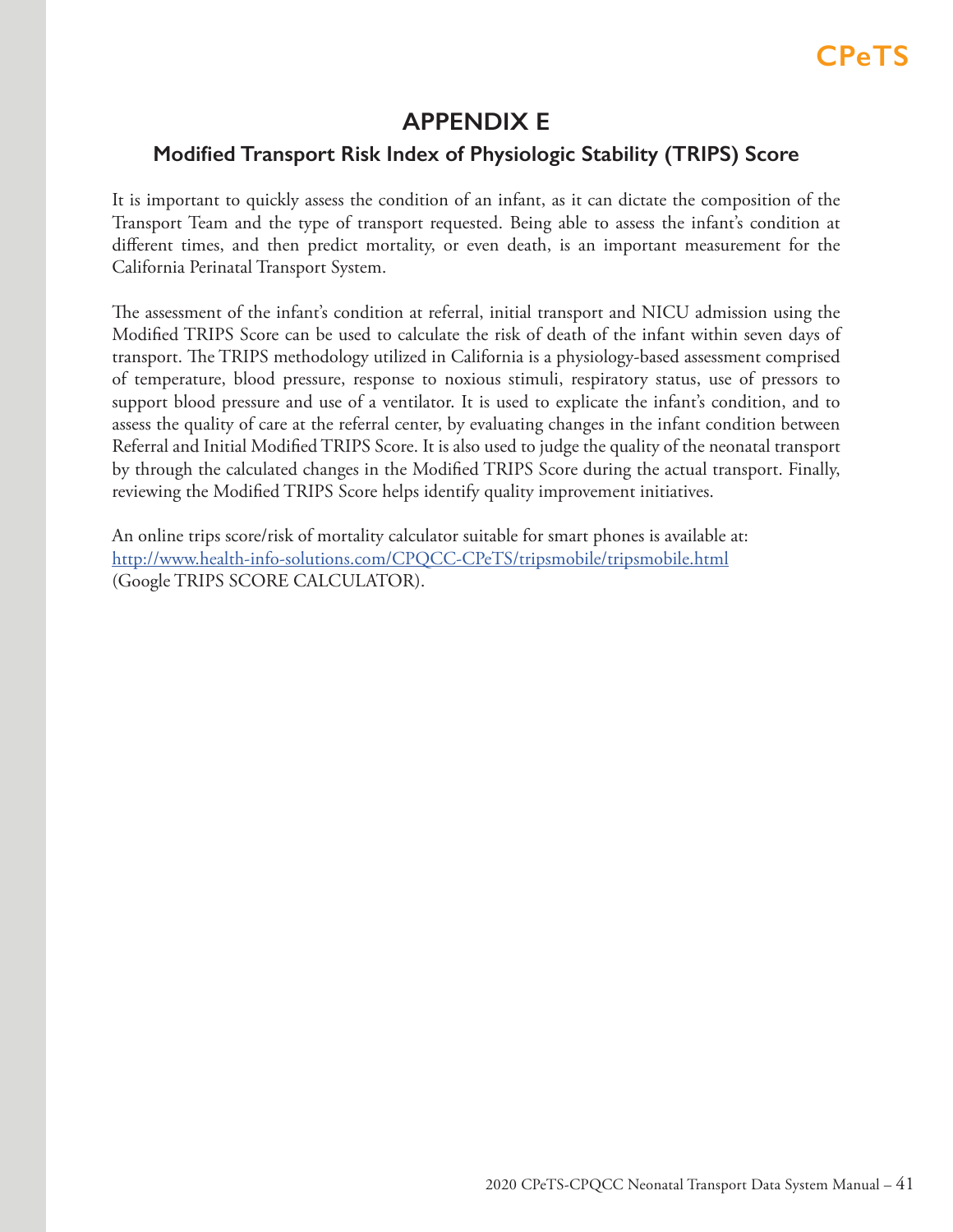## **APPENDIX E-A CALIFORNIA PERINATAL TRANSPORT SYSTEM NEONATAL TRIPS SCORE CALCULATIONS FORM**

<span id="page-41-0"></span>To calculate a TRIPS Score for a neonate being transported in California:

- Obtain TRIPS score information from the CORE Neonatal Transport form (may be entered on Table A or B)
- Use point scores from Table C to calculate total score
- Identify Risk of Mortality in first 7 days following transport using Table D.

To use an electronic application to identify California TRIPS Score and associated risk please visit: http://www.health-info-solutions.com/CPQCC-CPeTS/tripsmobile/tripsmobile.html

| Table A: California TRIPS Score: to be recorded on referral, within 15 minutes of arrival<br>at referring hospital and admit to NICU.*                                                                                                                                                        |                |                          |                   |  |
|-----------------------------------------------------------------------------------------------------------------------------------------------------------------------------------------------------------------------------------------------------------------------------------------------|----------------|--------------------------|-------------------|--|
|                                                                                                                                                                                                                                                                                               | Referral       | <b>Initial Transport</b> | <b>NICU Admit</b> |  |
| Time (24 hour)                                                                                                                                                                                                                                                                                | C.14           | C.18                     | C.19              |  |
| C.20 Responsiveness $\star$                                                                                                                                                                                                                                                                   | $\overline{2}$ | $\overline{2}$           | $\overline{2}$    |  |
| C.21 Temperature C°                                                                                                                                                                                                                                                                           | 37.6           | 37.7                     | 37.8              |  |
| Too low to register                                                                                                                                                                                                                                                                           | Yes            | Yes                      | Yes               |  |
| Was the infant cooled?                                                                                                                                                                                                                                                                        | Y XX N         | <b>Y XX N</b>            | <b>Y XX N</b>     |  |
| Method of cooling $\bullet$                                                                                                                                                                                                                                                                   |                |                          |                   |  |
| C.22 Heart Rate                                                                                                                                                                                                                                                                               | 165            | 172                      | 170               |  |
| <b>C.23 Respiratory Rate</b>                                                                                                                                                                                                                                                                  | 80             | 60                       | 60                |  |
| C.24 Oxygen Saturation                                                                                                                                                                                                                                                                        | 84             | 89                       | 90                |  |
| <b>C.25</b> Respiratory Status *                                                                                                                                                                                                                                                              | $\overline{2}$ | $\mathbf{1}$             | 1                 |  |
| C.26 Inspired Oxygen Concentration                                                                                                                                                                                                                                                            | 100            | 95                       | 90                |  |
| C.27 Respiratory Support &                                                                                                                                                                                                                                                                    | $\overline{3}$ | $\overline{3}$           | $\overline{3}$    |  |
| C.28 Blood Pressure, Systolic/Diastolic,<br>Mean                                                                                                                                                                                                                                              | 28/17          | 32/22                    | 34/23             |  |
| Too low to register                                                                                                                                                                                                                                                                           | Yes            | Yes                      | Yes               |  |
| C.29 Pressors                                                                                                                                                                                                                                                                                 | XXY<br> N      | $XXY$ N                  | XXY<br>N          |  |
| ★ Responsiveness: 0=Death 1=None, Seizure, Muscle Relaxant 2=Lethargic, no cry 3=Vigorously withdraws, cry<br>Method of cooling: Passive, Selective Head, Selective Body, Other, Unknown<br>* Respiratory Status: 1=Respirator 2=Severe (apnea, gasping, intubated not on respirator) 3=Other |                |                          |                   |  |

 � Respiratory Support: 0=None 1=Hood/Nasal Cannula 2=Nasal Continuous Positive Airway Pressure 3=Endotracheal Tube

 **\***Shaded areas not used for TRIPS Score calculations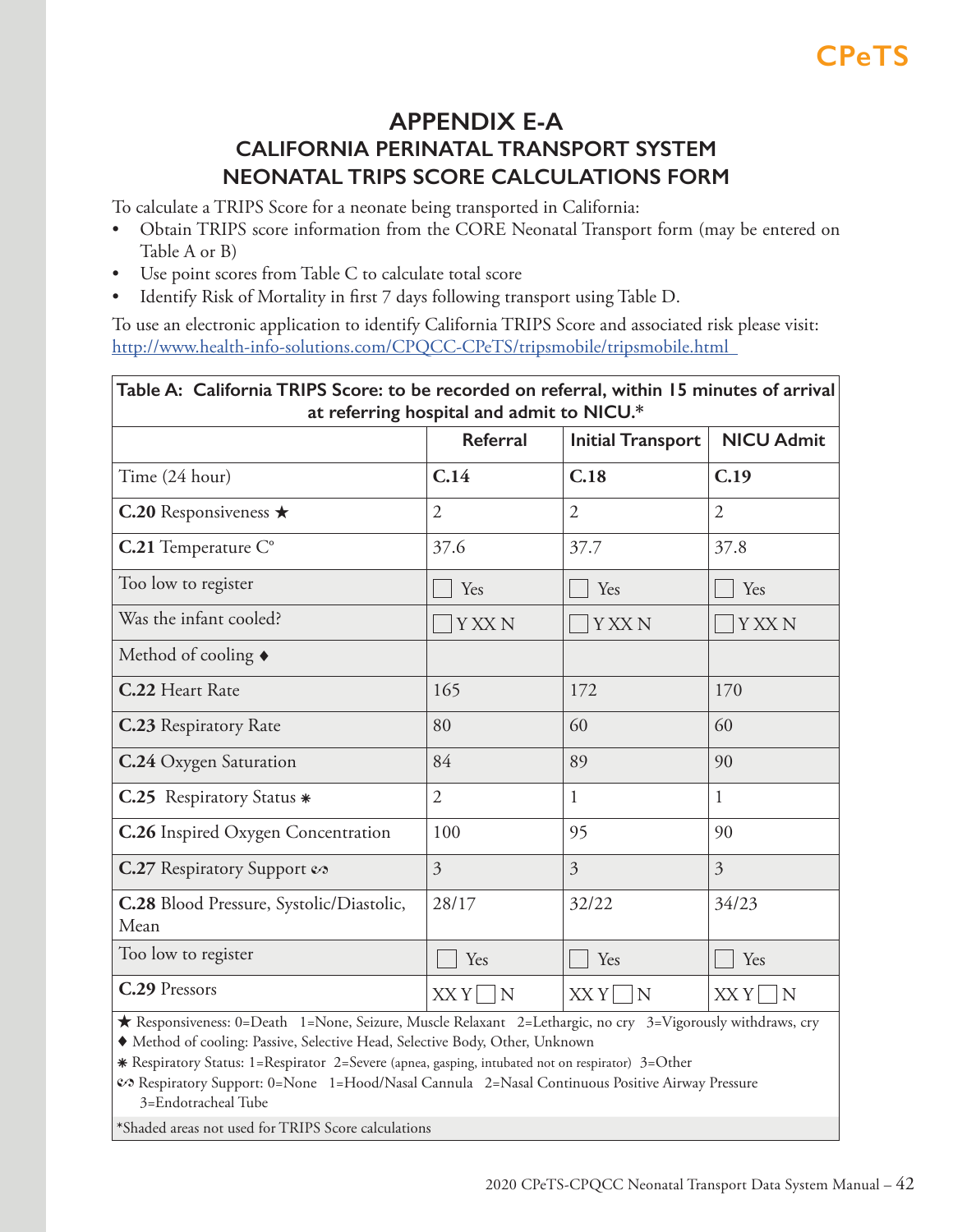| Table B: TRIPS Score Components Used for Identifying Risk of<br>Mortality within 7 Days After Transport |                             |               |  |
|---------------------------------------------------------------------------------------------------------|-----------------------------|---------------|--|
|                                                                                                         | <b>Value</b>                | <b>Points</b> |  |
| <b>C.20</b> Responsiveness                                                                              | $\mathcal{D}_{\mathcal{L}}$ | 10            |  |
| $C.21$ Temperature $C^{\circ}$                                                                          | 37.7                        | (             |  |
| <b>C.25</b> Respiratory Status                                                                          |                             | 20            |  |
| <b>C.26</b> Inspired Oxygen Concentration                                                               | 95                          |               |  |
| C.28 Blood Pressure Systolic/ Diastolic,                                                                | 32/22                       | 8             |  |
| Mean                                                                                                    |                             |               |  |
| C.29 Pressors                                                                                           | <b>YES</b>                  | 5             |  |
| <b>TOTAL SCORE</b>                                                                                      |                             | 49            |  |

| Table C: Model Used for Calculating California TRIPS |                                                                         |                               |  |
|------------------------------------------------------|-------------------------------------------------------------------------|-------------------------------|--|
| <b>Risk Factor</b>                                   |                                                                         | <b>TRIPS</b><br><b>Points</b> |  |
| <b>Responsiveness</b>                                | None, seizure, muscle relaxant (1)                                      | 14                            |  |
|                                                      | Lethargic, no cry $(2)$                                                 | 10                            |  |
|                                                      | Vigorously Withdraws, Cry (3)                                           | $\Omega$                      |  |
|                                                      | 36.1 to 37.6                                                            | $\overline{0}$                |  |
| Temperature (°C)                                     | $<$ 36.1 or > 37.6                                                      | 6                             |  |
|                                                      | None or mild respiratory                                                | $\theta$                      |  |
|                                                      | symptoms $(3)$<br>Moderate (apnea, gasping, not on<br>respirator) $(2)$ | 21                            |  |
| <b>Respiratory Status</b>                            | Severe (on respirator) (1)                                              |                               |  |
|                                                      | with $FiO2 < 50$                                                        | 15                            |  |
|                                                      | with $FiO2$ 50 to $<$ 75                                                | 18                            |  |
|                                                      | with FiO2 75-100                                                        | 20                            |  |
|                                                      | under 20                                                                | 24                            |  |
| <b>Systolic Blood Pressure</b>                       | $20 - 30$                                                               | 19                            |  |
| (mmHg)w                                              | $30-40$                                                                 | 8                             |  |
|                                                      | >40                                                                     | $\Omega$                      |  |
|                                                      | Not Used                                                                | $\theta$                      |  |
| <b>Pressors</b>                                      | Used                                                                    | 5                             |  |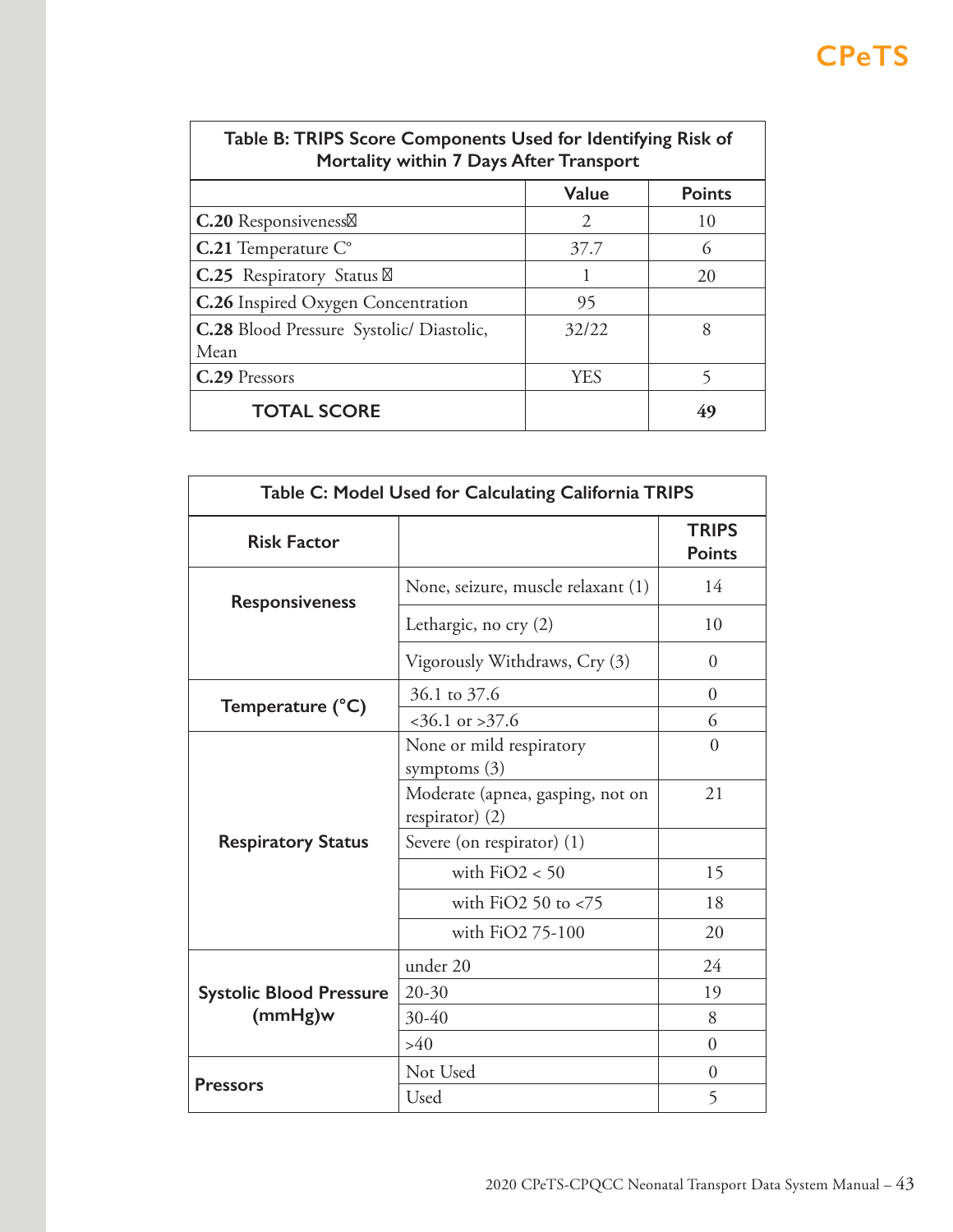| Table D: California TRIPS Score Risk |                                                           |  |  |  |  |  |  |
|--------------------------------------|-----------------------------------------------------------|--|--|--|--|--|--|
| <b>Points</b>                        | <b>Risk of Death within</b><br><b>7 Days of Transport</b> |  |  |  |  |  |  |
| $0$ to $8$                           | $0.4$ to $0.9\%$                                          |  |  |  |  |  |  |
| $9$ to 16                            | $0.9$ to $1.9\%$                                          |  |  |  |  |  |  |
| 17 to 24                             | 2.1 to $4.0\%$                                            |  |  |  |  |  |  |
| $25$ to $34$                         | 4.4 to 10.2%                                              |  |  |  |  |  |  |
| 35 to 44                             | 11.1 to 23.4%                                             |  |  |  |  |  |  |
| 45 to 70                             | 25.2 to 80.1\%                                            |  |  |  |  |  |  |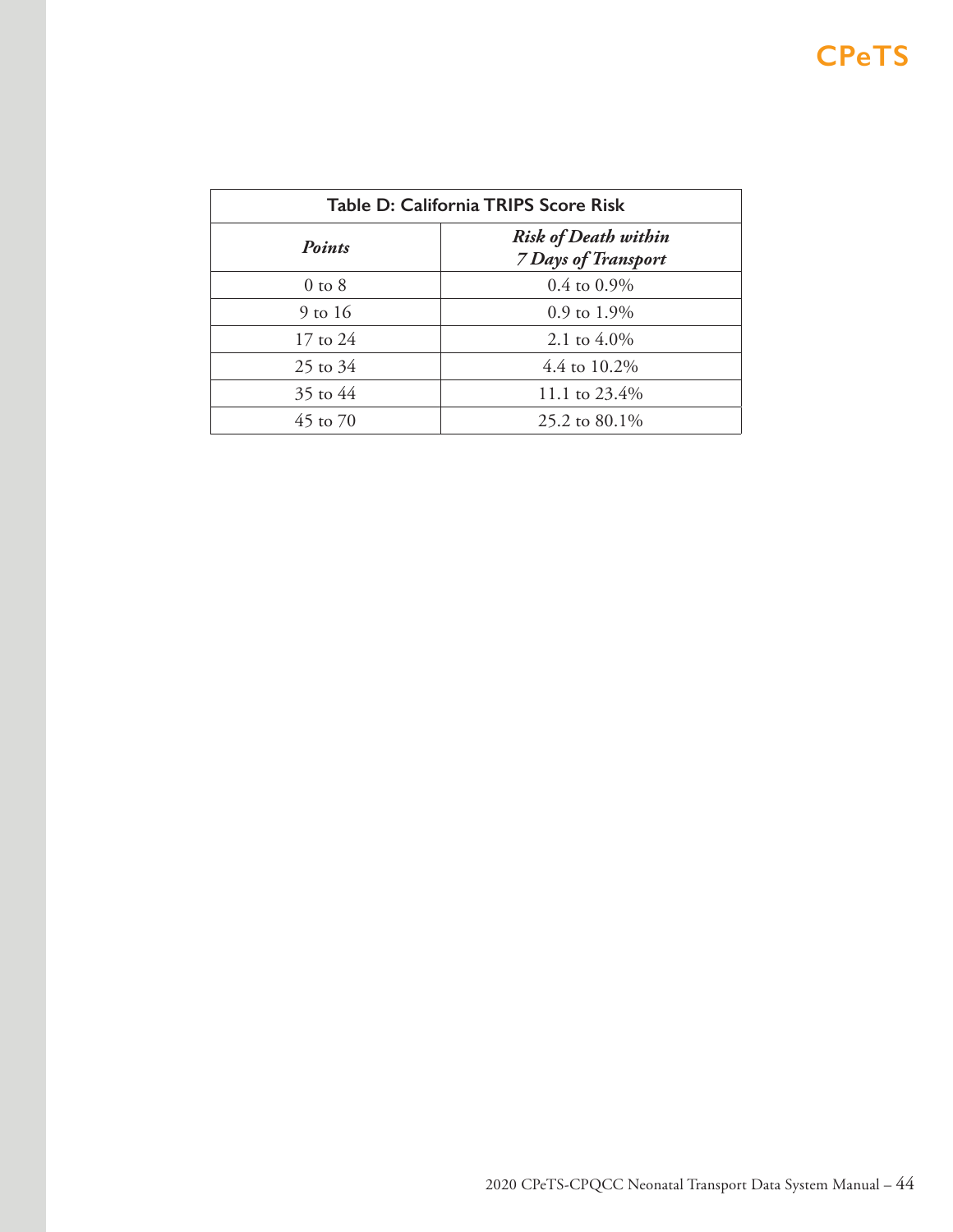## <span id="page-44-0"></span>**APPENDIX F-A: Sample Transport IN Report Modified Transport**

## **Neonatal Transports IN Report**

Infants born between 01/01/2020 and 06/07/2020 All Transport Types and All Transport Providers

*This report is preliminary as the data collection is on-going.*

## **California Perinatal Quality Care Collaborative (CPQCC) and California Perinatal Transport System (CPeTS)**

RECEIVING LOCATION: DEMO CENTER

### **Contents:**

| Table 1: Acute Transport IN Activity, by Birth Weight                                            |
|--------------------------------------------------------------------------------------------------|
| Table 2: Acute Transport IN Activity by Transport Type and by Birth Weight                       |
| Table 3: Acute Transport IN Activity by Transport Provider and by Birth Weight                   |
| Table 4: Acute Transport IN Activity by Transport Mode and by Birth Weight                       |
| Table 5: Time from Referral to Initial Eval at Referring Hospital, Emergent Transports Only      |
| Table 6: Time from Acceptance to Team Departure for Referring Hospital, Emergent Transports Only |
| Table 7: Time from Transport Team Departure to Initial Evaluation at Referring Hospital          |
| Table 8: Time from Transport Team Departure to NICU Admission at Receiving Hospital              |
| Table 9: Missing TRIPS by TRIPS Time and Birth Weight                                            |
| Table 10: California TRIPS at Referral                                                           |
| Table 11: Mean California TRIPS at Referral, by Birth Weight                                     |
| Table 12: California TRIPS at Initial Evaluation                                                 |
| Table 13: Mean California TRIPS at Initial Evaluation, by Birth Weight                           |
| Table 14: California TRIPS at NICU Admission                                                     |
| Table 15: Mean California TRIPS at NICU Admission, by Birth Weight                               |
| Table 16: Mean Change in California TRIPS from Referral to Initial Evaluation, by Birth Weight   |

Table 17: Mean Change in California TRIPS from Initial Evaluation to NICU Admission, by Birth Weight

| Birth Weight (grams) | Center         |               |       | <b>CPQCC Network</b> | <b>Regional NICUs</b> |               |  |
|----------------------|----------------|---------------|-------|----------------------|-----------------------|---------------|--|
|                      | N              | $\frac{0}{0}$ | N     | $\%$                 | N                     | $\frac{0}{0}$ |  |
| All Birth Weights    | 15             | 100           | 2,119 | 100                  | 1,450                 | 100           |  |
| 500 or less          | $\theta$       | 0.0           | 6     | 0.3                  |                       | 0.3           |  |
| 501 to 750           | $\theta$       | 0.0           | 49    | 2.3                  | 43                    | 3.0           |  |
| 751 to 1,000         | $\overline{2}$ | 13.3          | 49    | 2.3                  | 34                    | 2.3           |  |
| 1,001 to 1,500       | $\theta$       | 0.0           | 143   | 6.7                  | 98                    | 6.8           |  |
| 1,501 to 2,500       | 3              | 20.0          | 515   | 24.3                 | 323                   | 22.3          |  |
| over 2,500           | 10             | 66.7          | 1,357 | 64.0                 | 947                   | 65.3          |  |

### **Table 1: Acute Transports IN Activity, by Birth Weight**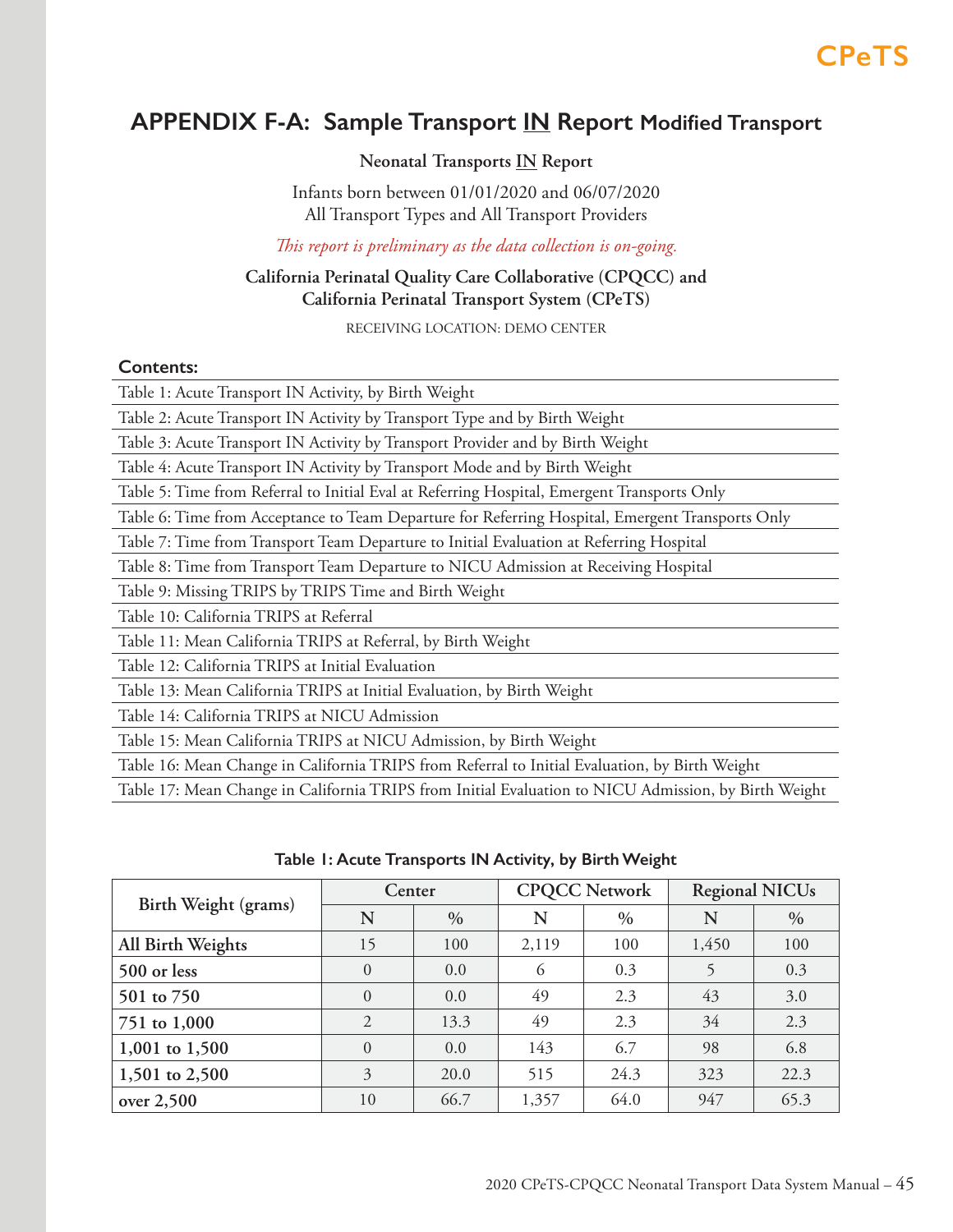| <b>Birth Weight</b> | Center         |           |               |           | <b>CPQCC Network</b> |           |               |        | <b>Regional NICUs</b> |      |               |        |                |
|---------------------|----------------|-----------|---------------|-----------|----------------------|-----------|---------------|--------|-----------------------|------|---------------|--------|----------------|
| (grams)             | N              | DR        | Emer-<br>gent | Urgent    | Sche-<br>duled       | <b>DR</b> | Emer-<br>gent | Urgent | Sche-<br>duled        | DR   | Emer-<br>gent | Urgent | Sche-<br>duled |
| All Birth Weights   | 14             | 0.0       | 50.0          | 35.7      | 14.3                 | 6.9       | 39.6          | 41.0   | 12.4                  | 7.4  | 44.0          | 39.9   | 8.7            |
| 500 or less         | $\overline{0}$ | NA        | NA            | <b>NA</b> | <b>NA</b>            | 0.0       | 83.3          | 0.0    | 16.7                  | 0.0  | 80.0          | 0.0    | 20.0           |
| 501 to 750          | $\overline{0}$ | <b>NA</b> | <b>NA</b>     | <b>NA</b> | <b>NA</b>            | 14.6      | 52.1          | 20.8   | 12.5                  | 14.0 | 53.5          | 18.6   | 14.0           |
| 751 to 1,000        | $\overline{2}$ | 0.0       | 50.0          | 50.0      | 0.0                  | 26.7      | 40.0          | 24.4   | 8.9                   | 27.3 | 42.4          | 24.2   | 6.1            |
| 1,001 to 1,500      | $\overline{0}$ | <b>NA</b> | NA            | <b>NA</b> | <b>NA</b>            | 19.0      | 39.7          | 23.0   | 18.3                  | 20.0 | 42.1          | 23.2   | 14.7           |
| 1,501 to 2,500      | 3              | 0.0       | 66.7          | 0.0       | 33.3                 | 13.4      | 36.5          | 34.4   | 15.7                  | 13.4 | 43.3          | 34.4   | 8.9            |
| over 2,500          | 9              | 0.0       | 44.4          | 44.4      | 11.1                 | 2.3       | 40.2          | 46.9   | 10.6                  | 3.0  | 43.9          | 45.3   | 7.7            |

**Table 2: Acute Transports IN Activity by Transport Type and by Birth Weight**

**Notes:** Transport Type Other is not shown in the table.

|                                |                |                       | Center              |                       |                       | <b>CPQCC Network</b> |                       | <b>Regional NICUs</b> |                     |                       |
|--------------------------------|----------------|-----------------------|---------------------|-----------------------|-----------------------|----------------------|-----------------------|-----------------------|---------------------|-----------------------|
| <b>Birth Weight</b><br>(grams) | N              | Receiving<br>Hospital | Contract<br>Service | Referring<br>Hospital | Receiving<br>Hospital | Contract<br>Service  | Referring<br>Hospital | Receiving<br>Hospital | Contract<br>Service | Referring<br>Hospital |
| All Birth Weights              | 14             | 78.6                  | 21.4                | 0.0                   | 88.6                  | 5.9                  | 5.5                   | 92.2                  | 1.2                 | 6.6                   |
| 500 or less                    | $\theta$       | <b>NA</b>             | <b>NA</b>           | <b>NA</b>             | 100                   | 0.0                  | 0.0                   | 100                   | 0.0                 | 0.0                   |
| 501 to 750                     | $\theta$       | <b>NA</b>             | <b>NA</b>           | <b>NA</b>             | 95.8                  | 2.1                  | 2.1                   | 97.7                  | 0.0                 | 2.3                   |
| 751 to 1,000                   | $\overline{2}$ | 100                   | 0.0                 | 0.0                   | 91.1                  | 0.0                  | 8.9                   | 90.9                  | 0.0                 | 9.1                   |
| 1,001 to $1,500$               | $\theta$       | <b>NA</b>             | <b>NA</b>           | <b>NA</b>             | 90.5                  | 4.8                  | 4.8                   | 94.7                  | 0.0                 | 5.3                   |
| 1,501 to 2,500                 | 3              | 66.7                  | 33.3                | 0.0                   | 89.5                  | 7.1                  | 3.4                   | 95.9                  | 0.3                 | 3.8                   |
| over $2,500$                   | 9              | 77.8                  | 22.2                | 0.0                   | 87.7                  | 5.9                  | 6.4                   | 90.4                  | 1.7                 | 7.8                   |

**Table 3: Acute Transport IN Activity by Transfer Provider and by Birth Weight**

**Table 4: Acute Transport IN Activity by Transport Mode and by Birth Weight**

| <b>Birth Weight</b> |                |           | Center     |               |        | <b>CPQCC Network</b> |               | <b>Regional NICUs</b> |            |               |
|---------------------|----------------|-----------|------------|---------------|--------|----------------------|---------------|-----------------------|------------|---------------|
| (grams)             | N              | Ground    | Helicopter | Fixed<br>Wing | Ground | Helicopter           | Fixed<br>Wing | Ground                | Helicopter | Fixed<br>Wing |
| All Birth Weights   | 14             | 85.7      | 14.3       | 0.0           | 87.9   | 9.5                  | 2.6           | 84.3                  | 12.0       | 3.7           |
| 500 or less         | $\theta$       | <b>NA</b> | <b>NA</b>  | <b>NA</b>     | 66.7   | 33.3                 | 0.0           | 60.0                  | 40.0       | 0.0           |
| 501 to 750          | $\theta$       | <b>NA</b> | <b>NA</b>  | <b>NA</b>     | 72.9   | 25.0                 | 2.1           | 72.1                  | 25.6       | 2.3           |
| 751 to 1,000        | $\overline{2}$ | 50.0      | 50.0       | 0.0           | 84.4   | 13.3                 | 2.2           | 78.8                  | 18.2       | 3.0           |
| 1,001 to 1,500      | $\Omega$       | <b>NA</b> | <b>NA</b>  | <b>NA</b>     | 87.3   | 7.1                  | 5.6           | 85.3                  | 7.4        | 7.4           |
| 1,501 to 2,500      | 3              | 100       | 0.0        | 0.0           | 88.7   | 9.1                  | 2.2           | 84.6                  | 11.9       | 3.5           |
| over 2,500          | $\Omega$       | 88.9      | 11.1       | 0.0           | 88.4   | 9.0                  | 2.6           | 85.0                  | 11.4       | 3.6           |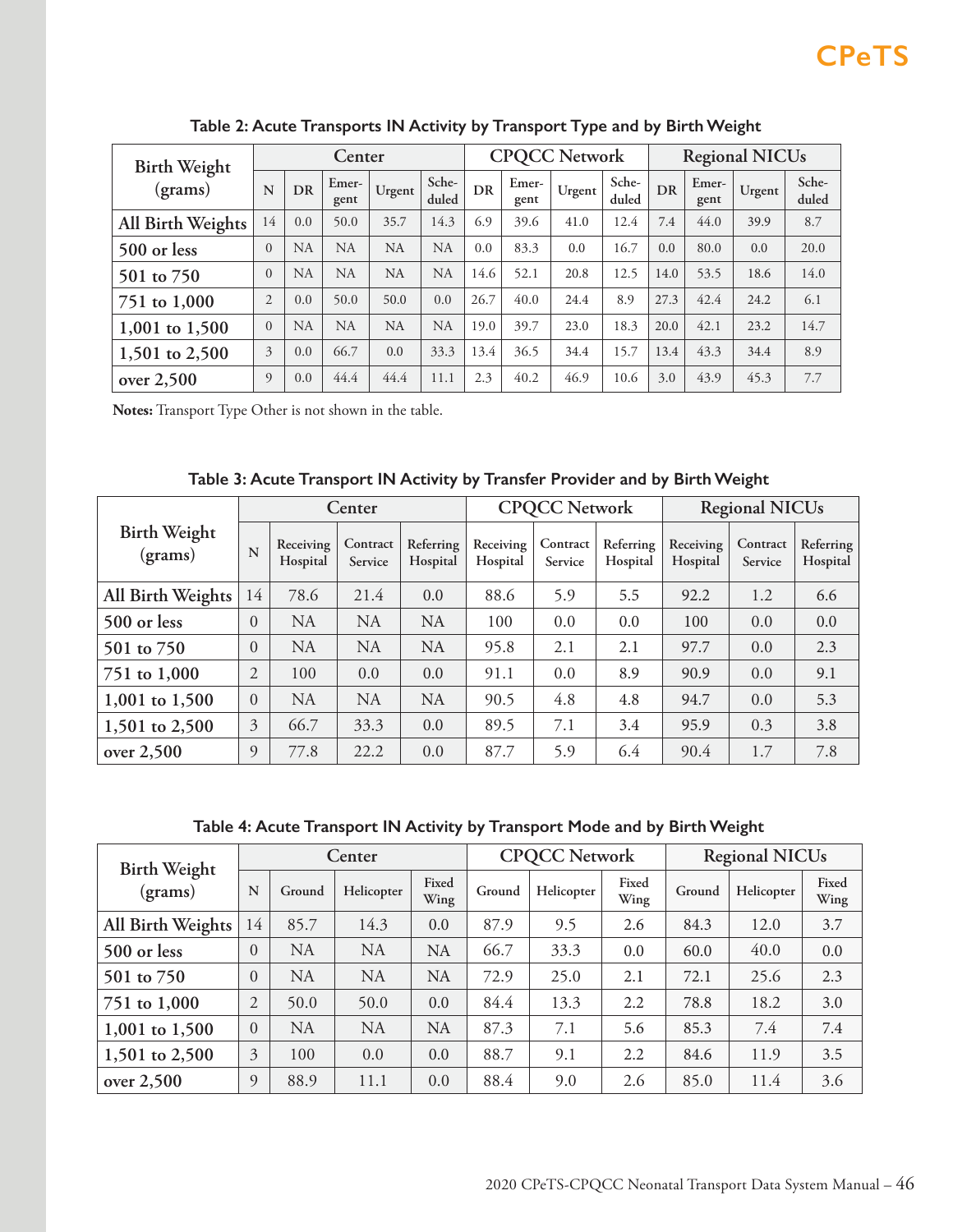| <b>Time Difference</b>     | Center         |              | <b>CPQCC</b> | Regional            |  |
|----------------------------|----------------|--------------|--------------|---------------------|--|
|                            | $\%$<br>N      |              | Network %    | NICU <sub>s</sub> % |  |
| All Infants Transferred In | 7              | 100          | 100          | 100                 |  |
| Up to 30 minutes           | $\Omega$       | 0.0          | 6.0          | 7.1                 |  |
| $31 - 60$ minutes          | $\Omega$       | 0.0          | 12.2         | 12.9                |  |
| $61 - 90$ minutes          | 2              | 28.6<br>23.5 |              | 23.8                |  |
| 91 - 120 minutes           | $\overline{2}$ | 28.6         | 27.4         | 26.0                |  |
| $>2$ - 4 hours             | $\overline{2}$ | 28.6         | 25.7         | 24.7                |  |
| $>4$ - 8 hours             | 1              | 14.3         | 4.0          | 3.9                 |  |
| >8 hours                   | $\Omega$       | 0.0          | 1.3          | 1.5                 |  |
| Mean                       | 2H 9M          |              | 2H 26M       | 2H 33M              |  |
| Median                     | 1H 52M         |              | 1H 40M       | 1H 38M              |  |

## **Table 5: Time from Referral to Initial Evaluation at Referring Hospital,** *Emergent Transports Only*

| Table 6: Time from Acceptance to Team Departure for Referring Hospital, Emergent Transports |  |  |  |  |  |  |
|---------------------------------------------------------------------------------------------|--|--|--|--|--|--|
|---------------------------------------------------------------------------------------------|--|--|--|--|--|--|

| <b>Time Difference</b>     | Center    |      | <b>CPQCC</b> | Regional            |
|----------------------------|-----------|------|--------------|---------------------|
|                            | N         | $\%$ | Network %    | NICU <sub>s</sub> % |
| All Infants Transferred In | 6         | 100  | 100          | 100                 |
| Up to 30 minutes           | 3<br>50.0 |      | 39.2         | 42.5                |
| $31 - 60$ minutes          | 3         | 50.0 | 41.1         | 41.5                |
| $1 - 2$ hours              | $\Omega$  | 0.0  | 15.1         | 11.7                |
| $2 - 4$ hours              | $\Omega$  | 0.0  | 2.4          | 1.9                 |
| $4 - 8$ hours              | $\Omega$  | 0.0  | 1.7          | 1.9                 |
| $> 8$ hours                | $\Omega$  | 0.0  | 0.5          | 0.7                 |
| Mean                       | 23M       |      | 56M          | 56M                 |
| Median                     | 21M       |      | 36M          | 36M                 |

## **Table 7: Time from Departure for Referring Hospital to Initial Evaluation at Referring Hospital**

| <b>Time Difference</b>     | Center         |               | <b>CPQCC</b> | Regional            |
|----------------------------|----------------|---------------|--------------|---------------------|
|                            | N              | $\frac{0}{0}$ | Network %    | NICU <sub>s</sub> % |
| All Infants Transferred In | 13             | 100           | 100          | 100                 |
| Up to 30 minutes           | 1              | 7.7           | 26.0         | 25.0                |
| $31 - 60$ minutes          | $\overline{2}$ | 15.4          | 40.2         | 37.4                |
| $1 - 2$ hours              | 9              | 69.2          | 27.7         | 30.3                |
| $2 - 4$ hours              |                | 7.7           | 5.4          | 6.6                 |
| $4 - 8$ hours              | $\Omega$       | 0.0           | 0.5          | 0.6                 |
| $> 8$ hours                | $\Omega$       | 0.0           | 0.2          | 0.1                 |
| Mean                       | 1H 18M         |               | 57M          | 59M                 |
| Median                     | 1H 15M         |               | 46M          | 49M                 |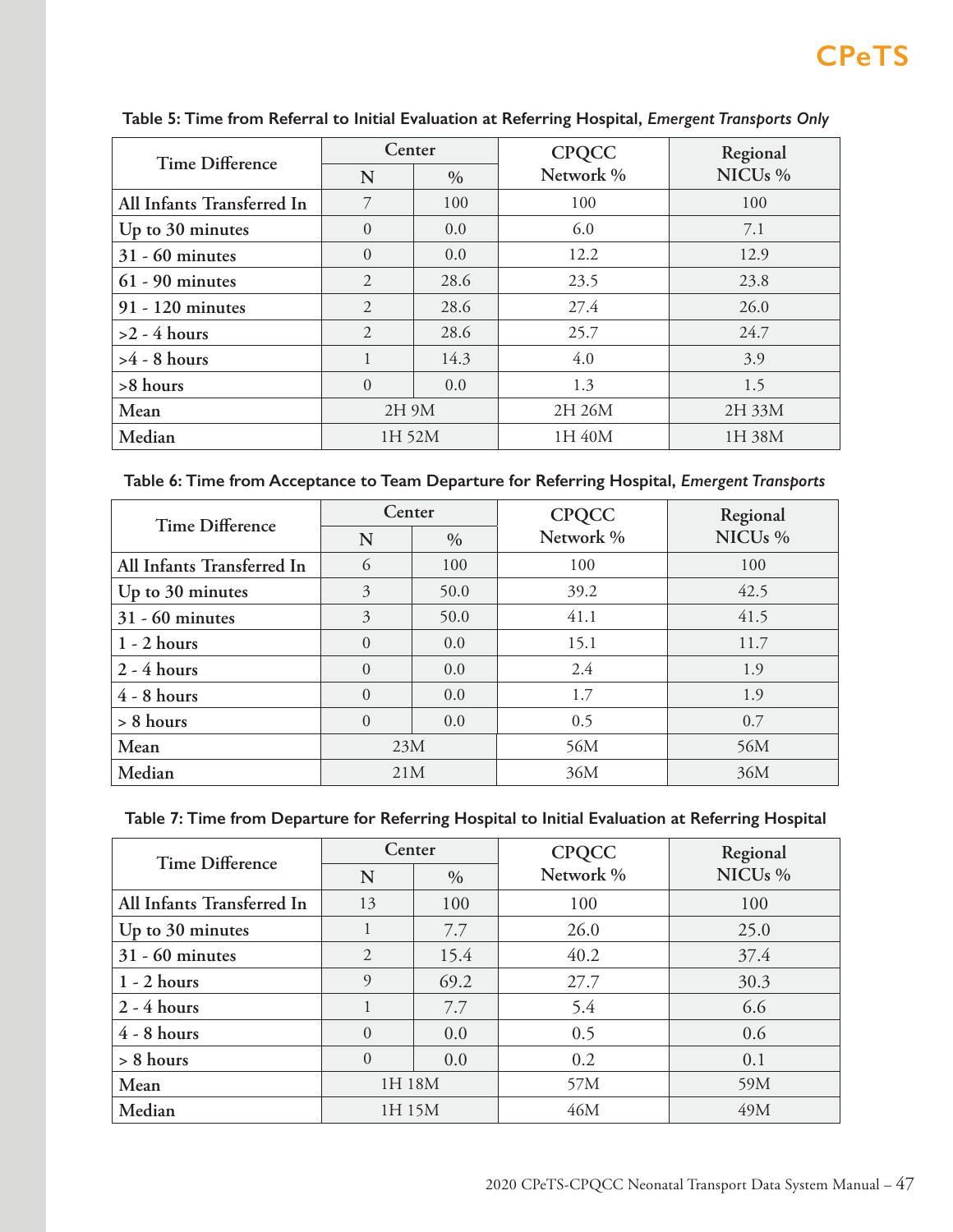| <b>Time Difference</b>     | Center        |      | <b>CPQCC</b> | Regional            |  |
|----------------------------|---------------|------|--------------|---------------------|--|
|                            | N<br>$\%$     |      | Network %    | NICU <sub>s</sub> % |  |
| All Infants Transferred In | 13            | 100  | 100          | 100                 |  |
| Up to 30 minutes           |               | 7.7  | 4.3          | 6.0                 |  |
| $31 - 60$ minutes          | $\Omega$      | 0.0  | 5.7          | 7.2                 |  |
| $1 - 2$ hours              | $\Omega$      | 0.0  | 28.1         | 23.9                |  |
| $2 - 4$ hours              | 10            | 76.9 | 47.9         | 45.8                |  |
| $4 - 8$ hours              | $\mathcal{L}$ | 15.4 | 13.1         | 15.9                |  |
| $> 8$ hours                | $\Omega$      | 0.0  | 1.0          | 1.1                 |  |
| Mean                       | 3H 20M        |      | 2H 48M       | 2H 56M              |  |
| Median                     | 3H 14M        |      | 2H 20M       | 2H 30M              |  |

### **Table 8: Time from Departure for Referring Hospital to NICU Admission at Receiving Hospital**

## **Table 9: Missing TRIPS by TRIPS Time and Birth Weight**

| <b>Birth Weight</b> |          | Referral  |               |                | <b>Initial Evaluation</b> |               | <b>NICU</b> Admission |           |           |
|---------------------|----------|-----------|---------------|----------------|---------------------------|---------------|-----------------------|-----------|-----------|
| (grams)             | N        | N Missing | $\frac{0}{0}$ | N              | N Missing                 | $\frac{0}{0}$ | N                     | N Missing | $\%$      |
| All Birth Weights   | 15       | 6         | 40.0          | 15             | $\overline{2}$            | 13.3          | 15                    |           | 6.7       |
| 500 or less         | $\Omega$ | $\Omega$  | <b>NA</b>     | $\Omega$       | $\theta$                  | <b>NA</b>     | $\theta$              | $\Omega$  | <b>NA</b> |
| 501 to 750          | $\Omega$ | $\theta$  | <b>NA</b>     | $\Omega$       | $\theta$                  | NA            | $\theta$              | $\theta$  | <b>NA</b> |
| 751 to 1,000        | 2        | $\theta$  | 0.0           | $\overline{2}$ | $\Omega$                  | 0.0           | $\overline{2}$        | $\theta$  | 0.0       |
| $1,001$ to $1,500$  | $\Omega$ | $\theta$  | <b>NA</b>     | $\Omega$       | $\Omega$                  | NA            | $\theta$              | $\theta$  | <b>NA</b> |
| 1,501 to 2,500      | 3        |           | 33.3          | 3              |                           | 33.3          | 3                     | $\theta$  | 0.0       |
| over 2,500          | 10       |           | 50.0          | 10             |                           | 10.0          | 10                    |           | 10.0      |

**Notes:** The TRIPS at Referral is not applicable for DR attendance transports, therefore DR attendance transports are not included in the TRIPS at referral column.

The TRIPS at Initial Evaluation is not applicable for self transports, therefore self transports are not included in the TRIPS at initial evaluation column.

|  | Table 10: California TRIPS at Referral |  |  |
|--|----------------------------------------|--|--|
|  |                                        |  |  |

| <b>TRIPS</b> at Referral   | Center         |      | <b>CPQCC</b> | Regional            |  |
|----------------------------|----------------|------|--------------|---------------------|--|
|                            | $\%$<br>N      |      | Network %    | NICU <sub>s</sub> % |  |
| <b>All Scores</b>          | 9              | 100  | 100          | 100                 |  |
| 14 or less / Prob. $< 1\%$ | 6              | 66.7 | 80.1         | 76.7                |  |
| 15 to 31 / Prob. $<$ 5%    |                | 11.1 | 13.0         | 14.8                |  |
| 32 to 38 / Prob. $< 10\%$  | $\overline{2}$ | 22.2 | 4.4          | 5.3                 |  |
| 39 to 49 / Prob. $< 25\%$  | $\Omega$       | 0.0  | 2.3          | 3.1                 |  |
| $>= 50 / Prob. > = 25\%$   | $\theta$       | 0.0  | 0.1          | 0.2                 |  |
| <b>Mean Score</b>          | 12.2           |      | 6.9          | 8.1                 |  |
| <b>Median Score</b>        | 0.0            |      | 0.0          | 3.0                 |  |

**Notes:** For each TRIPS score range, the associated estimated risk of death within 7 days of transfer is displayed in the first table column.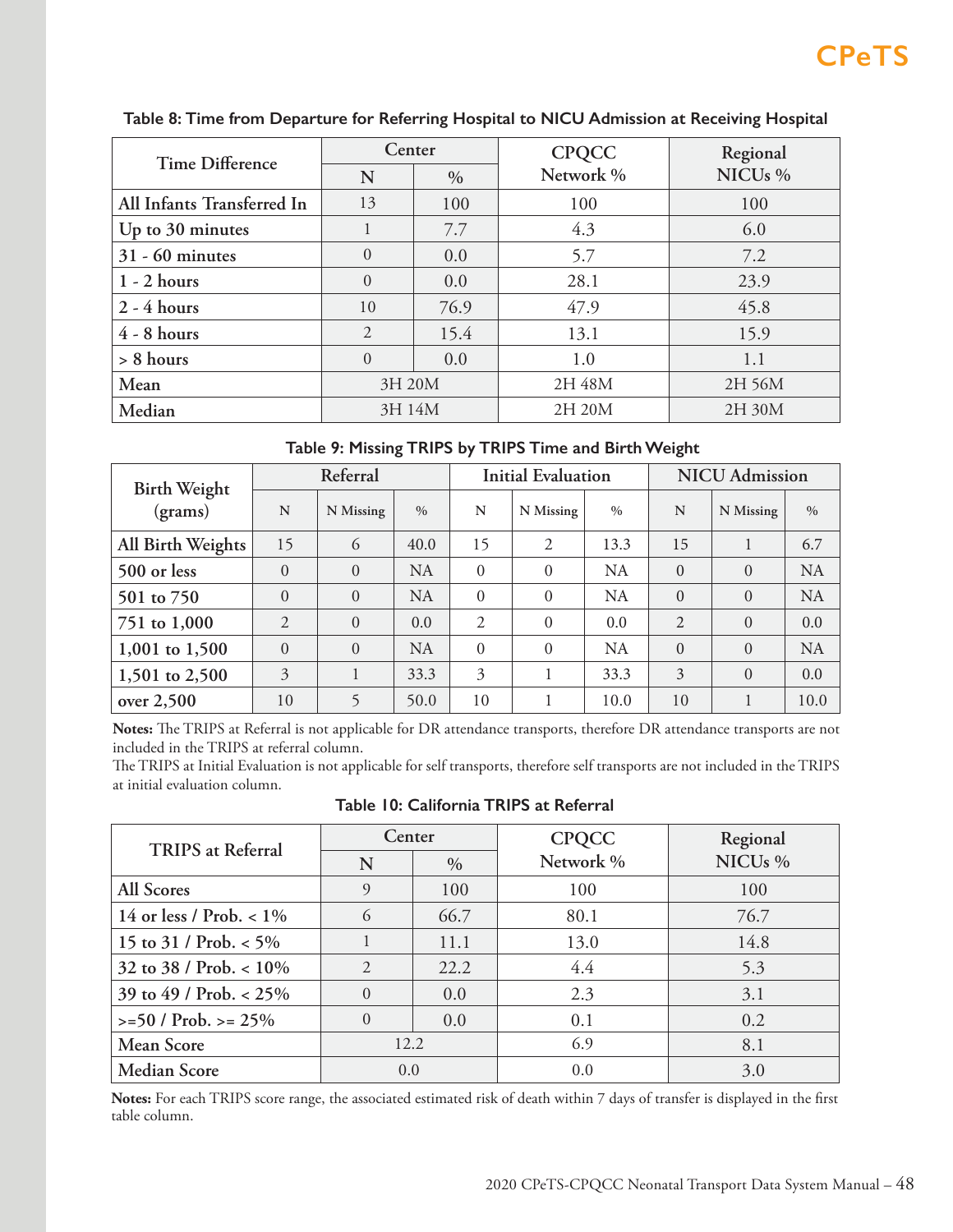|                      | Center         |           | <b>CPQCC</b> | Regional          |  |
|----------------------|----------------|-----------|--------------|-------------------|--|
| Birth Weight (grams) | N              | Mean      | Network Mean | <b>NICUs</b> Mean |  |
| All Birth Weights    | 9              | 12.2      | 6.9          | 8.1               |  |
| 500 or less          | 0              | <b>NA</b> | 22.3         | 21.2              |  |
| 501 to 750           | $\Omega$       | <b>NA</b> | 27.6         | 26.9              |  |
| 751 to 1,000         | 2              | 37.0      | 22.8         | 23.5              |  |
| 1,001 to 1,500       | 0              | <b>NA</b> | 10.0         | 10.3              |  |
| 1,501 to 2,500       | $\mathfrak{D}$ | 0.0       | 5.9          | 7.0               |  |
| over 2,500           |                | 7.2       | 5.7          | 6.7               |  |

**Table 11: Mean California TRIPS at Referral, by Birth Weight**

**Table 12: California TRIPS at Initial Evaluation**

| <b>TRIPS</b> at Initial Evaluation | Center              |      | <b>CPQCC</b> | Regional            |  |
|------------------------------------|---------------------|------|--------------|---------------------|--|
|                                    | $\%$<br>$\mathbf n$ |      | Network %    | NICU <sub>s</sub> % |  |
| All Scores                         | 13                  | 100  | 100          | 100                 |  |
| 14 or less / Prob. $< 1\%$         | 8                   | 61.5 | 80.0         | 76.7                |  |
| 15 to 31 / Prob. $<$ 5%            | 3                   | 23.1 | 12.8         | 14.4                |  |
| 32 to 38 / Prob. $< 10\%$          |                     | 7.7  | 3.9          | 4.6                 |  |
| 39 to 49 / Prob. $< 25\%$          |                     | 7.7  | 2.9          | 3.7                 |  |
| $>= 50 / Prob. > = 25\%$           | $\Omega$            | 0.0  | 0.5          | 0.5                 |  |
| Mean Score                         | 11.2                |      | 7.3          | 8.4                 |  |
| <b>Median Score</b>                | 4.0                 |      | 3.0          | 3.0                 |  |

**Notes:** For each TRIPS score range, the associated estimated risk of death within 7 days of transfer is displayed in the first table column.

| Birth Weight (grams) | Center         |           | <b>CPQCC</b> | Regional          |  |
|----------------------|----------------|-----------|--------------|-------------------|--|
|                      | N              | Mean      | Network Mean | <b>NICUs</b> Mean |  |
| All Birth Weights    | 13             | 11.2      | 7.3          | 8.4               |  |
| 500 or less          | $\Omega$       | <b>NA</b> | 25.3         | 24.8              |  |
| 501 to 750           | $\Omega$       | <b>NA</b> | 28.3         | 27.8              |  |
| 751 to 1,000         | $\mathcal{L}$  | 39.0      | 26.8         | 27.7              |  |
| 1,001 to 1,500       | $\Omega$       | <b>NA</b> | 13.7         | 13.9              |  |
| 1,501 to 2,500       | $\mathfrak{D}$ | 1.5       | 6.5          | 7.1               |  |
| over 2,500           | $\Omega$       | 7.2       | 5.4          | 6.5               |  |

## **Table 13: Mean California TRIPS at Initial Evaluation, by Birth Weight**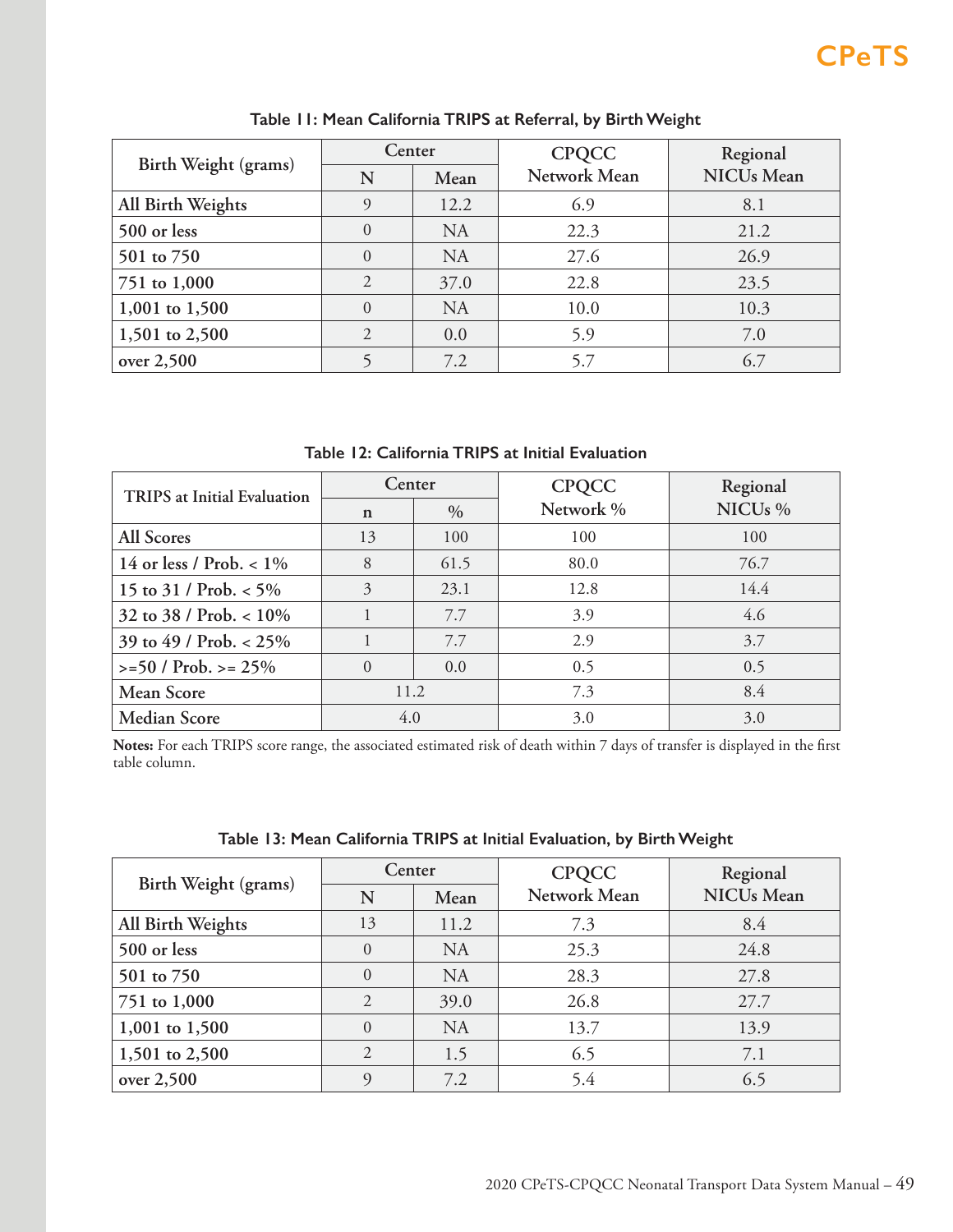| TRIPS at Initial Evaluation | Center      |            | <b>CPQCC</b> | Regional            |  |
|-----------------------------|-------------|------------|--------------|---------------------|--|
|                             | $\mathbf n$ | $\%$       | Network %    | NICU <sub>s</sub> % |  |
| All Scores                  | 14          | 100        | 100          | 100                 |  |
| 14 or less / Prob. $< 1\%$  | 10          | 71.4       | 80.0         | 76.7                |  |
| 15 to 31 / Prob. $<$ 5%     | 2           | 14.3       | 12.3         | 13.6                |  |
| 32 to 38 / Prob. $< 10\%$   |             | 7.1        | 4.1          | 5.1                 |  |
| 39 to 49 / Prob. $< 25\%$   |             | 7.1        | 2.9          | 3.7                 |  |
| $>= 50 / Prob. > = 25%$     | $\Omega$    | 0.8<br>0.0 |              | 0.9                 |  |
| <b>Mean Score</b>           | 11.0        |            | 7.1          | 8.2                 |  |
| <b>Median Score</b>         | 3.0         |            | 3.0          | 3.0                 |  |

### **Table 14: California TRIPS at NICU Admission**

**Notes:** For each TRIPS score range, the associated estimated risk of death within 7 days of transfer is displayed in the first table column.

### **Table 15: Mean California TRIPS at NICU Admission, by Birth Weight**

| Birth Weight (grams) | Center         |           | <b>CPQCC</b> | Regional          |  |
|----------------------|----------------|-----------|--------------|-------------------|--|
|                      | N              | Mean      | Network Mean | <b>NICUs</b> Mean |  |
| All Birth Weights    | 14             | 11.0      | 7.1          | 8.2               |  |
| 500 or less          | $\Omega$       | <b>NA</b> | 28.8         | 26.6              |  |
| 501 to 750           | $\Omega$       | <b>NA</b> | 30.7         | 29.9              |  |
| 751 to 1,000         | $\overline{2}$ | 42.5      | 24.0         | 25.5              |  |
| 1,001 to 1,500       | $\Omega$       | <b>NA</b> | 14.2         | 14.2              |  |
| 1,501 to 2,500       | 3              | 1.0       | 6.1          | 6.9               |  |
| over 2,500           | 9              | 7.3       | 5.0          | 6.1               |  |

### **Table 16: Mean change in TRIPS from Referral to Initial Evaluation, by Birth Weight**

|                                |            |                |                                      | Center                               |                |                                               |                                         |  |
|--------------------------------|------------|----------------|--------------------------------------|--------------------------------------|----------------|-----------------------------------------------|-----------------------------------------|--|
| <b>Birth Weight</b><br>(grams) | <b>QCP</b> | N Infants      | N Infants<br>Exceeding<br><b>QCP</b> | % Infants<br>Exceeding<br><b>QCP</b> | Mean<br>Change | <b>CPQCC</b><br><b>Network</b><br>Mean Change | Regional<br><b>NICUs</b><br>Mean Change |  |
| All Birth Weights              |            | 9              | $\overline{0}$                       | 0.0                                  | 1.7            | 0.6                                           | 0.5                                     |  |
| 500 or less                    | $\Omega$   | $\Omega$       | <b>NA</b>                            | <b>NA</b>                            | <b>NA</b>      | 3.0                                           | 3.6                                     |  |
| 501 to 750                     | $\Omega$   | $\Omega$       | <b>NA</b>                            | <b>NA</b>                            | <b>NA</b>      | 1.6                                           | 1.2                                     |  |
| 751 to 1,000                   | 4          | 2              | $\theta$                             | 0.0                                  | 2.0            | 2.1                                           | 1.1                                     |  |
| 1,001 to 1,500                 | 4          | $\Omega$       | <b>NA</b>                            | <b>NA</b>                            | <b>NA</b>      | 1.4                                           | 1.0                                     |  |
| 1,501 to 2,500                 | 4          | $\overline{2}$ | $\Omega$                             | 0.0                                  | 1.5            | 0.8                                           | 0.5                                     |  |
| over 2,500                     | 4          | 5              | $\theta$                             | 0.0                                  | 1.6            | 0.3                                           | 0.4                                     |  |

**Notes:** The TRIPS at Referral is not applicable for DR attendance transports, therefore DR attendance transports are not included in this table.

Self-Transports are not included in the table as the TRIPS variables are not applicable at initial evaluation.

Positive entries indicate that the TRIPS increased from referral to initial evaluation. Negative entries indicate that the TRIPS decreased from referral to initial evaluation.

QCP: The Quality Change Point is defined as the 90th percentile of the mean change in TRIPS based on the Transport Teams that perform at least 20 transports and account for roughly 25% of all transports with the lowest mean TRIPS change. The calculations are based on all CPeTS transports in 2012 to 2014.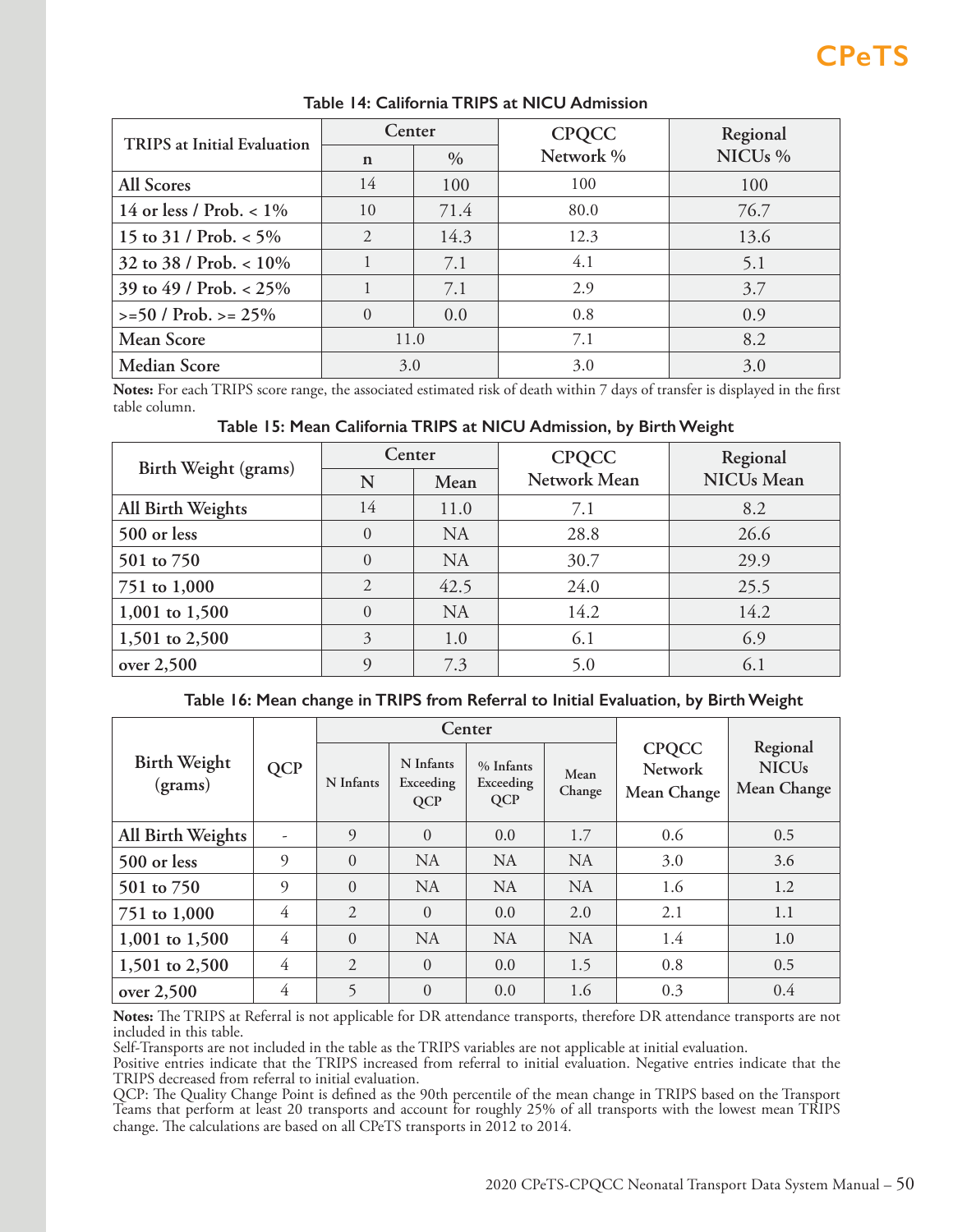|                                |                |                |                                      | Center                               |                |                                               |                                         |  |
|--------------------------------|----------------|----------------|--------------------------------------|--------------------------------------|----------------|-----------------------------------------------|-----------------------------------------|--|
| <b>Birth Weight</b><br>(grams) | <b>QCP</b>     | N Infants      | N Infants<br>Exceeding<br><b>QCP</b> | % Infants<br>Exceeding<br><b>QCP</b> | Mean<br>Change | <b>CPQCC</b><br><b>Network</b><br>Mean Change | Regional<br><b>NICUs</b><br>Mean Change |  |
| All Birth Weights              |                | 13             | 1                                    | 7.7                                  | 0.6            | $-0.1$                                        | 0.1                                     |  |
| 500 or less                    | 11             | $\overline{0}$ | <b>NA</b>                            | <b>NA</b>                            | <b>NA</b>      | 3.5                                           | 1.8                                     |  |
| 501 to 750                     | 11             | $\overline{0}$ | <b>NA</b>                            | <b>NA</b>                            | <b>NA</b>      | 1.2                                           | 0.5                                     |  |
| 751 to 1,000                   | 9              | $\overline{2}$ | $\overline{0}$                       | 0.0                                  | 3.5            | $-1.5$                                        | $-0.9$                                  |  |
| 1,001 to 1,500                 | 7              | $\overline{0}$ | <b>NA</b>                            | <b>NA</b>                            | <b>NA</b>      | 1.0                                           | 0.9                                     |  |
| 1,501 to 2,500                 | $\overline{4}$ | $\overline{2}$ | $\theta$                             | 0.0                                  | 0.0            | $-0.1$                                        | 0.1                                     |  |
| over 2,500                     | $\overline{4}$ | 9              |                                      | 11.1                                 | 0.1            | $-0.2$                                        | $-0.1$                                  |  |

## **Table 17: Mean change in TRIPS from Initial Evaluation to NICU Admission, by Birth Weight**

**Notes:** Self-Transports are not included in the table as the TRIPS variables are not applicable at initial evaluation.

Positive entries indicate that the TRIPS increased from initial evaluation to NICU admission. Negative entries indicate that the TRIPS decreased from initial evaluation to NICU admission.

QCP: The Quality Change Point is defined as the 90th percentile of the mean change in TRIPS based on the Transport Teams that perform at least 20 transports and account for roughly 25% of all transports with the lowest mean TRIPS change. The calculations are based on all CPeTS transports in 2012 to 2014.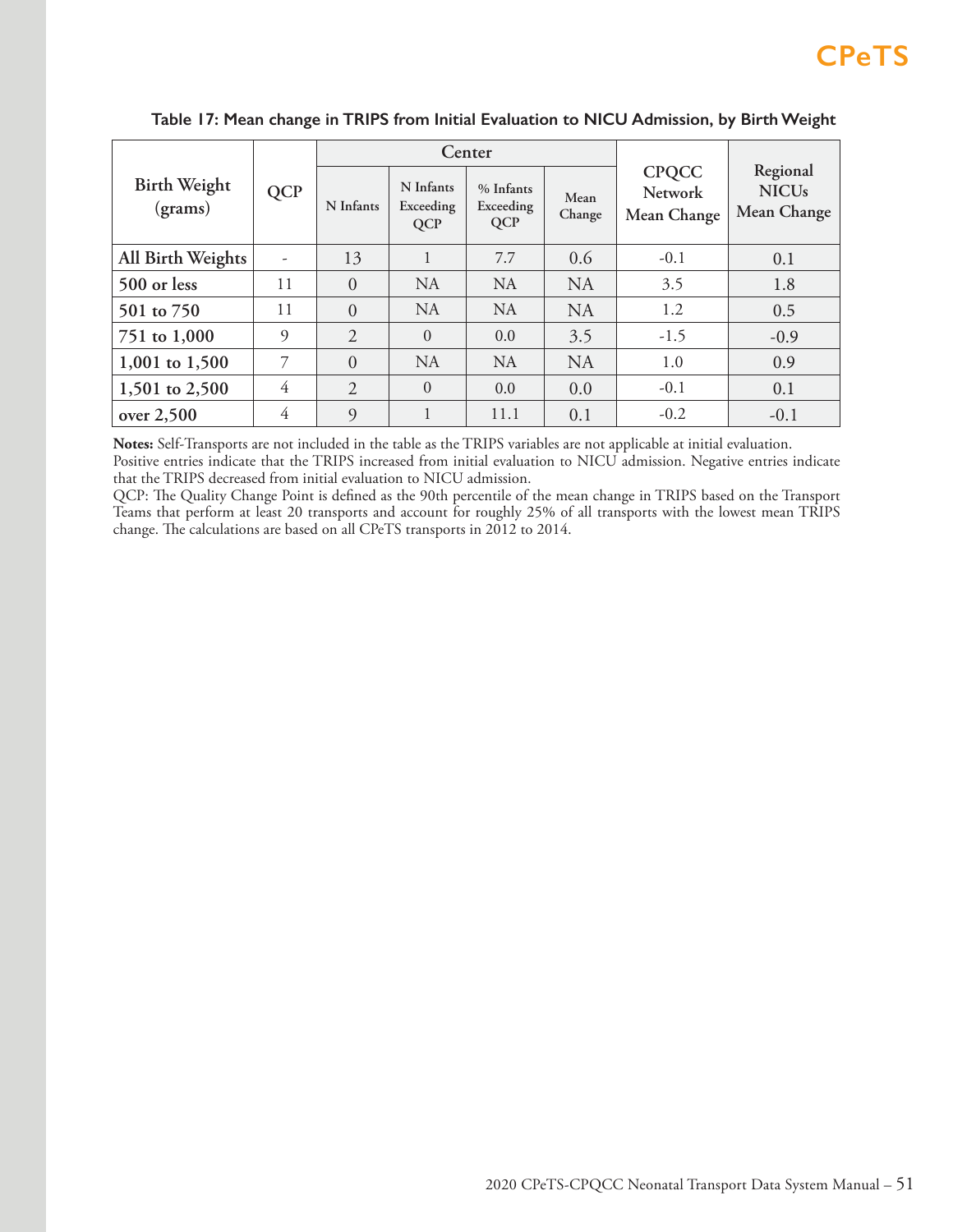## <span id="page-51-0"></span>**APPENDIX F-B: Sample Transport OUT Report**

## **Neonatal Transports OUT Report**

Infants born between 01/01/2020 and 06/07/2020 All Transport Types and All Transport Providers

*This report is preliminary as the data collection is on-going.*

## **California Perinatal Quality Care Collaborative (CPQCC) and California Perinatal Transport System (CPeTS)**

RECEIVING LOCATION: DEMO CENTER

### **Contents:**

| Table 1: Acute Transport OUT Activity, by Birth Weight                            |
|-----------------------------------------------------------------------------------|
| Table 2: Acute Transport OUT Activity by Transport Type and by Birth Weight       |
| Table 3: Acute Transport OUT Activity by Transport Provider and by Birth Weight   |
| Table 4: Time from Maternal Admission to Infant Birth                             |
| Table 5: Mean Time from Maternal Admission to Infant Birth, by Birth Weight       |
| Table 6: Median Time from Maternal Admission to Infant Birth, by Birth Weight     |
| Table 7: Time from Birth to Referral                                              |
| Table 8: California TRIPS at Referral                                             |
| Table 9: Mean California TRIPS at Referral, by Birth Weight                       |
| Table 10: Time from Referral to Acceptance                                        |
| Table 11: Time from Acceptance to Transport Team Departure for Referring Hospital |
| Table 12: Time from Acceptance to Transport Team Arrival at Referring Hospital    |
| Table 13: Time from Referral to Transport Team Arrival at Referring Hospital      |

Table 14: Mean Change in California TRIPS from Referral to Initial Evaluation, by Birth Weight

Table 15: Mean Change in California TRIPS from Initial Evaluation to NICU Admission, by Birth Weight

### **Table 1: Acute Transport OUT Activity, by Birth Weight**

|                                |                    | Center                 |               | <b>Regional NICUs</b> |                        |               |  |
|--------------------------------|--------------------|------------------------|---------------|-----------------------|------------------------|---------------|--|
| <b>Birth Weight</b><br>(grams) | <b>Births</b><br>N | <b>Transports</b><br>N | $\frac{0}{0}$ | <b>Births</b><br>N    | <b>Transports</b><br>N | $\frac{0}{0}$ |  |
| All                            | <b>NA</b>          | 22                     | <b>NA</b>     | 15,097                | 32                     | 0.2           |  |
| 500 or less                    | <b>NA</b>          | $\overline{0}$         | <b>NA</b>     | 23                    | $\Omega$               | 0.0           |  |
| 501 to 750                     | <b>NA</b>          | $\overline{0}$         | <b>NA</b>     | 48                    | $\Omega$               | 0.0           |  |
| 751 to 1,000                   | <b>NA</b>          |                        | <b>NA</b>     | 67                    | $\overline{2}$         | 3.0           |  |
| 1,001 to 1,500                 | <b>NA</b>          | $\overline{0}$         | <b>NA</b>     | 188                   | $\overline{2}$         | 1.1           |  |
| 1,501 to 2,500                 | <b>NA</b>          | 11                     | <b>NA</b>     | 1,158                 | 8                      | 0.7           |  |
| over 2,500                     | <b>NA</b>          | 10                     | <b>NA</b>     | 13,613                | 20                     | 0.1           |  |

The Births columns are based on birth records captured in real-time through AVSS. Births submitted to AVSS and with birth dates through 04-30-2020 are included in the table.

The final CCS based denominator of births for 2020 is going to be available on July 1, 2020.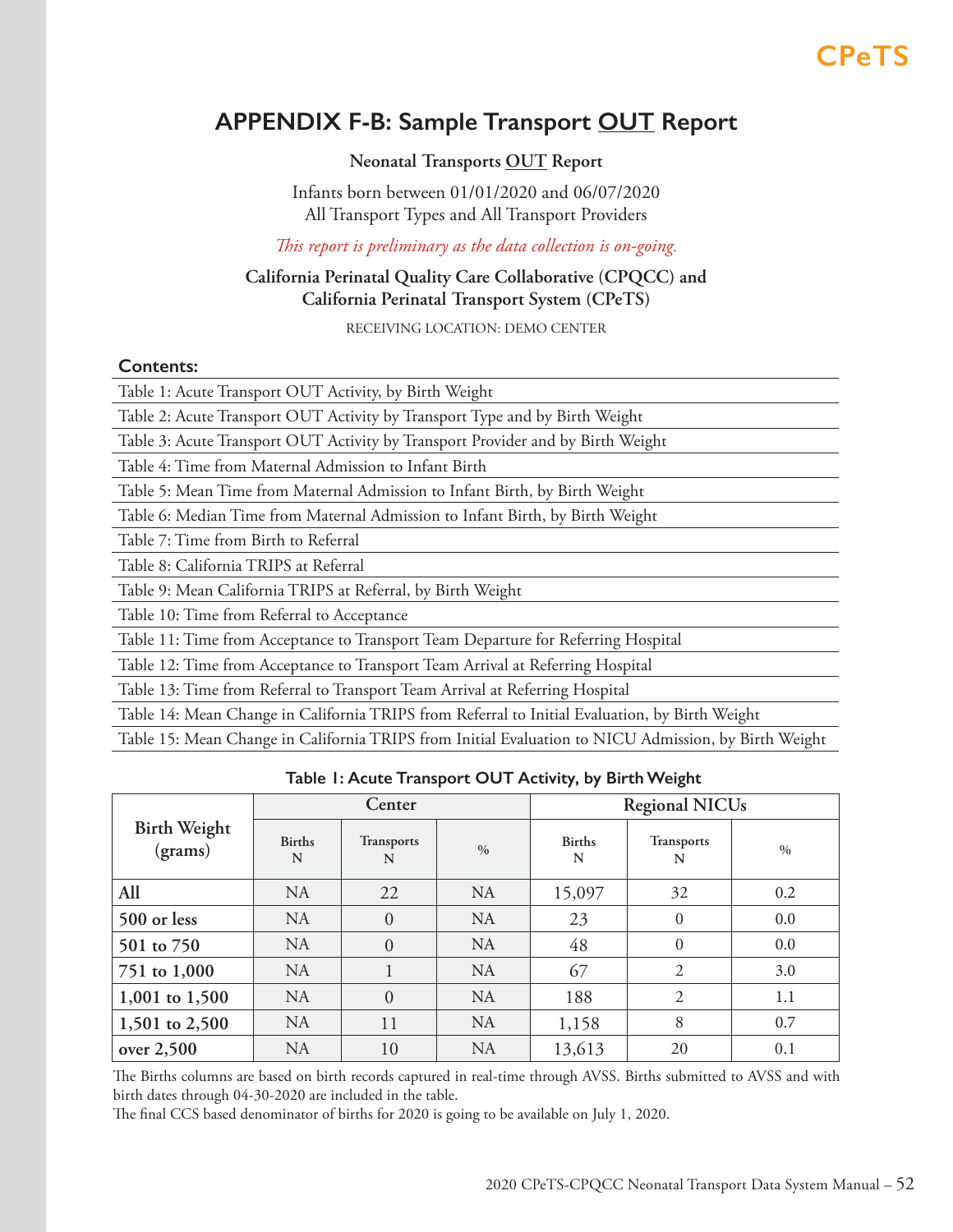| <b>Birth Weight</b> |             |           | Center    |           |           | <b>Regional NICUs</b> |           |           |           |
|---------------------|-------------|-----------|-----------|-----------|-----------|-----------------------|-----------|-----------|-----------|
| (grams)             | $\mathbf n$ | DR        | Emergent  | Urgent    | Scheduled | DR                    | Emergent  | Urgent    | Scheduled |
| All                 | 23          | 8.7       | 39.1      | 43.5      | 8.7       | 0.0                   | 13.2      | 50.0      | 36.8      |
| 500 or less         | $\theta$    | <b>NA</b> | <b>NA</b> | NA        | <b>NA</b> | <b>NA</b>             | NA        | NA        | <b>NA</b> |
| 501 to 750          | $\theta$    | <b>NA</b> | <b>NA</b> | <b>NA</b> | <b>NA</b> | <b>NA</b>             | <b>NA</b> | <b>NA</b> | <b>NA</b> |
| 751 to 1,000        | 1           | 0.0       | 100       | 0.0       | 0.0       | 0.0                   | 0.0       | 0.0       | 100       |
| 1,001 to 1,500      | $\theta$    | NA        | <b>NA</b> | <b>NA</b> | <b>NA</b> | 0.0                   | 0.0       | 33.3      | 66.7      |
| 1,501 to 2,500      | 11          | 18.2      | 27.3      | 36.4      | 18.2      | 0.0                   | 0.0       | 25.0      | 75.0      |
| over $2,500$        | 11          | 0.0       | 45.5      | 54.5      | 0.0       | 0.0                   | 20.0      | 64.0      | 16.0      |

**Table 2: Acute Transport OUT Activity by Transport Type and by Birth Weight**

Transport Type Other is not shown in the table.

## **Table 3: Acute Transport OUT Activity by Transport Provider and by Birth Weight**

| <b>Birth Weight</b> | Center   |                       |                     |                       | <b>Regional NICUs</b> |                     |                       |  |
|---------------------|----------|-----------------------|---------------------|-----------------------|-----------------------|---------------------|-----------------------|--|
| (grams)             | N        | Receiving<br>Hospital | Contract<br>Service | Referring<br>Hospital | Receiving<br>Hospital | Contract<br>Service | Referring<br>Hospital |  |
| All                 | 23       | 87.0                  | 13.0                | 0.0                   | 73.7                  | 2.6                 | 23.7                  |  |
| 500 or less         | $\Omega$ | <b>NA</b>             | <b>NA</b>           | <b>NA</b>             | <b>NA</b>             | <b>NA</b>           | <b>NA</b>             |  |
| 501 to 750          | $\Omega$ | <b>NA</b>             | <b>NA</b>           | <b>NA</b>             | <b>NA</b>             | <b>NA</b>           | <b>NA</b>             |  |
| 751 to 1,000        |          | 100                   | 0.0                 | 0.0                   | 50.0                  | 0.0                 | 50.0                  |  |
| 1,001 to 1,500      | $\Omega$ | <b>NA</b>             | <b>NA</b>           | <b>NA</b>             | 100                   | 0.0                 | 0.0                   |  |
| 1,501 to 2,500      | 11       | 90.9                  | 9.1                 | 0.0                   | 62.5                  | 0.0                 | 37.5                  |  |
| over $2,500$        | 11       | 81.8                  | 18.2                | 0.0                   | 76.0                  | 4.0                 | 20.0                  |  |

### **Table 4: Time from Maternal Admission to Infant Birth**

| <b>Time Difference</b>      | Center         |      | <b>CPQCC</b> | Regional            |  |
|-----------------------------|----------------|------|--------------|---------------------|--|
|                             | N              | $\%$ | Network %    | NICU <sub>s</sub> % |  |
| All Infants Transferred Out | 18             | 100  | 100          | 100                 |  |
| <b>Post Birth Admission</b> | $\Omega$       | 0.0  | 8.7          | 1.8                 |  |
| $0 - 2$ hours               | 3              | 16.7 | 4.3          | 18.4                |  |
| $>2$ - 4 hours              |                | 5.6  | 13.0         | 16.7                |  |
| $>4 - 6$ hours              | 4              | 22.2 | 13.0         | 11.2                |  |
| $>6 - 12$ hours             | $\overline{2}$ | 11.1 | 4.3          | 16.0                |  |
| $>12 - 36$ hours            | 7              | 38.9 | 34.8         | 23.9                |  |
| $>36$ hours                 |                | 5.6  | 21.7         | 12.0                |  |
| Mean                        | 15H 36M        |      | 2D 14H 31M   | 21H 58M             |  |
| Median                      | 7H 17M         |      | 16H 56M      | 6H 32M              |  |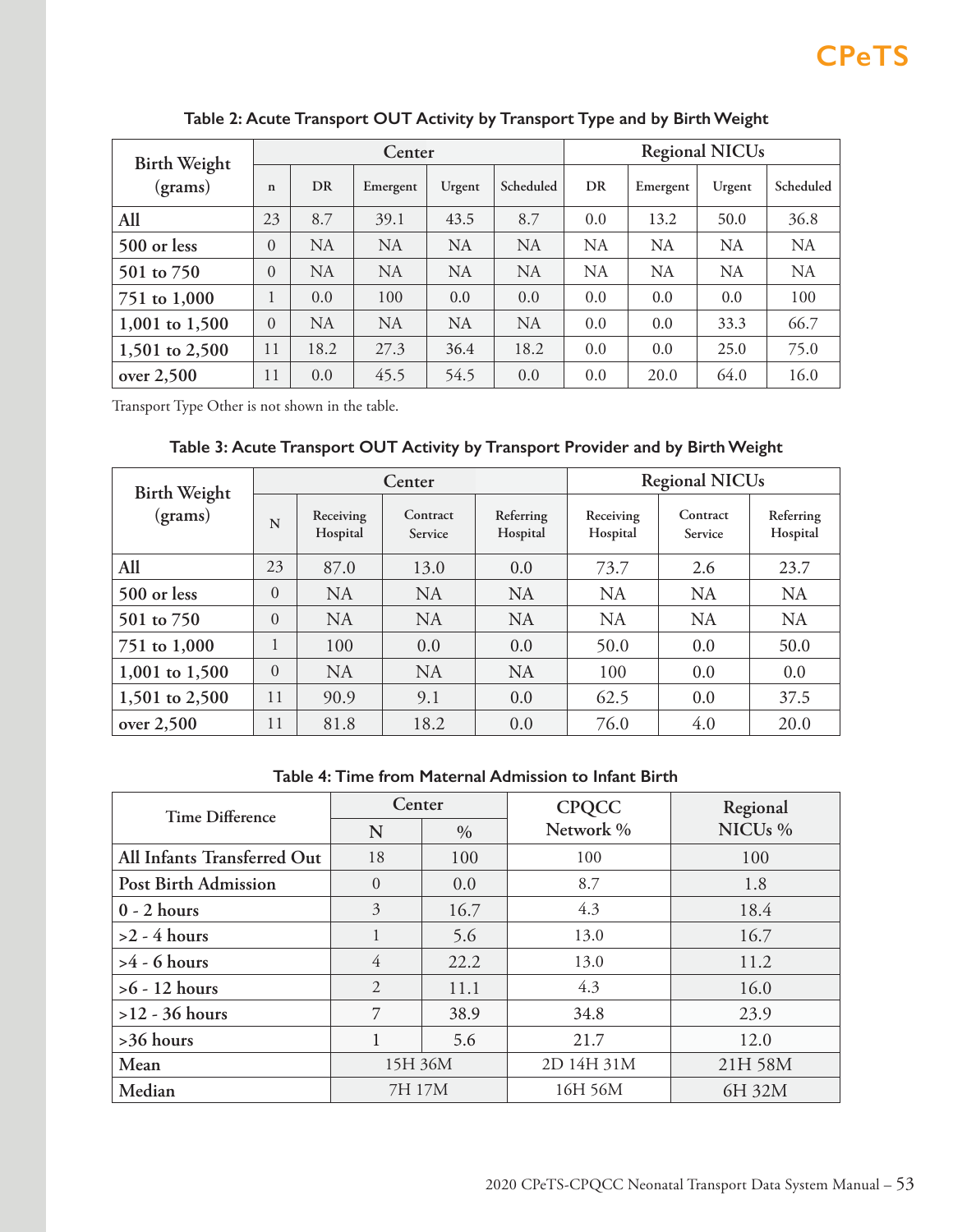| Birth Weight (grams) |          | Center    | Regional          | All CPeTS              |  |
|----------------------|----------|-----------|-------------------|------------------------|--|
|                      | N        | Mean      | <b>NICUs</b> Mean | <b>Transports Mean</b> |  |
| All                  | 18       | 15H 36M   | 2D 14H 31M        | 21H 58M                |  |
| 500 or less          | $\Omega$ | <b>NA</b> | NA                | 1D 13H 40M             |  |
| 501 to 750           | $\theta$ | <b>NA</b> | <b>NA</b>         | 3D 1H 50M              |  |
| 751 to 1,000         |          | 18H 29M   | 6D 23H 40M        | 1D 9H 60M              |  |
| 1,001 to 1,500       | $\Omega$ | <b>NA</b> | 3D 14H 4M         | 2D 6H 1M               |  |
| 1,501 to 2,500       | 10       | 14H 6M    | 4D 4H 3M          | 1D 1H 40M              |  |
| over 2,500           | 7        | 17H 21M   | 1D 1H 24M         | 14H 13M                |  |

**Table 5: Mean Time from Maternal Admission to Infant Birth, by Birth Weight**

**Table 6: Median Time from Maternal Admission to Infant Birth, by Birth Weight**

|                      |          | Center    | Regional          | All CPeTS              |  |
|----------------------|----------|-----------|-------------------|------------------------|--|
| Birth Weight (grams) | N        | Mean      | <b>NICUs</b> Mean | <b>Transports Mean</b> |  |
| All                  | 18       | 7H 17M    | 16H 56M           | 6H 32M                 |  |
| 500 or less          | $\Omega$ | <b>NA</b> | NA                | 1D7H53M                |  |
| 501 to 750           | $\Omega$ | <b>NA</b> | <b>NA</b>         | 5H 0M                  |  |
| 751 to 1,000         |          | 18H 29M   | 6D 23H 40M        | 3H 53M                 |  |
| 1,001 to 1,500       | $\Omega$ | <b>NA</b> | 3D 14H 4M         | 4H 39M                 |  |
| 1,501 to 2,500       | 10       | 4H 35M    | 8H 14M            | 5H 29M                 |  |
| over 2,500           |          | 17H 4M    | 16H 56M           | 7H 47M                 |  |

**Table 7: Time from Birth to Referral**

| <b>Time Difference</b>      | Center         |      | Regional            | <b>All CPeTS</b> |  |
|-----------------------------|----------------|------|---------------------|------------------|--|
|                             | N              | $\%$ | NICU <sub>s</sub> % | Transports %     |  |
| All Infants Transferred Out | 23             | 100  | 100                 | 100              |  |
| Referral before Birth       | 3              | 13.0 | 0.0                 | 11.9             |  |
| $0 - 2$ hours               | 7              | 30.4 | 9.1                 | 23.5             |  |
| $>2$ - 4 hours              |                | 4.3  | 9.1                 | 9.8              |  |
| $>4 - 6$ hours              | $\Omega$       | 0.0  | 6.1                 | 5.5              |  |
| $>6 - 12$ hours             | $\overline{2}$ | 8.7  | 12.1                | 6.8              |  |
| $>12 - 36$ hours            | 5              | 21.7 | 18.2                | 16.6             |  |
| >36 hours                   | 5              | 21.7 | 45.5                | 25.9             |  |
| Mean                        | 2D 7H 33M      |      | 4D 20H 37M          | 1D 23H 46M       |  |
| Median                      | 8H 17M         |      | 1D 9H 30M           | 5H 48M           |  |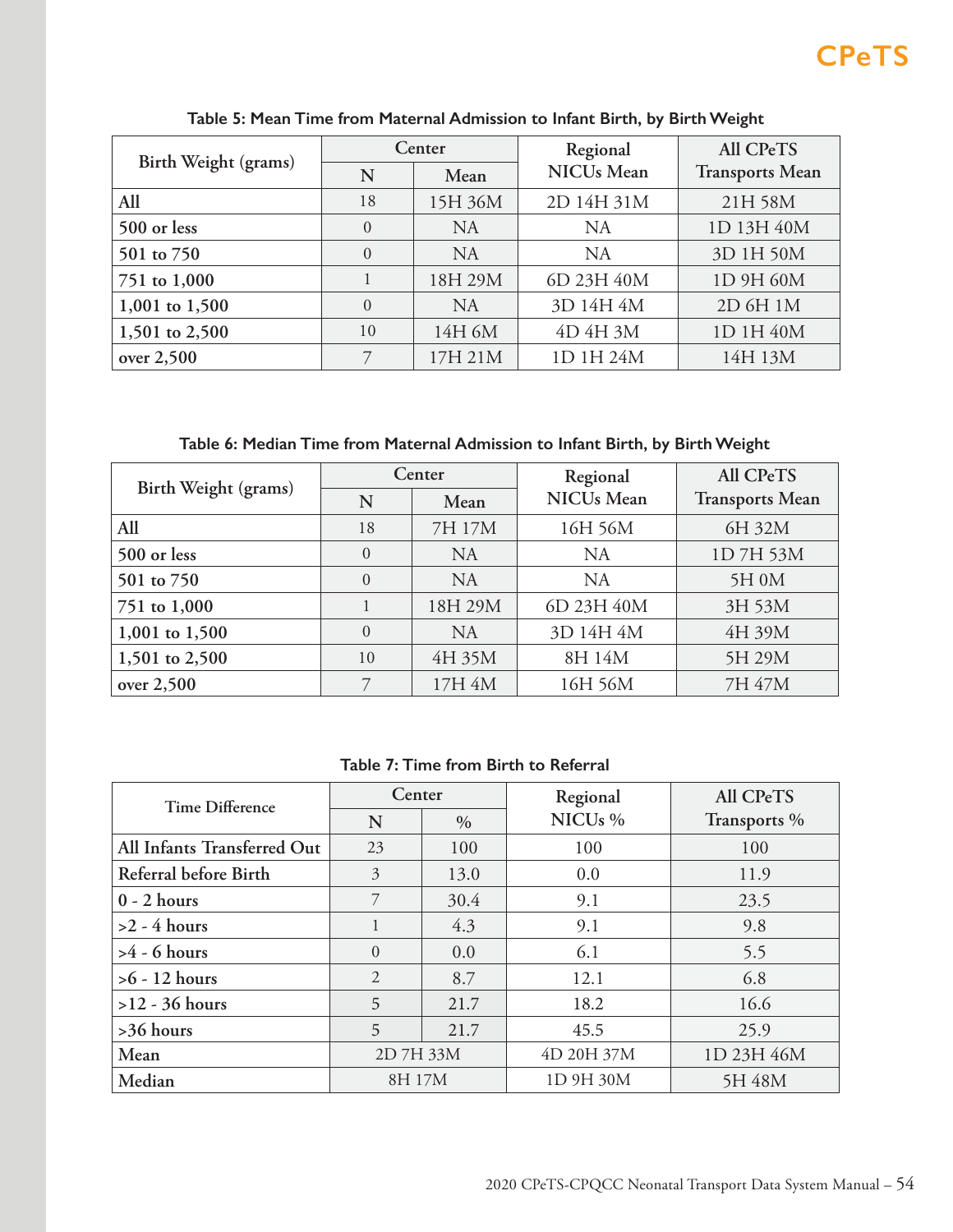| <b>TRIPS</b> at Referral   | Center    |      | Regional            | All CPeTS    |  |
|----------------------------|-----------|------|---------------------|--------------|--|
|                            | N<br>$\%$ |      | NICU <sub>s</sub> % | Transports % |  |
| All Scores                 | 16        | 100  | 100                 | 100          |  |
| 14 or less / Prob. $< 1\%$ | 11        | 68.8 | 90.9                | 80.4         |  |
| 15 to 31 / Prob. $<$ 5%    | 4         | 25.0 | 6.1                 | 13.1         |  |
| 32 to 38 / Prob. $< 10\%$  |           | 6.3  | 0.0                 | 4.0          |  |
| 39 to 49 / Prob. $< 25\%$  | $\Omega$  | 0.0  | 3.0                 | 2.2          |  |
| $>= 50 / Prob. > = 25\%$   |           | 0.0  | 0.0                 | 0.1          |  |
| <b>Mean Score</b>          | 9.2       |      | 4.7                 | 6.8          |  |
| <b>Median Score</b>        | 3.0       |      | 3.0                 | 0.0          |  |

## **Table 8: California TRIPS at Referral**

**Notes:** For each TRIPS score range, the associated estimated risk of death within 7 days of transfer is displayed in the first table column.

| Birth Weight (grams) |          | Center    | Regional          | All CPeTS              |
|----------------------|----------|-----------|-------------------|------------------------|
|                      | N        | Mean      | <b>NICUs</b> Mean | <b>Transports Mean</b> |
| All                  | 16       | 9.2       | 4.7               | 6.8                    |
| 500 or less          | $\theta$ | <b>NA</b> | <b>NA</b>         | 22.3                   |
| 501 to 750           | $\theta$ | <b>NA</b> | <b>NA</b>         | 28.4                   |
| 751 to 1,000         |          | 38.0      | 8.5               | 23.6                   |
| 1,001 to 1,500       | $\theta$ | <b>NA</b> | 1.0               | 10.2                   |
| 1,501 to 2,500       | 8        | 10.9      | 5.1               | 5.9                    |
| over $2,500$         |          | 3.1       | 4.8               | 5.5                    |

## **Table 9: Mean California TRIPS at Referral, by Birth Weight**

## **Table 10: Time from Referral to Acceptance**

| <b>Time Difference</b>      | Center   |               | Regional            | All CPeTS      |  |
|-----------------------------|----------|---------------|---------------------|----------------|--|
|                             | N        | $\frac{0}{0}$ | NICU <sub>s</sub> % | Transports %   |  |
| All Infants Transferred Out | 23       | 100           | 100                 | 100            |  |
| $0 - 30$ minutes            | 22       | 95.7          | 84.8                | 91.5           |  |
| $31 - 60$ minutes           |          | 4.3           | 9.1                 | 3.3            |  |
| $61 - 90$ minutes           | $\Omega$ | 0.0           | 0.0                 | 0.9            |  |
| 91 - 120 minutes            | $\theta$ | 0.0           | 0.0                 | 0.9            |  |
| $>2$ hours                  | $\theta$ | 0.0           | 6.1                 | 3.3            |  |
| Mean                        | 8M       |               | 20M                 | 5H 31M         |  |
| Median                      | 5M       |               | 3M                  | 0 <sub>M</sub> |  |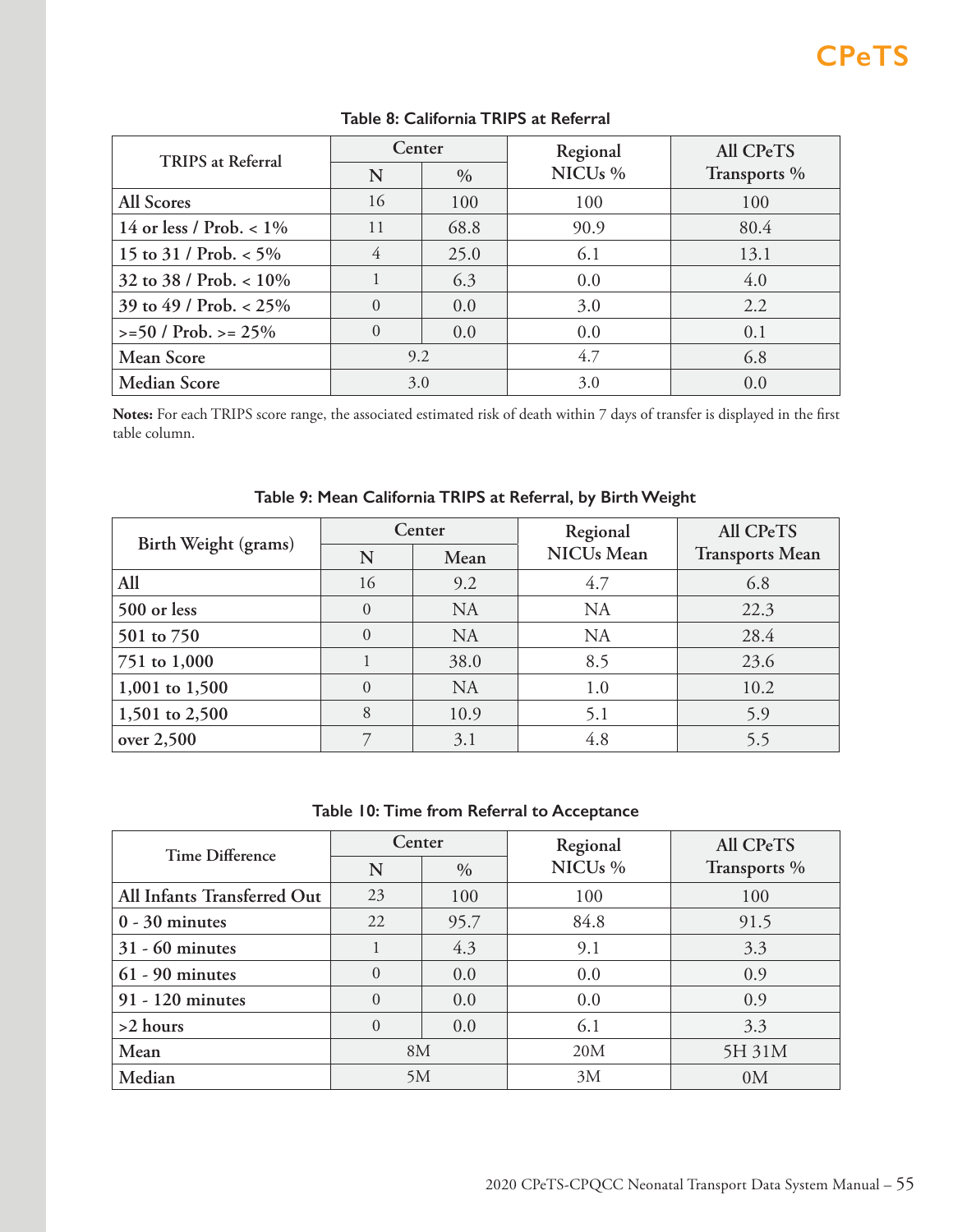| <b>Time Difference</b>      | Center             |      | Regional            | All CPeTS    |  |
|-----------------------------|--------------------|------|---------------------|--------------|--|
|                             | N<br>$\frac{0}{0}$ |      | NICU <sub>s</sub> % | Transports % |  |
| All Infants Transferred Out | 22                 | 100  | 100                 | 100          |  |
| $0 - 30$ minutes            | 7                  | 31.8 | 45.8                | 33.8         |  |
| $31 - 60$ minutes           | 14                 | 63.6 | 20.8                | 37.3         |  |
| $61 - 90$ minutes           |                    | 4.5  | 4.2                 | 11.3         |  |
| 91 - 120 minutes            | $\Omega$           | 0.0  | 0.0                 | 5.0          |  |
| $>2$ hours                  | $\Omega$           | 0.0  | 29.2                | 12.6         |  |
| Mean                        | 36M                |      | 5H 29M              | 1H 36M       |  |
| Median                      | 42M                |      | 36M                 | 42M          |  |

**Table 11: Time from Acceptance to Transport Team Departure for Referring Hospital**

**Table 12: Time from Acceptance to Transport Team Arrival at Referring Hospital**

| <b>Time Difference</b>      | Center    |      | Regional            | All CPeTS    |  |
|-----------------------------|-----------|------|---------------------|--------------|--|
|                             | N<br>$\%$ |      | NICU <sub>s</sub> % | Transports % |  |
| All Infants Transferred Out | 23        | 100  | 100                 | 100          |  |
| $0 - 30$ minutes            |           | 4.3  | 0.0                 | 9.5          |  |
| $31 - 60$ minutes           | 3         | 13.0 | 40.0                | 14.4         |  |
| $61 - 90$ minutes           |           | 21.7 | 24.0                | 25.8         |  |
| 91 - 120 minutes            | 12        | 52.2 | 4.0                 | 20.5         |  |
| $>2$ hours                  | 2         | 8.7  | 32.0                | 29.8         |  |
| Mean                        | 1H 36M    |      | 6H 1M               | 2H 25M       |  |
| Median                      | 1H 34M    |      | 1H 13M              | 1H 31M       |  |

**Table 13: Time from Referral to Transport Team Arrival at Referring Hospital**

| <b>Time Difference</b>      | Center         |               | Regional            | All CPeTS    |  |
|-----------------------------|----------------|---------------|---------------------|--------------|--|
|                             | N              | $\frac{0}{0}$ | NICU <sub>s</sub> % | Transports % |  |
| All Infants Transferred Out | 23             | 100           | 100                 | 100          |  |
| $0 - 30$ minutes            |                | 4.3           | 0.0                 | 8.8          |  |
| $31 - 60$ minutes           | $\overline{2}$ | 8.7           | 32.0                | 11.2         |  |
| $61 - 90$ minutes           | 4              | 17.4          | 20.0                | 22.9         |  |
| 91 - 120 minutes            | 13<br>56.5     |               | 16.0                | 21.9         |  |
| $>2$ hours                  | 3<br>13.0      |               | 32.0                | 35.2         |  |
| Mean                        | 1H 44M         |               | 6H 9M               | 3H 24M       |  |
| Median                      | 1H 44M         |               | 1H 20M              | 1H 39M       |  |